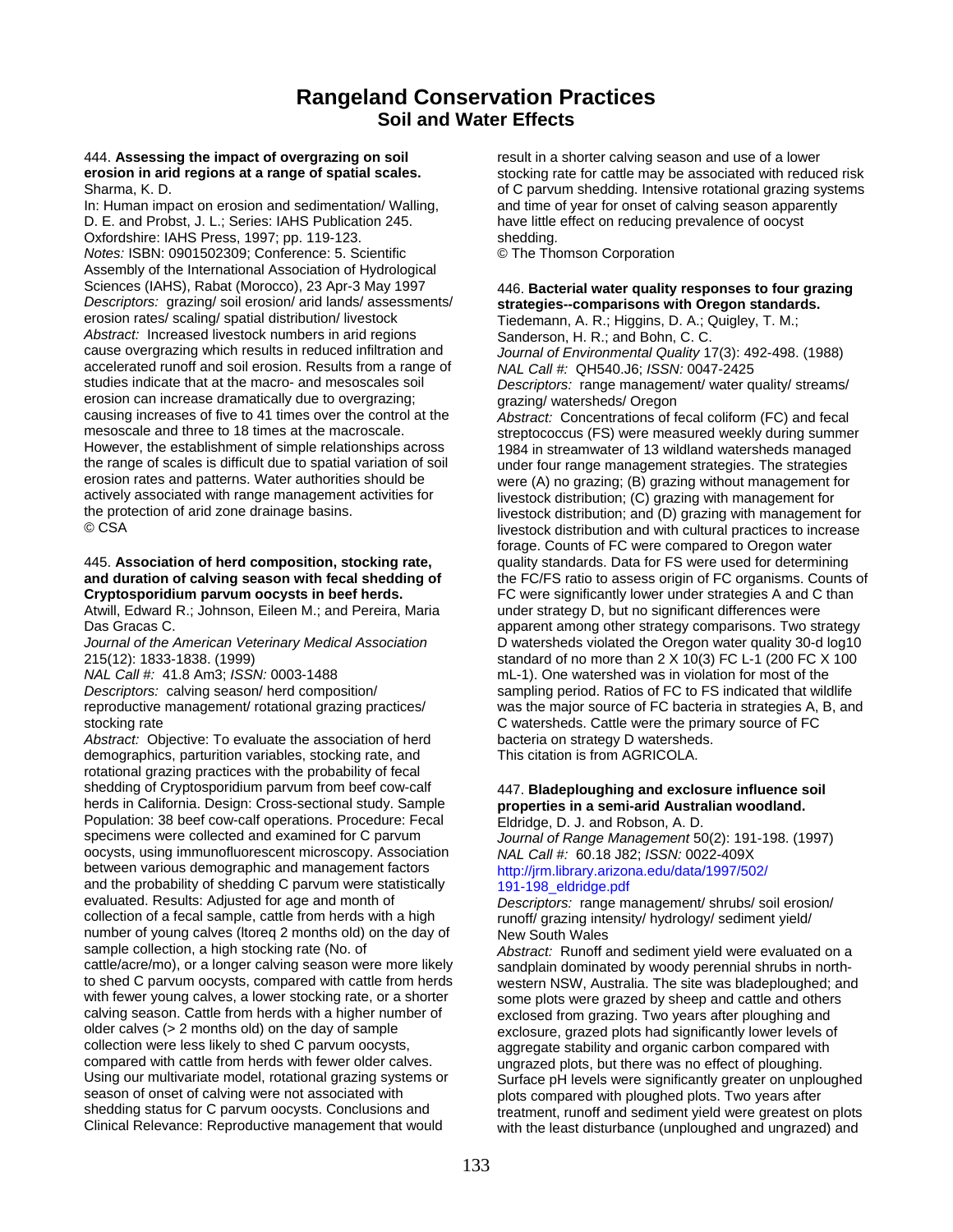least on sites with the greatest disturbance (ploughed and Nine Mile Creek. In Graburn Creek, the concentration of grazed). We attribute differences in soil hydrology to the total phosphorus in the all-season livestock grazing development of a thin physical soil crust on the treatment was significantly higher than that in the livestockunploughed-ungrazed plots, which restricted infiltration. On absent control, and the early season and late season the ungrazed plots, increases in plant cover and biomass, grazing treatments. Concentrations of soluble reactive and colonisation of the physical crust by biological phosphorus in the all-season livestock grazing treatment elements, are hypothesised to lead to reduced runoff and also exceeded that in livestock-absent control. In contrast, sediment yield over time. The settlement of the settlement of the remaining 22 sediment yield over time.

George, M. R.; Larsen, R. E.; McDougald, N. K.; Tate, K. W.; Gerlach, J. D.; and Fulgham, K. O. related (P < 0.05) with concentrations of NO sub(2) California Agriculture 58(3): 138-143. (2004) super(m) + NO sub(3) super(m) and soluble reactive *NAL Call #:* <sup>1</sup>00 C12Cag; *ISSN:* 0008-0845 phosphorus in two of the four study creeks. Nutrient<br>Descriptors: grazing/ rangelands/ sediment/ stream diffusing substrata experiments showed that algal *Descriptors: grazing/ rangelands/ sediment/ stream* erosion/ streams/ trails/ trampling/ woodlands communities were either nitrogen-limited or not limited by<br>Abstract: We conducted a 5-vear study on the impact of nutrients, depending on stream and season. *Abstract:* We conducted a 5-year study on the impact of nutrient nutrient<br>grazing on stream-channel bare ground and erosion, and a grazing on stream-channel bare ground and erosion, and a 3-year study of cattle-trail erosion on intermittent stream channels draining grazed oak (Quercus)-woodland 450. **Correlations of stocking with the cryptogamic soil**  watersheds. These studies were conducted on the San **crust of a semi-arid rangeland in southwest**  Joaquin Experimental Range in Madera County, California, **Queensland.**  USA. While the concentration of cattle along stream banks Hodgkins, I. W. and Rogers, R. W. during the dry season resulted in a significant increase in *Australian Journal of Ecology* 22(4): 425-431. (1997) bare ground, we were unable to detect stream bank erosion *NAL Call #:* QH540.A8; *ISSN:* 0307-692X However, we did find that cattle trails are an important soil crust: community, condition/ dung density/ hoof impact/ mode of sediment transport into stream channels. While semi arid rangeland: habitat/ water supply cattle trails are common on grazed rangeland, excessive *Abstract:* The soil crust community from a sub-tropical trailing often indicates that stock watering points are too far grassland in southwest Queensland was found to include apart. 34 taxa with cyanobacteria, other algae, lichens, fungi,

### **quality and benthic algal biomass in a Canadian natural grassland plateau. state of the state of the significantly correlated with distance from a linear water**

*Environmental Management* 29(6): 824-844. (2002) that hoof impact by grazing stock had measurably affected *NAL Call #:* HC79.E5E5; *ISSN:* 0364-152X the cryptogamic community even under a moderate *Descriptors:* phosphorus/ watersheds/ biomass/ stocking policy. This research suggests that manager<br>concentration/ nitrogen/ nutrients/ grazing/ water quality/ for sustainable use of low-nutrient rangelands should concentration/ nitrogen/ nutrients/ grazing/ water quality/ for sustainable use of low-nutrient rangeland<br>
grasslands/ communities/ livestock/ streams/ environmental include consideration of soil crust condition. grasslands/ communities/ livestock/ streams/ environmental include consideration of soil or include consideration of soil c<br>impact/ algae/ agricultural pollution/ nutrient concentrations/ Componente Thomson Corporation impact/ algae/ agricultural pollution/ nutrient concentrations/ man-induced effects/ phytobenthos/ rivers/ riparian vegetation/ nutrients (mineral)/ environmental effects/ 451. **Debunking the myth of overgrazing and soil**  agricultural runoff/ environmental quality/ Canada, Alberta, **erosion.**  Cypress Hills/ Canada, Alberta/ livestock grazing Rowntree, K.; Duma, M.; Kakembo, V.; and Thornes, J. *Abstract:* The effects of livestock grazing on selected *Land Degradation and Development* 15(3): 203-214. (2004) riparian and stream attributes, water chemistry, and algal *NAL Call #:* S622.L26; *ISSN:* 1085-3278 biomass were investigated over a two-year period using *Descriptors:* carrying capacity/ communal rangeland/ livestock enclosures and by completing stream surveys in ecology/ equilibrium and non equilibrium theory/ grazing the Cypress Hills grassland plateau, Alberta, Canada. impact/ land use change/ myth debunking/ overgrazing/ Livestock enclosure experiments, partially replicated in soil erosion three streams, comprised four treatments: (1) early season *Abstract:* What is overgrazing? Does it cause soil erosion? livestock grazing (June-August), (2) late season livestock The recent debate from the ecological literature is reviewed grazing (August-September), (3) all season grazing (June- as background to the debate on overgrazing and soil September), and (4) livestock absent controls. Livestock erosion. This debate stresses the need to view dryland grazing significantly decreased streambank stability, grazing systems as dynamic ecosystems driven more by biomass of riparian vegetation, and the extent to which rainfall events than by livestock numbers. The case for soil aquatic vegetation covered the stream channels compared erosion is then examined. Two case studies from with livestock-absent controls. Water quality comparisons communal rangelands in the Eastern Cape, South Africa, indicated significant differences among the four livestock have cast doubts on the conventional wisdom that grazing treatments in Battle and Graburn creeks but not in overgrazing leads to soil erosion. The first, a study of

This citation is from AGRICOLA. Comparisons (i.e., 22 of the total 24 comparisons) were minor even when differences were statistically significant. 448. **Cattle grazing has varying impacts on stream-** Effects of livestock grazing on algal biomass were variable, **channel erosion in oak woodlands. and there was no consistent pattern among creeks.** At the channel **creation** and there was no consistent pattern among creeks. At the channel of channel of channel of channel of channel

resulting from any of the grazing treatments applied. *Descriptors:* biodiversity/ community structure/ cryptogamic © CAB International/CABI Publishing mosses and liverworts represented. Cyanobacteria and liverworts were the major components of the cryptogamic 449. **Consequences of livestock grazing on water** cover. This is a significant component of the biodiversity of **quality and benthic algal biomass in a Canadian natural** the region. Changes in the structure of this communi Scrimgeour, G. J. and Kendall, S. Supply (bore drain) and with dung density. It was concluded<br>
Fovironmental Management 29(6): 824-844 (2002) fhat hoof impact by grazing stock had measurably affected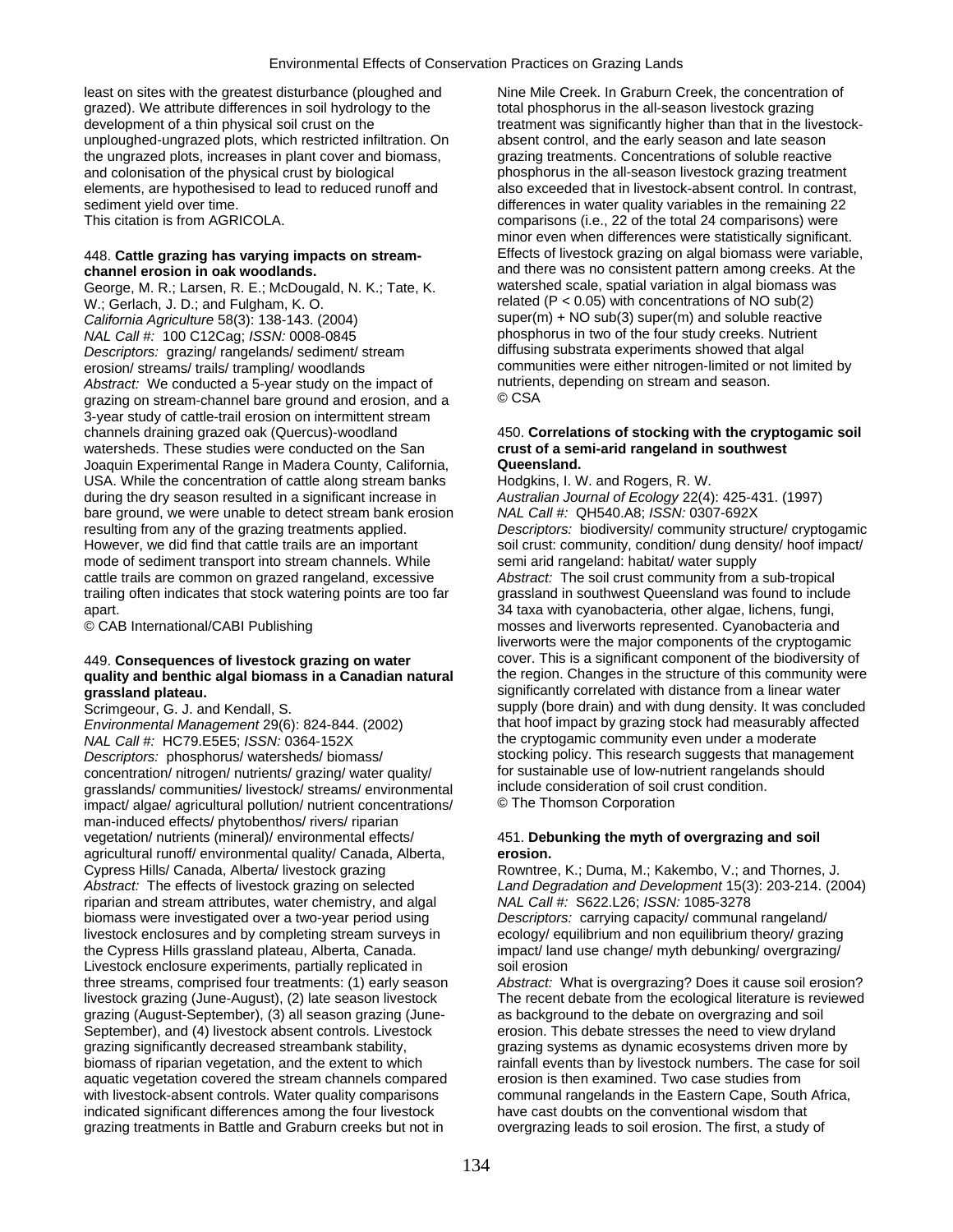historical land-use change and erosion in a communal area, *Abstract:* Streamflow water quality was intensively studied showed that the most intense erosion, taking the form of for 3 yr on a grazed (21.5 ha) and an ungrazed check (0.9 steeply dissected badlands, was associated with cultivated ha) watershed in order to identify water quantity, erosion,<br>Iand that had been abandoned and reverted to grazing from and water quality from a typical summer graze the 1960s onwards. Such severe erosion was generally Emphasis was on sediment, nitrogen, phosphorous, and absent from land that had been under grazing since the bacteriological quality. 1930s. The second study demonstrated that erosion rates © CAB International/CABI Publishing from communal grazing lands ('overgrazed') were only slightly higher than those from land under 'optimal' grazing, 454. **Effect of animal grazing on water quality of**  that is grazing at a level considered not to exceed the **nonpoint runoff in the Pacific Northwest.**<br>
carrying capacity of the land. These results support the Saxton K F · Filliott I F · Papendick R I · ecologist's contention that communal grazing systems do and Fortier, D. H.<br>not necessarily degrade the range condition relative to Ada, Okla.: United management systems based on a notional carrying Research & Development, 1983. 7 p. capacity. Copyright 2004 John Wiley & Sons, Ltd. *Notes:* EPA 600/S2-83/071<br>© The Thomson Corporation *NAI* Call # TD223 7 F442

### 452. **Discharge and suspended sediment patterns of an** impact of agriculture/ cattle/ grazing/ erosion/ **intermittent cold desert stream. sedimentation/ water quality/ management/ manure/** manure/

42(1): 55-68. (2006) information

*NAL Call #:* GB651.W315; *ISSN:* 1093-474X © NISC *Descriptors:* best management practices (bmps)/ channel storage/ runoff/ sediment transport/ time series analysis/ 455. **Effect of canopy and grazing on soil bulk density.**<br>
We Dudley, D. M.: Mcdougald, N. K.: and

*Abstract:* Sage Creek in south-central Wyoming is listed as George, M. R. impaired by the U.S. Environmental Protection Agency Journal of Ran (USEPA) due to its sediment contribution to the North<br>*Platte River. Despite the magnitude of sediment impacts on* streams, little research has been conducted to characterize dry matter/ Sierra Nevada<br>patterns of sediment transport or to model suspended *Abstract:* This study comp sediment concentration in many arid western U.S. streams. between: 1) sites not grazed by cattle > 26 years; 2) sites<br>This study examined the relationship between stream by not grazed for 6 years; 3) sites grazed for 15 ye discharge and suspended sediment concentration near the October residual dry matter levels of > 1100 kg ha-1; 4)<br>Sage Creek and North Platte River confluence from 1998 sites grazed for 15 years to October residual dry matt Sage Creek and North Platte River confluence from 1998 sites grazed for 15 years to October residual dry matter<br>Sites grade 1: 5) sites grazed for 15 years through 2003. The objectives were to determine patterns of levels of 670 to 900 kg ha-1; 5) sites grazed for 15 years to<br>stream discharge and suspended sediment concentration. Corober residual dry matter levels of < 450 kg stream discharge and suspended sediment concentration, Corober residual dry matter levels of < 450 kg ha-1; and 6) produce a sediment prediction model, and compare produce a sediment prediction model, and compare sites subject to concentrated cattle use (trails, corrals, and<br>supplement concentrations for the six-year period. Stream supplemental feed-water stations). Sites were collec sediment concentrations for the six-year period. Stream supplemental feed-water stations). Sites were collected<br>discharge and suspended sediment transport responded from across the 1 772 ha San Joaquin Experimental Ra discharge and suspended sediment transport responded from across the 1,772 ha San Joaquin Experimental Range<br>France is the transport of the transport of the transport of the transport of the response transport cap respo rapidly to convective storms and spring runoff events. (SJER) in Madera County, Calif. to represent canopy cover<br>During the study period, events exceeding 0.23 m3/s (open grassland. blue oak (Quercus douglasii Hook and During the study period, events exceeding 0.23 m3/s (open grassland, blue oak (Quercus douglasii Hook and accounted for 92 percent of the sediment load, which is (Arn.), live oak (Quercus wislizenii A.DC.), foothill pine believed to originate from erodible headwater uplands. (Pinus sabiniana Douglas), wedgeleaf ceanothus Further analysis of these data indicates that time series (Ceanothus cuneatus (Hook) Nutt.), and ceanothus modeling is superior to simple linear regression in interspace) and topography (swale, uplands) typical modeling is superior to simple linear regression in interspace) and topography (swale, uplands) typical of the<br>predicting sediment concentration. Significant increases in rocky coarse sandy loam soils of the southern Sierr predicting sediment concentration. Significant increases in rocky coarse sandy loam soils of the southern Sierra<br>Suspended sediment concentration occurred in all years Nevada foothill oak savannab. Soil surface (0 to 7 62 suspended sediment concentration occurred in all years Nevada foothill oak savannah. Soil surface (0 to 7.62 cm)<br>Houlk density (a cm-3) was determined for 1489 soil cores monitoring record was insufficient to factor out impacts from collected across all available combinations of grazing<br>climate, geology, and historical sediment storage. JAWRA management canopy cover and topographic position climate, geology, and historical sediment storage. JAWRA management, canopy cover and topographic position at the

## **the Pacific Northwest.** to residual dry matter levels of > 1100, 670 to 900, and <

Jawson, M. D. **Internal and 2000 and 0.21 g cm -3 greater than non-grazed sites.** 

and water quality from a typical summer grazed watershed.

Saxton, K. E.; Elliott, L. F.; Papendick, R. I.; Jawson, M. D.;

Ada, Okla.: United States Environmental Protection Agency

© The Thomson Corporation *NAL Call #:* TD223.7.E442 1983 *Descriptors:* Pacific Northwest/ freshwater environment/

Ellison, C. A.; Skinner, Q. D.; and Reddy, K. J. indicator bacteria/ freshwater environment/ impact of *Journal of the American Water Resources Association* forestry or agriculture/ policy, management, education or

## Tate, K. W.; Dudley, D. M.; Mcdougald, N. K.; and

Journal of Range Management 57(4): 411-417. (2004)<br>NAL Call #: 60.18 J82; *ISSN:* 0022-409X Descriptors: annual rangeland/ compaction/ RDM/ residual

Abstract: This study compared soil surface bulk densitv not grazed for 6 years; 3) sites grazed for 15 years to Arn.), live oak (Quercus wislizenii A.DC.), foothill pine bulk density (g cm-3) was determined for 1489 soil cores Copyright © 2006.<br>© 2006 Elsevier B.V. All rights reserved. The Summary Super under canopy compared to open grasslands. Bulk lower under canopy compared to open grasslands. Bulk density was not different  $(P > 0.05)$  between sites not 453. **Effect of animal grazing on streamflow quality in** grazed > 26 years and sites not grazed for 6 years. Grazing Saxton, K. E.; Elliott, L. F.; Papendick, R. I.; and 450 kg ha -1 created bulk densities which were 0.08, 0.18, *American Society of Agricultural Engineers Paper*(82- respectively. Cattle concentration sites had bulk densities 2616): 16 p. (1982) 0.37 to 0.47 g cm-3 greater than areas not grazed > 6 or 26 *Descriptors:* pollution/ water pollution/ erosion/ pastures/ years. For the purpose of maintaining soil surface bulk<br>water/ quality/ grazing<br>for a strong pastures/ density current residual dry matter recommendations for density current residual dry matter recommendations for sites with canopy cover > 50% appear appropriate, but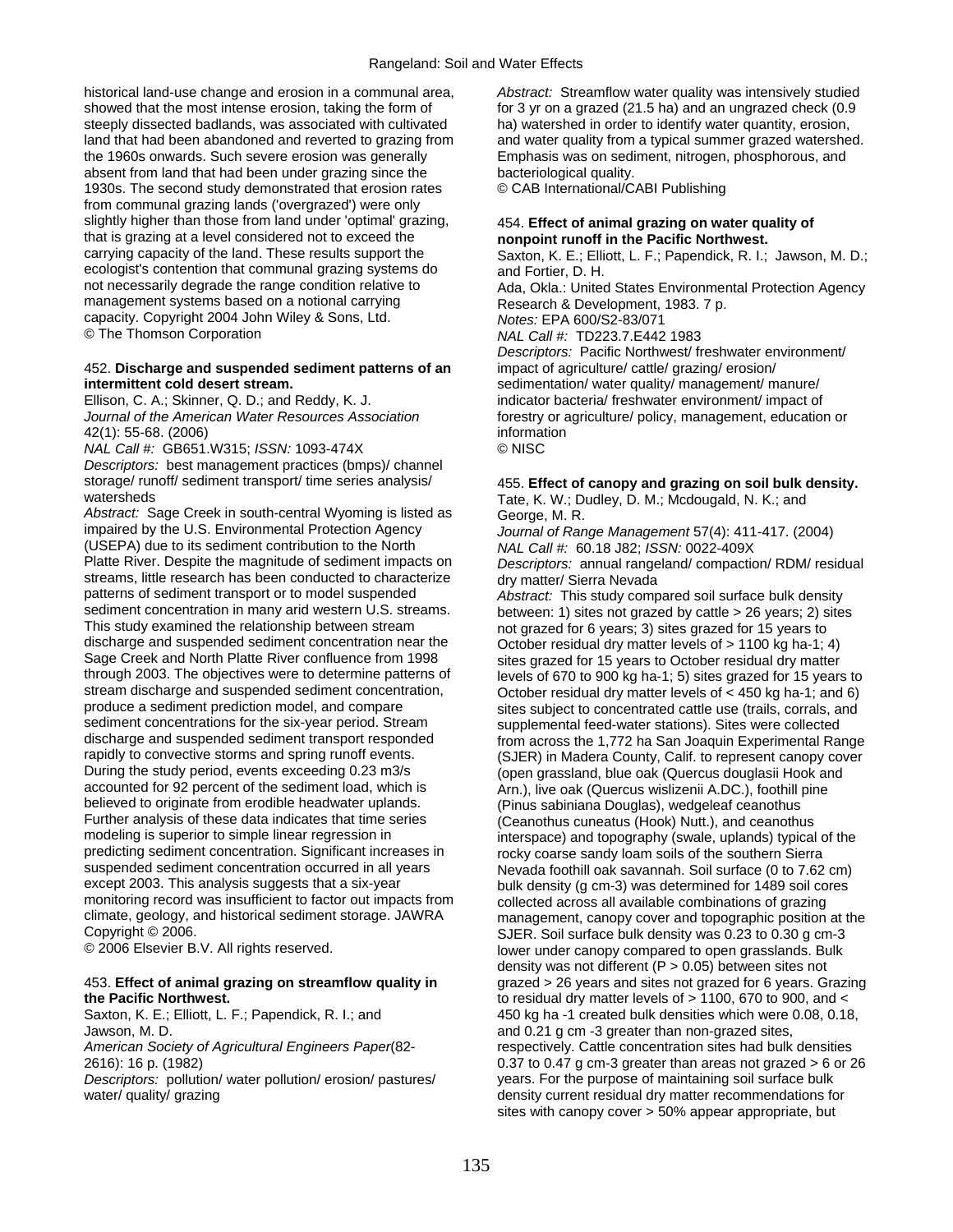recommendations for open grasslands need additional 459. **Effect of timing of grazing on soil-surface**  directly linked to soil surface infiltration capacity. **desert: A preliminary report.**  © 2006 Elsevier B.V. All rights reserved. Marble, J. R. and Harper, K. T.

### 456. **Effect of grazing and cultivation on some chemical** *NAL Call #:* 410 G79; *ISSN:* 0017-3614 **properties of soils in the mixed prairie.** *Descriptors:* sheep/ vascular plant/ species diversity/

*Journal of Range Management* 43(5): 456-460. (1990)

<http://jrm.library.arizona.edu/data/1990/435/19dorm.pdf>cryptogamic components of the plant community we<br>Descriptors: Hesperostipa comata/ Bouteloua gracilis/ inventoried in experimental grazing paddocks at the *Descriptors:* Hesperostipa comata/ Bouteloua gracilis/ inventoried in experimental grazing paddocks at the prairies/ or at the prairies/ or at the prairies/ or at the prairies/ or at the prairies/ or at the prairies/ or a prairies/ pastures/ grassland soils/ tillage/ soil organic

In: Effects of management practices on soil physical on the proposed to early winter only grazing. Vascular plant cover<br>properties. (Held 7 Sep 1987-10 Sep 1987 at Toowoomba, (relative to controls) was also reduced by earl Queensland.) Coughlan, K. J. and Truong, P. N. (eds.)<br>Brisbane: Queensland Department of Primary Industries;<br>pp. 56-60; 1987.<br>
MAL Call #: S599.7.A8E44 1987; ISBN: 0724224513<br>
MAL Call #: S599.7.A8E44 1987; ISBN: 072422451

*Descriptors:* duplex soils/ animal husbandry/ grazing/ soil/ physical properties/ rangeland soils/ soil physics/ 460. **Effect of various grazing systems on type and**  soil types ecological **density of cattle trails.**<br>
Abstract: The effects of grazing on the soil resource base. Walker, J. W. and Heitschmidt, R. K.

*Abstract:* The effects of grazing on the soil resource base, Walker, J. W. and Heitschmidt, R. K. and in particular, how stocking rate influences the physical *Journal of Range Management* 39(5): 428<br>and chemical properties of the duplex soils occurring in *NAL Call #:* 60.18 J82; *ISSN:* 0022-409X and chemical properties of the duplex soils occurring in interdune areas, are discussed. http://jrm.library.arizona.edu/data/1986/395/12walk.pdf

grazing pressures and slopes. The stocking rate was<br>
moderate grazing 1.8 animal-unit months per hectare (1.8 of paddocks increased trail densities near the center from<br>
AUM/ha), heavy grazing 3.0 AUM/ha and a control sack Freatment with no grazing. The result showed that heavy<br>grazing pressure removed grass cover, which consequently<br>enhanced soil cracking. Effect of livestock trampling on soil<br>resistance to penetration (indicated by penetro non-grazed plots. Penetrometer readings were influenced by soil moisture content. Low moisture content was 461. **Effect of watershed management operations on**  observed in the heavily grazed plots at both sites. The **runoff and sediment releant property** infiltration of accumulated water to the soil matrix was lower **Abbas, S. H. and Hanif, M.** infiltration of accumulated water to the soil matrix was lower in heavily grazed plots. *Pakistan Journal of Forestry* 37(2): 89-98. (1987)

# review. In particular, residual dry matter level must be **cryptogamic communities in a Great Basin low-shrub**

*Great Basin Naturalist* 49(1): 104-107. (1989) Dormaar, J. F. and Willms, W. D. percent cover/ richness/ seasonality/ resource<br>
Journal of Range Management 43(5): 456-460. (1990) management/ soil stability/ Utah *NAL Call #:* 60.18 J82; *ISSN:* 0022-409X<br> **Abstract:** Cover and species richness of vascular and<br> **http://irm library arizona edu/data/1990/435/19dorm pdf** cryptogamic components of the plant community were matter/ physicochemical properties/ monosaccharides/ County, Utah. The grazing treatments considered have organic acids and salts/ grazing/ soil quality/ Alberta been applied continuously for over 50 years. The effects of This citation is from AGRICOLA. https://www.marchite.org/ca 17 sheep days/acre) grazing treatment applied in two different seasons (early winter versus a split between early and late winter) differed significantly between 457. **Effect of grazing on surface soil properties of** seasons. Cryptogamic over and cryptogamic species **interdune duplex soils in a chenopod shrubland.** Greene, R. S. B. and Tongway, D. J. richness both showed larger decreases under early-late as<br>
In: Effects of management practices on soil physical opposed to early winter only grazing. Vascular plant cover

© CAB International/CABI Publishing *Descriptors:* rotational/ continuous/ deferred rotation/ soil erosion/ paddocks

458. Effect of livestock grazing on physical properties<br>
of a cracking and self-mulching Vertisol.<br>
Taddese, G.; Saleem, M. A. Mohamed; and Ayalneh, W.<br>
Australian Journal of Experimental Agriculture 42(2): 129-<br>
133. (200 NAL Call #: 23 Au792; ISSN: 0816-1089<br>Descriptors: penetrometer measurements: field method/<br>vertisol: cracking self mulching/livestock trampling:<br>vertisol: cracking self mulching/livestock trampling:<br>(HC), moderate continu vertisol: cracking, self mulching/ livestock trampling: (HC), moderate continuous (MC), and deferred rotation<br>grazing, soil resistance (DR) treatments at 4 distances from water. There were no<br>Abstract: The impact of grazin

© The Thomson Corporation *NAL Call #:* 99.8 P17; *ISSN:* 0030-9818 *Descriptors:* planting/ grazing/ closure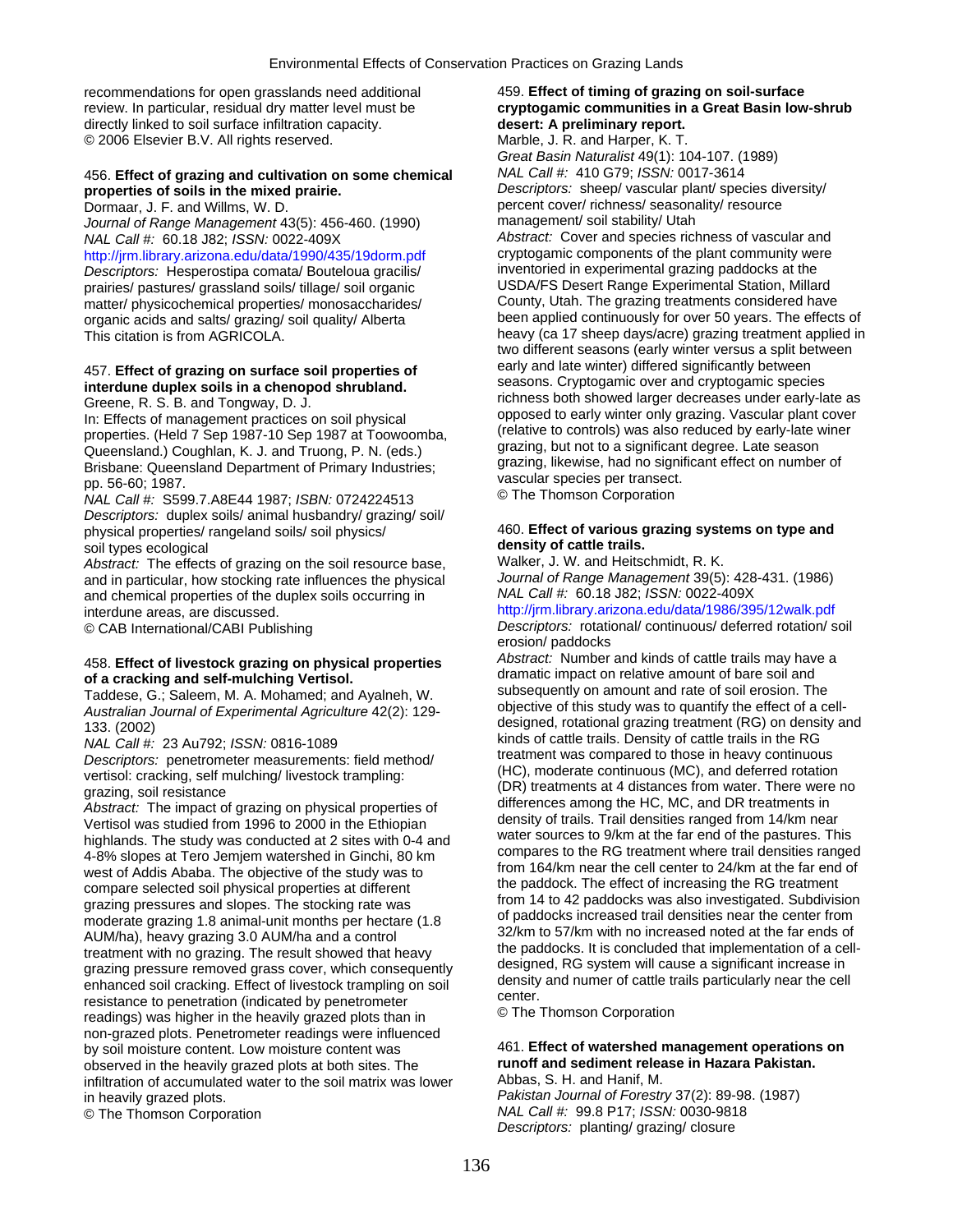practices (mainly planting) on runoff and sediment release **a headwater stream of the Rio Puerco Basin.** an experiment was conducted at two sites in Hazara. The Sewards, M. A. and Valett, H. M. analysis of 6 years data collected, revealed that planting In: Desired future conditions for Southwestern riparian coupled with closure to grazing on the slopes proved to be ecosystems: Bringing interests and concerns together. release from 30% to 1% and 239 gms/plot to 10 gms per Shaw, Douglas W. and Finch, Deborah M. (eds.) plot respectively. Fort Collins, Colo. Rocky Mountain Forest and Range

# 462. **Effects of intense, short-duration grazing on** *NAL Call #:* aSD11.A42 no.272

*Journal of Arid Environments* 56(3): 383-393. (2004) New Mexico *NAL Call #: QH541.5.D4J6; <i>ISSN: 0140-1963 Descriptors:* cattle/ grazing/ hoof-action/ microdepressions/ micromounds/ microtopography index/ wind erosion 465. **Effects of livestock grazing on sediment**  *Abstract:* We studied the effect of three consecutive years **production, Edwards Plateau of Texas.**  of short duration ( $<$  48 h per year), and intense grazing (20-40 yearling cows per hectare) on soil surface *Journal of Range Management* 37(4): 291-294. (1984) microtopography in a Chihuhuan Desert grassland. We also *NAL Call #:* 60.18 J82; *ISSN:* 0022-409X studied the effects of shrub removal plus grazing on http://jrm.library.arizona.edu/data/1984/374/1mcca.pdf microtopography. Microtopography was measured in 18 *Descriptors:* cattle/ sheep/ goats/ midgrass/ shortgrass/ plots (treatments). Treatments were a combination of two community/ grazing duration/ stocking rate/ soil loss/ factors: (1) three levels of grazing (winter-grazed, summer- overgrazing/ erosion grazed, and not grazed), and (2) two levels of habitat *Abstract:* The influence of short duration grazing (SDG), structure (shrubs-removed and shrubs-intact). Mesquite moderate continuous grazing (MCG), heavy continuous (Prosopis glandulosa) shrubs were removed from half of grazing (HCG) and grazing exclusion on sediment the plots (nine out of 18 plots). The average height of the production of midgrass and shortgrass-dominated micromounds, the average depths of intermound communities was evaluated over a 20-mo. period on the depressions, and the number of micromounds were Texas Agricultural Research Station located near Sonora in significantly reduced on the grazed plots. Shrub removal the Edwards Plateau, Texas. A combination of cattle, sheep had no significant effect on the height of the micromounds and goats was used in each grazing treatment. Sediment or the depth of the intermound depressions of ungrazed production was consistently less from the midgrass or the depth of the intermound depressions of ungrazed plots. There were significant differences in average (bunchgrass) than from the shortgrass (sodgrass) micromound heights and intermound microdepression community. The HCG pasture was severely overgrazed depths attributable to the season of grazing. The midgrasses in this control and resulted in excessive soil loss. The midgrasses in this Microtopography was significantly reduced on grazed plots pasture were destroyed after 26 mo. of overgrazing. from which shrubs were removed, compared to ungrazed Sediment production from the SDG pasture stocked at plots, and grazed plots with shrubs present. Grass canopy double the recommended rate increased during the study reduction, and destruction of the micromound structure in a period. The SDG pasture, by the end of the study, had lost short duration, plus intense grazing results in erosion of more sediment from both the midgrass- and shortgrassmicromounds and in-filling of intermound depressions. The dominated communities than the MCG pasture. Sediment<br>loss of microtopography coupled with reduction in loss from the midgrass community in the MCG pasture wa vegetation height and cover resulting from short-duration consistently low during the study; sediment production from intense grazing by cattle exposed soils to an increased risk the shortgrass community decreased in the MCG pasture. of soil erosion Destruction of the Sediment production from the midgrass community in the micromound/microdepression topography by cattle changes non-grazed pasture remained consistently low throughout the spatial patterns of water infiltration, and may the study, but the shortgrass community showed a strong homogenize nutrients in desert grasslands. © 2003 decrease in sediment loss during the study. Published by Elsevier Science Ltd. © The Thomson Corporation © 2006 Elsevier B.V. All rights reserved.

# 463. Effects of livestock grazing on infiltration and erosion rates measured on chained and unchained

Journal of Range Management 34(5): 400-405. (1981) http://jrm.library.arizona.edu/data/1983/365/9brot.pdf *NAL Call #:* 60.18 J82; *ISSN:* 0022-409X *Descriptors:* Arizona <http://jrm.library.arizona.edu/data/1981/345/15busb.pdf>This citation is from AGRICOLA. *Descriptors:* Utah This citation is from AGRICOLA.

# *Abstract:* To study the effect of watershed management 464. **Effects of livestock grazing on nutrient retention in**

extremely helpful in reducing the runoff and sediment (Held 18 Sep 1995-22 Sep 1995 at Albuquerque, N. Mex.) © The Thomson Corporation **Experiment Station, U.S. Dept. of Agriculture**; pp. 135-142; 1996.

**microtopography in a Chihuahuan Desert grassland.** *Descriptors:* streams/ grazing/ livestock/ nutrient retention/ Nash, M. S.; Jackson, E.; and Whitford, W. G. hydrology/ biogeochemistry/ riparian buffers/ sediments/<br>
lournal of Arid Environments 56(3): 383-393 (2004) New Mexico

loss from the midgrass community in the MCG pasture was

466. **Effects of long-term grazing on cryptogam crust**  Brotherson, J. D.; Rushforth, S. R.; and Johansen, J. R. **pinyon-juniper sites in southeastern Utah.** *Journal of Range Management* 36(5): 579-581. (1983) Busby, F. E. and Gifford, G. F. *NAL Call #:* 60.18 J82; *ISSN:* 0022-409X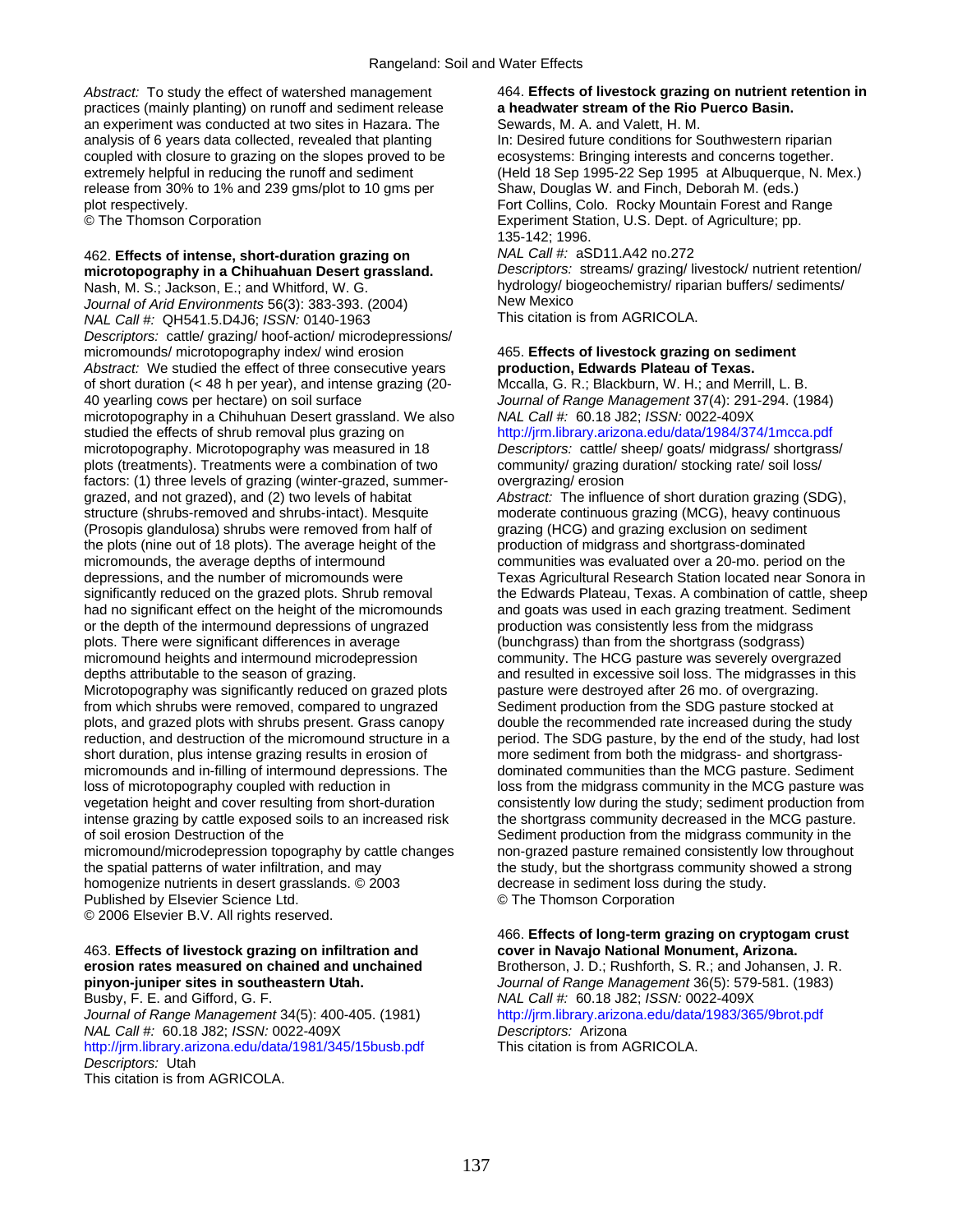### 467. **Effects of season and stage of rotation cycle on** applied to the soil box. These results support the use of **hydrologic condition of rangeland under intensive strategically placed vegetated buffers as one of several rotation grazing.**<br> **hydrologic condition grazing.**<br> **hydrologic condition of rangeland under intensive strate**

*Journal of Range Management* 39(6): 486-491. (1986) grazing on annual grassland watersheds. *NAL Call #:* 60.18 J82; *ISSN:* 0022-409X This citation is from AGRICOLA.

# <http://jrm.library.arizona.edu/data/1986/396/2warr.pdf>

*Abstract:* Infiltration rate and sediment production were measured over a 2-year period on an intensive rotationally measured over a 2-year period on an intensive rotationally In: Soil erosion research for the 21st century: Proceedings<br>grazed pasture. Measurements were taken prior to the state of the International Symposium. (Held 3 Jan grazed pasture. Measurements were taken prior to the orienting of the International Symposium. (Held 3 Jan 2001-5 Jan 2001-5 Jan 2001-5 Jan 2001-5 Jan 2001-5 Jan 2001-5 Jan 2001. removal, and approximately midway through the *NAL Call #:* S622.2 .S656 2001 subsequent rest period of each rotation through the system.<br>
Midgrass-dominated interspaces were characterized by erasslands/ grazing intensity/ livestock/ overland flow/ Midgrass-dominated interspaces were characterized by grasslands/ grazing intensity/ livestock/ overland flow/<br>significantly higher infiltration rates and lower sediment precipitation/ rain/ runoff/ sediment vield/ stocking production than shortgrass-dominated interspaces.<br>
Infiltration rate declined and sediment production increased *Abstract:* Three 1.6 ha exper Infiltration rate declined and sediment production increased *Abstract:* Three 1.6 ha experimental watersheds in<br>
following the short-term intense grazing periods inherent in Cklahoma USA equipped with stream gauge recor following the short-term intense grazing periods inherent in Oklahoma, USA, equipped with stream gauge recorders, the rotational system. The detrimental effect was significant water samplers, and rain gauges, were used to determine<br>during periods of drought or winter dormancy, but not the potential erosion by livestock grazing during during periods of drought or winter dormancy, but not the potential erosion by livestock grazing during simulated<br>during periods of active growth. Soil characteristics relating drought and wet periods. Surface runoff and s to higher hydrologic condition were significantly more stable data was collated for each watershed for storm events<br>during the growing season, providing greater resistance to between 1980 to 1991 during summer grazing. Gra during the growing season, providing greater resistance to between 1980 to 1991 during summer grazing. Grazing and resilience from the damaging impact of livestock treatments included three stocking densities of 2.5, 5, at and resilience from the damaging impact of livestock treatments included three stocking densities of 2.5, 5, and<br>activity. The stocker calves. Since no grazing occurred

## **Cryptosporidium parvum.** were calculated to determine the relation between

*Journal of Environmental Quality* 33(6): 2243-2251. (Nov. event. Precipitation of dry and wet years was estimated

fecal contamination/ cattle/ grazing/ feces/ grasslands/ wet years compared with the dry years. A 12% increase watersheds/ conservation buffers/ ground vegetation/ water from light to heavy stocking density occurred for the dry flow/ slope/ sandy loam soils/ rainfall simulation/ rainfall years and a 25% increase occurred for the wet years.

*Abstract:* Overland and shallow subsurface hydrologic periods was greater than when livestock was present. This transport of pathogenic Cryptosporidium parvum oocysts suggests that for grazing under conservative management from cattle feces into surface drinking water supplies is a practices, the impact of livestock grazing on sediment major concern on annual grasslands in California's central movement is minimal. and southern Sierra Nevada foothills. Soil boxes (0.5 m © CAB International/CABI Publishing wide x 1.1 m long x 0.3 m deep) were used to evaluate the ability of grass vegetated buffer strips to retain 2 x 10(8) 470. **Evapotranspiration from northern semiarid**  spiked C. parvum oocysts in 200-g fecal deposits during **grasslands.** simulated rainfall intensities of 30 to 47.5 mm/h over 2 h. Frank, A. B.<br>Buffers were comprised of Ahwahnee sandy loam (coarse-<br>Adronomy J loamy, mixed, active, thermic Mollic Haploxeralfs; 78:18:4 *NAL Call #:* 4 AM34P; *ISSN:* 0002-1962 sand to silt to clay ratio; dry bulk density = 1.4 g/cm3) set at *Descriptors:* bowen ratio energy balance method: grass cover (grass stubble height = 10 cm; biomass = 900 kg/ha dry weight). Total number of oocysts discharged from kg/ha dry weight). Total number of oocysts discharged from evapotranspiration/ forage production management/ grazed<br>each soil box (combined overland and subsurface flow) entitled grass prairie/ grazed western wheatgrass st during the 120-min simulation ranged from 1.5 x 10(6) to hongrazed mixed grass prairie/ northern semiarid<br>23.9 x 10(6) oocysts. Observed overall mean log10 rangislands/ semiarid environment/ soil water cons 23.9 x 10(6) oocysts. Observed overall mean log10 grasslands/ semiarid environment/ soil water conservation<br>
reduction of total C. parvum flux per meter of vegetated Abstract: Management of forage production for livestock buffer was 1.44, 1.19, and 1.18 for buffers at 5, 12, and grazing on semiarid grasslands depends on water<br>20% land slope, respectively. Rainfall application rate availability Evapotranspiration (FT) was measured (mm/h) was strongly associated with oocyst flux from these the Bowen ratio energy balance method on three<br>vegetated buffers, resulting in a decrease of 2 to 4% in the reasslands at Mandan, ND: a nongrazed mixed-or vegetated buffers, resulting in a decrease of 2 to 4% in the grasslands at Mandan, ND: a nongrazed mixed-grass<br>log10 reduction per meter buffer for every additional mm/h prairie (prairie) a grazed mixed-grass prairie (graz

management strategies that can reduce the risk of Warren, S. D.; Blackburn, W. H.; and Taylor, C. A. waterborne C. parvum attributable to extensive cattle

## **Descriptors:** livestock/ sediment production/ 469. **Erosion studies from experimental watersheds growth damage impacted by livestock grazing** impacted by livestock grazing.<br>Daniel, J. A.

2001 at Honolulu, Hawaii, USA.); pp. 599-602; 2001.

precipitation/ rain/ runoff/ sediment yield/ stocking density/

drought and wet periods. Surface runoff and sediment yield activity.<br>
T.5 head/ha by stocker calves. Since no grazing occurred<br>
during 1981.1982.1985, and 1986, these vears were not during 1981,1982,1985, and 1986, these years were not included in the calculations, but were instead used as 468. **Efficacy of vegetated buffer strips for retaining** controls. Regression equations for each grazed treatment Tate, K. W.; Pereira, M. das G. C.; and Atwill, E. R. precipitation, surface runoff and sediment yield per storm 2004-Dec. 2004) from a 40-year CLIGEN weather simulation utilizing local weather trend data. Results show that increasing stocking *Descriptors:* Cryptosporidium parvum/ intestinal density on the watershed increased the erosion potential of microorganisms/ oocysts/ drinking water/ water pollution/ the watersheds. Also the erosion potential increased i the watersheds. Also the erosion potential increased in the duration/ California **However, sediment movement off the watershed during rest** 

Buffers were comprised of Ahwahnee sandy loam (coarse- *Agronomy Journal* 95(6): 1504-1509. (2003) mathematical and computer techniques/ biomass<br>production/ canopy structure/ energy budget/ mixed grass prairie/ grazed western wheatgrass stand/ Abstract: Management of forage production for livestock availability. Evapotranspiration (ET) was measured using prairie (prairie), a grazed mixed-grass prairie (grazed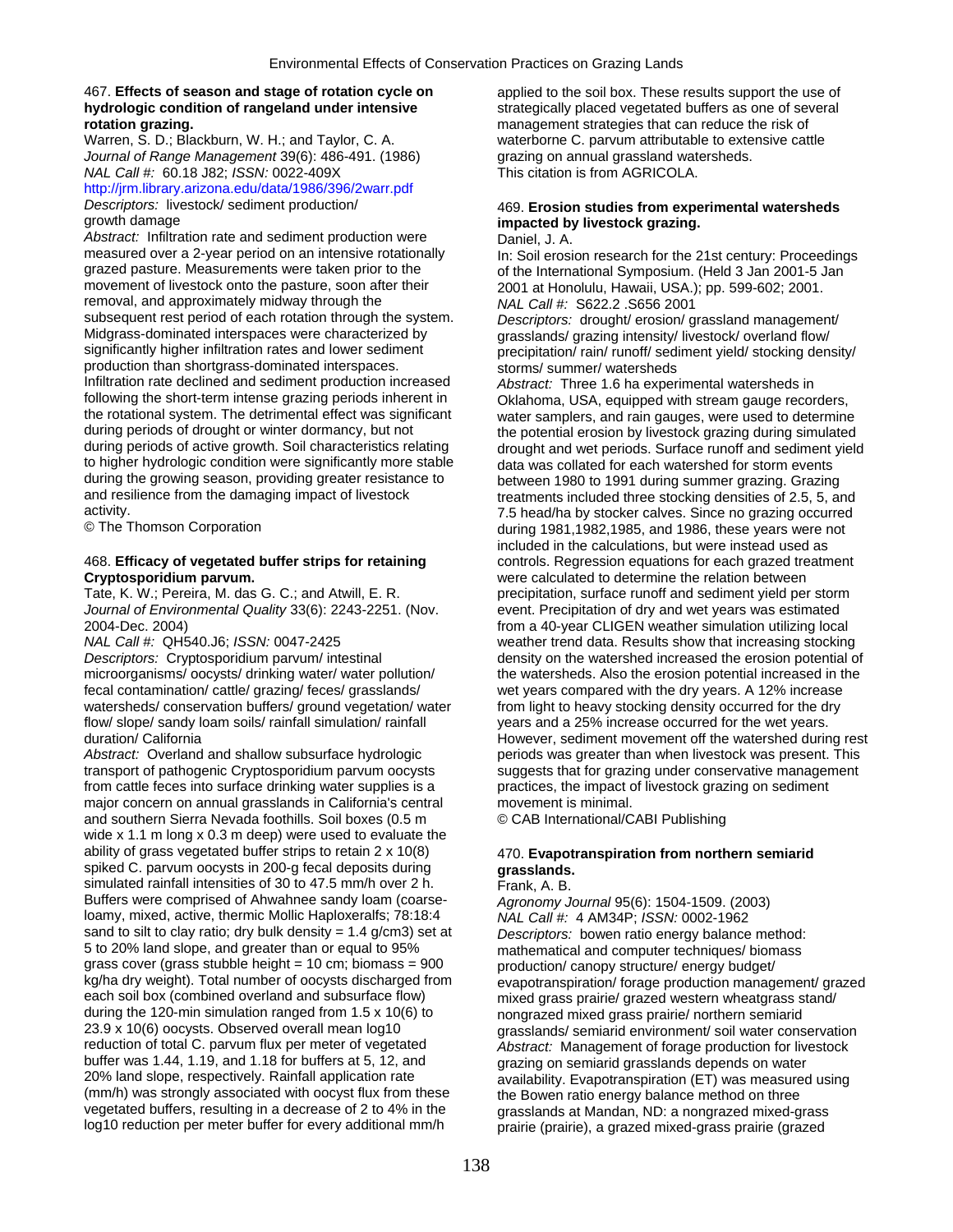prairie), and a grazed western wheatgrass (Pascopyrum 473. **Grassland structure in native pastures: Links to**  smithii (Rybd) Love) site (western wheatgrass). **soil surface condition.** Measurements were made from 24 April to 17 October (the Mcintyre, Sue and Tongway, David<br>
growing period) in 1996, 1997, and 1998. Peak ET rates *Ecological Management and Restoration* 6(1): growing period) in 1996, 1997, and 1998. Peak ET rates generally coincided with periods of peak biomass 43-50. (2005) production and occurred between early July and early *NAL Call #:* QH75.A1 E362; *ISSN:* 1442-7001 August. Peak biomass averaged 1097 kg ha-1 for the *Descriptors:* grassland/ grazing pasture/ soil surface prairie, 1227 kg ha-1 for grazed prairie, and 1725 kg ha-1 condition for western wheatgrass, and peak leaf area index averaged *Abstract:* When grassland is grazed by livestock, the 0.38 for the prairie, 0.44 for grazed prairie, and 0.59 for structure of the sward changes in a patchy manner. With western wheatgrass. Growing period (175 d) ET averaged continuous selective grazing there is a mosaic of short and 489 mm for the prairie, 455 mm for the grazed prairie, and tall patches but as grazing intensifies the area of short-497 mm for the western wheatgrass while growing period grazed patch increases until the paddock has a lawn-like precipitation averaged 320 mm. Evapotranspiration of appearance. This mosaic of patch structures can be stable, grazed prairie was 7% less than nongrazed prairie and 8% as short patches tend to attract repeated grazing and tall less than western wheatgrass. Evapotranspiration of the patches tend to be avoided. Because heavy grazing can nongrazed prairie and the grazed western wheatgrass were detrimentally affect soil and water functions in grassland similar. The ratio of the latent heat of ET to net radiation (ultimately resulting in erosion), we aimed to assess how averaged 0.25 for grazed prairie and 0.28 for prairie, well the physical structure of the sward reflects soil surface suggesting that grazing changed the canopy structure and condition. We described four grassland patch structures energy budget components that affected ET. These results that were assumed to reflect different levels of present suggest that in a semiarid environment, proper grazing of grazing, and to some extent, past grazing pressure. We prairie grasslands conserves soil water.  $\Box$  assessed patch structure and two other grass-related

## 471. **Factors influencing development of cryptogamic** of soil surface condition. Three indices of condition were

Anderson, D. C.; Harper, K. T.; and Holmgren, R. C.

*Descriptors:* electrical conductivity/ silt/ phosphorus/

characteristics to cryptogamic crust development was soil surface condition decline beyond a certain leve<br>determined from sites in semidesert regions of southern grass basal area, that is, there was no evidence of determined from sites in semidesert regions of southern grass basal area, that is, there was no evidence<br>Utah, The effects of grazing on cryptogamic crust thresholds, rather, incremental loss of condition Utah. The effects of grazing on cryptogamic crust development also were examined. Electrical conductivity, accompanied grass decline. We are thus not able to further percentage silt and soil P were correlated with well-<br>developed cryptogramic crusts. Both total cryptogramic cover<br>conservatively to maintain dominance of large and developed cryptogamic crusts. Both total cryptogamic cover 'Graze conservatively to maintain dominance of larg<br>and the number of cryptogamic species decreased under 'medium tussock grasses over 60-70% of the native and the number of cryptogamic species decreased under especially in arid regions, would be strengthened by more practical indicator, rephrasing the recommendation<br>Final inderstanding the role of cryptogamic crusts and street as and cryptography of allow a maximum of 30% short understanding the role of cryptogamic crusts and  $\frac{1}{100}$  Graze conservatively to allow a maximum considering them in range management decisions considering them in range management decisions. grazed patches in native pastures on the Thomson Corporation<br>
© The Thomson Corporation © The Thomson Corporation © The Thomson Corporation

### 472. **Flash grazing and trampling effects on infiltration** 474. **Grazing and haying effects on runoff and erosion**  rates and sediment yield on a selected New Mexico **range site. Figure 3.1 Contract Contract Contract Contract Contract Contract Contract Contract Contract Contract Contract Contract Contract Contract Contract Contract Contract Contract Contract Contract Contract Contrac**

Weltz, M.; Wood, M. K.; and Parker, E. E.<br>
Journal of Arid Environments 16(1): 95-100. (1989) Applied Engineering in Agriculture 12(6): *Journal of Arid Environments* 16(1): 95-100. (1989) *Applied Engineering in Agriculture* 12(6): *NAL Call #:* QH541.5.D4J6; *ISSN:* 0140-1963 681-684. (Nov. 1996) *Descriptors:* cattle/ bulk density/ hydrology *NAL Call #:* S671.A66; *ISSN:* 0883-8542 *Abstract:* This study evaluated the influence of flash *Descriptors:* agricultural land/ land management/ federal<br>
programs/ land use/ change/ soil conservation/ grassland<br>
programs/ land use/ change/ soil conservation/ g grazing and livestock trampling on selected hydrologic example programs/ land use/ change/ soil conservation/ grassland use/ change/ soil conservation/ grassland use/ change/ soil conservation/ grassland/ variables on the variables on the Rio Bonito watershed in central New management/ grazing/ rotational grazing/ haymaking/<br>Mexico, Terminal infiltration rates were significantly reduced prescribed burning/ runoff/ water erosion/ sediment/ l Mexico. Terminal infiltration rates were significantly reduced After 110 days, the enclosures' infiltration rates were one-<br>half that of the pretrampled treatment. Trampling during season long grazing half that of the pretrampled treatment. Trampling during season long grazing<br>hoth sampling periods significantly increased sediment *Abstract:* Grazing and haying effects on runoff and erosion both sampling periods significantly increased sediment yield and bulk density. The state of the state of the state of the form a former Conservation Reserve Program (CRP) site

© The Thomson Corporation variables (basal area of a 'large tussock' functional group and basal area of all perennial grass) as possible indicators **soil crusts in Utah deserts.** The interest of the field. The infiltration and nutrient cycling<br>Anderson, D. C.: Harper, K. T.: and Holmgren, R. C. The index declined progressively across patch structures, *Journal of Range Management* 35(2): 180-185. (1982) consistent with increasing grazing pressure. The stability *NAL Call #:* 60.18 J82; *ISSN:* 0022-409X **index was found to be reduced only for the most heavily** <http://jrm.library.arizona.edu/data/1982/352/10ande.pdf>grazed grass structure (short patches). We found the 'large<br>Descriptors: electrical conductivity/ silt/ phosphorus/ tussock' grass functional group to be a more sensi grazing pressure/ range management indicator of soil surface condition than the group consisting Abstract: The relation of some physical and chemical soil of all perennial grasses. We found no evidence of sudden<br>
characteristics to cryptogamic crust development was soil surface condition decline beyond a certain level grazing pressure. The management of rangelands, pastures', except to suggest the use of short patches as a<br>especially in arid regions, would be strengthened by more practical indicator, rephrasing the recommendation as

after cattle had grazed within an enclosure for 14 hours. from soil/ canopy/ vegetation/ coverage/ surface roughness/<br>After 110 days, the enclosures' infiltration rates were one-<br>bulk density/ soil compaction/ North Dakota

© The Thomson Corporation near Streeter, North Dakota, were determined. Treatments included undisturbed CRP, twice-over rotational grazing,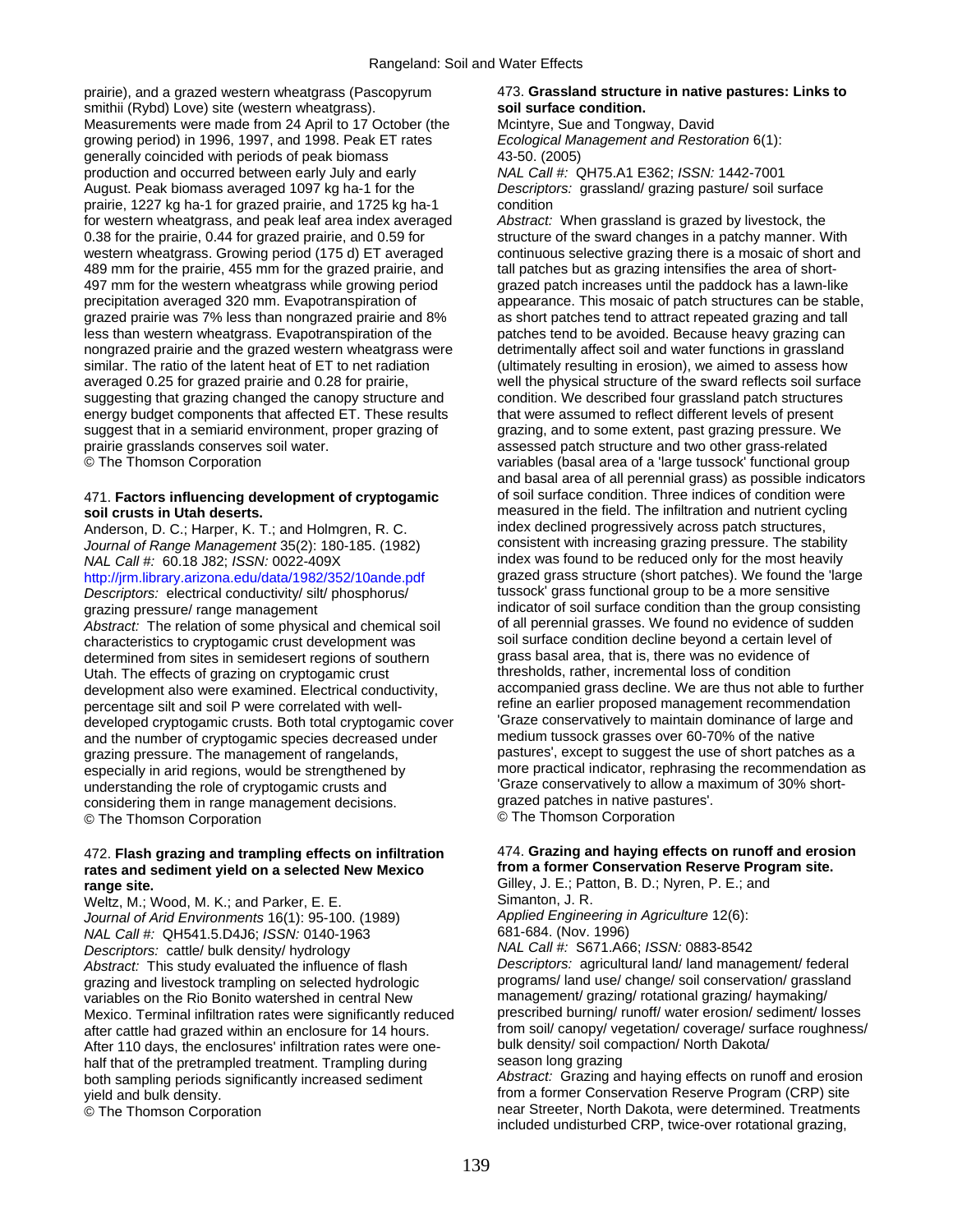season-long grazing, haying, and burning. Runoff and wilting point in the autumn, regardless of its status erosion were measured from simulated rainfall which was throughout the growing season. Profile soil water was initial stabilization period, no significant difference in runoff using all available soil water. In contrast, soil water was or erosion was found between the season-long grazing and generally near or above field capacity every spring, burned treatments. Use of the CRP site for grazing or indicating the importance of snowmelt infiltration in these haying resulted in a significant increase in runoff compared ecosystems. Only major (greater than 75 mm) summer to leaving the area in an undisturbed condition. Similar rainstorms recharged soil water to field capacity. Thus it is amounts of erosion were measured from the twice-over concluded that maintenance of a vegetative cover that will rotational grazing, season-long grazing, and hayed trap snow for potential snowmelt infiltration is critical to soil treatments. If adequate canopy and basal cover is water recharge of these ecosystems. Any grazing maintained, use of this CRP site for grazing or haying management regime that enhances litter accumulation and would not be expected to result in excessive erosion. carryover should facilitate such snowmelt soil water This citation is from AGRICOLA. This citation is from AGRICOLA.

# 475. **Grazing and plant-canopy effects on semiarid soil**

*Biology and Fertility of Soils* 18(2): 155-162. (1994) Taboada, M. A. and Lavado, R. S. *NAL Call #:* QH84.8.B46; *ISSN:* 0178-2762 *Journal of Range Management* 41(6): 500-503. (1988) *Descriptors:* soil microorganisms/ microorganisms/ *NAL Call #:* 60.18 J82; *ISSN:* 0022-409X microbial activity/ rangelands/ Bouteloua/ Atriplex <http://jrm.library.arizona.edu/data/1988/416/12tabo.pdf> management/ grasslands/ semiarid zones/ grazing/ soil land use

## **fescue grasslands.** grazing for 7 years. Floods took place in this period as

*Journal of Range Management* 48(6): 528-534. (1995)

slope/ groundwater recharge/ evapotranspiration/ soil

*Abstract:* Grazing can have a profound impact on soil and sudden falls in water content. In this case the effect of water rhrough its influence on infiltration via treading and on trampling, therefore, would consist mainl water through its influence on infiltration via treading and on trampling, therefore, would consist mainly of impeding the<br>evapotranspiration through defoliation Hydrologic changes decrease in BD. No compaction was observe evapotranspiration through defoliation. Hydrologic changes decrease in BD. No compaction was observed in periods<br>in rangelands are most often associated with heavy grazing when no flood occurred or while soil remained subm in rangelands are most often associated with heavy grazing when no flood occurred or while soil remained submerge<br>intensities although these changes do not increase linearly in water. The results indicated that the variati intensities although these changes do not increase linearly in water. The results indicated that the variations of bulk<br>with grazing intensity. The objectives of this study were to density caused by cattle trampling were s with grazing intensity. The objectives of this study were to density caused by cattle trampling were superimpose<br>quantify the impacts of grazing on the soil water regimes of those produced by floods and showed an interacti quantify the impacts of grazing on the soil water regimes of those produced by floods and showed an interaction<br>sloped areas of the foothills fescue grasslands of Alberta. Showe between the effects of land-use and the part sloped areas of the foothills fescue grasslands of Alberta. between the effects of land-use and the particular the Agriculture Canada The study site was located at the Agriculture Canada environmental conditions of the region.<br>
Research Station at Stavely, Alberta, The effects of 2 **Canada** Elementan Corporation Research Station at Stavely, Alberta. The effects of 2 grazing intensities (heavy = 2.4 AUM ha-1 and very heavy =4.8 AUM ha-1) for 2 grazing treatments (short duration = 1 478. **Grazing impacts on selected soil parameters**  week in mid-June and continuous grazing = May through **under short-term forage sequences.**  October) were compared to an ungrazed control. The study Mapfumo, E.; Chanasyk, D. S.; Baron, V. S.; and was initiated in June 1988 and ended in April 1991. Surface Naeth, M. A. soil water and soil water with depth were measured *Journal of Range Management* 53(5): 466-470. (2000)<br>throughout each growing season using a neutron probe. MAL Call #: 60.18 J82; *ISSN:* 0022-409X throughout each growing season using a neutron probe. *NAL Call #:* 60.18 J82; *ISSN:* 0022-409X Surface soil water (0 to 7.5 cm) across slope positions was lowest in the control and highest in the continuous very 470 mapfumo.pdf heavy treatments, but the trend in profile soil water (to 50 *Descriptors:* beef cattle/ grazing intensity/ botanical cm) was the opposite. Total profile soil water in the short composition/ rotational grazing/ Bromus inermis/ Bromus duration very heavy treatment was greater than that in the riparius/ triticale/ Hordeum vulgare/ soil properties/ water continuous very heavy treatment, while soil water in the holding capacity/ potassium/ soil test values/ mineral short duration heavy treatment was similar to that in the content/ carbon/ nitrogen content/ electrical conductivity/ continuous heavy treatment. Vegetation at the study site soil depth/ soil pH/ Alberta was regularly water-stressed, as evidenced by soil water *Abstract:* Long-term cultivation is known to change soil that was often below permanent wilting point, generally by physical and chemical properties, but little is known about mid-summer each year. Soil was near or below permanent whether short-term agricultural practices, such as rotational

applied to 3.7 X 10.7 m (12.0 X 35.1 ft) plots. Following an similar across treatments in autumn, indicating vegetation is

This citation is from AGRICOLA.

### **microbial biomass and respiration.** 477. **Grazing effects on the bulk density in a Natraquoll**  Kieft, T. L. **of the Flooding Pampa of Argentina.**

canescens/ Yucca glauca/ canopy/ carbon/ range *Descriptors:* soil water retention/ environmental condition/

respiration/ New Mexico *Abstract:* The influence of grazing by cattle on soil bulk This citation is from AGRICOLA. This citation is from AGRICOLA. Pampa of Argentina for a period of 33 months, by 476. **Grazing effects on soil water in Alberta foothills** comparing a grazed situation to an enclosure deferred from Naeth, M. A. and Chanasyk, D. S. (1995) usual. Bulk density (BD) at -33.3 kPa of water retention<br>Journal of Range Management 48(6): 528-534 (1995) varied from 1.00 to 1.11 Mg m-3 in the ungrazed soil and in *NAL Call #:* 60.18 J82; *ISSN:* 0022-409X the grazed soil from 1.04 to 1.16 Mg m-3. Environmental http://jrm.library.arizona.edu/data/1995/486/ factors were the primary agent controlling BD; only in some [528-534\\_naeth.pdf](http://jrm.library.arizona.edu/data/1995/486/28-534_naeth.pdf) periods were there significant differences between *Descriptors:* cattle/ soil water content/ grazing intensity/ treatments. Slight increases in BD occurred under grazing slope/ groundwater recharge/ evapotranspiration/ soil after the recession of the flood water, and sign depth/grazing/ Alberta<br>Abstract: Grazing can have a profound impact on soil and sudden falls in water content. In this case the effect of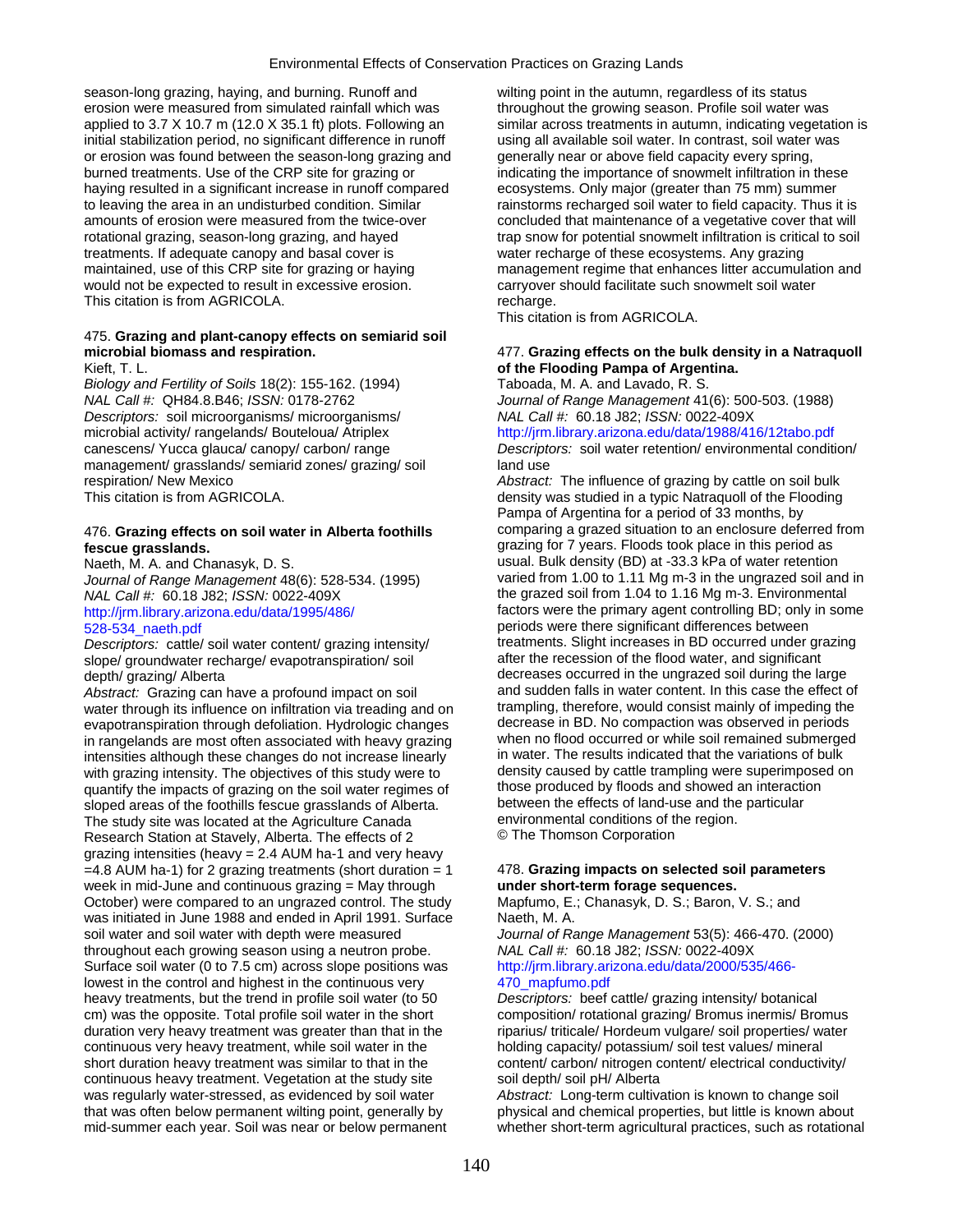grazing, can initiate such changes. This study investigated NO3-N in the 0-60 cm depth was 2.2 times greater than the impacts of 3 grazing intensities (heavy, medium, and light paddocks. More NO3-N was measured under light) and 4 forages on selected soil physical and chemical perennials than triticale (22.2 vs 13.6 mg kg(-1), light) and 4 forages on selected soil physical and chemical parameters of a Typic Haplustoll at Lacombe, Alberta. Measurements were conducted on soil samples collected at (0-60 cm) was greater in meadow bromegrass (30 kg ha(the beginning (1993) and the end (1996) of the study. Two 1)) than in triticale (25 kg ha(-1)), but not smooth perennial forages, smooth bromegrass (Bromus inermis cv. bromegrass paddocks for the 0-15-cm depth. Extractable-P 'Carlton') and meadow bromegrass (Bromus riparius cv. concentration was greater in the 0-15-cm depth of heavy 'Paddock'), and 2 annuals, a mixture of triticale (X (154 mg kg(-1)) than in medium (138 mg kg(-1)) or light-Triticosecale Wittmack cv. 'Pika') and barley (Hordeum grazed (127 mg kg(-1)) paddocks and was higher under vulgare L. cv. 'AC Lacombe') and triticale alone were used meadow bromegrass than under triticale. Given the large for the study. Grazing intensity or forage species did not amounts of NO3-N in the heavy paddocks, there is potential affect carbon-to-nitrogen ratio. Grazing intensity influenced for loss through both leaching and denitrification.<br>
changes in available water holding capacity for the 0-5 cm Differences among treatments for NH4-N, and P changes in available water holding capacity for the 0-5 cm interval, soil nitrogen for the 30-45 cm interval, soil pH for concentrations are not of particular concern the 5-15 cm interval and electrical conductivity for all depth environmentally, but are important from a fertility intervals except for the 0-5 cm interval (P less than or equal management point of view. intervals except for the 0-5 cm interval (P less than or equal management point of view.<br>to 0.05). Forage species affected changes in soil carbon in This citation is from AGRICOLA. to 0.05). Forage species affected changes in soil carbon in the 0-5 cm interval, soil pH between 0 and 15 cm, and electrical conductivity between 5 and 45 cm (P less than or 480. **Grazing impacts on soil water in mixed prairie and**  equal to 0.05). Soil electrical conductivities for all grazing **fescue grassland ecosystems of Alberta.**  levels and forage treatments were within the range (i.e. 0-2 Naeth, M. A.; Chanasyk, D. S.; Rothwell, R. L.; and dS m-1) considered to have negligible effects on plant Bailey, A. W. growth. The minimal effects of grazing and plant species on *Canadian Journal of Soil Science* 71(3): 313-326. (1991) soil parameters in this study may have been due to the *NAL Call #:* 56.8 C162; *ISSN:* 0008-4271<br>resilient intrinsic properties of the soil and/or the short *Descriptors:* livestock/ rangeland/ tramplin study length.<br>This citation is from AGRICOLA.<br>Abstract: R

### 479. **Grazing impacts on soil nitrogen and phosphorus** compacts the soil surface. Grazing can also have the **under Parkland pastures.** opposite effect on soil water through reduced

Baron, V. S.; Dick, A. C.; Mapfumo, E.; Malhi, S. S.; Naeth, evapotranspiration when vegetation is removed. On the

*Descriptors:* range management/ Bromus inermis/ Bromus grassland ecosystems of southern and central Alberta. riparius/ triticale/ grazing intensity/ beef cattle/ NPK Grazing regimes were of light to very heavy intensities, fertilizers/ soil chemistry/ nitrate nitrogen/ prairies/ grazed early, late, and continuously during the growing

*Abstract:* Because intensive grazing is new to the humid seasons. Normal patterns of soil water recharge in autumn western Canadian parkland (prairies), there is little and spring and soil water depletion in summer due to information available about its effects on soil N and P evapotranspiration were not altered by grazing. status. This study addressed the question of grazing Fluctuations in soil water were most pronounced in the intensity and pasture species effects on soil macronutrient uppermost 30 cm but still evident in the 30- to 50-cm and status in a Typic Haplustoll at Lacombe, Alberta. Paddocks 50- to 80-cm depth intervals. Heavy intensity and/or early bromegrass (Bromus riparius Rhem.), and winter triticale (X intenstiy and/or late season grazing. Season of grazing Triticosecale Wittmack.), replicated 4 times, were subjected affected soil water more under light than heavy grazing to 3 grazing intensities (heavy, medium, and light as intensities. On most sampling dates, soil water in grazed defined by frequency and severity of defoliation) using treatments was lower than in the ungrazed control, yearling beef heifers. Nitrogen (N), P and K fertilisers were particularly in the 30- to 50-cm and 50- to 80-cm depth broadcast annually at 100, 22 and 42 kg ha(-1) during intervals. Differences between the control and grazed production years. The experiment was maintained on the treatments were least pronounced during the summer same paddocks for 4 years. In the establishment year and months with evapotranspiration depleting soil water in the third and fourth production years, soil samples were reserves in all treatments.<br>
taken randomly from each paddock to a depth of 60 cm. **C** The Thomson Corporation taken randomly from each paddock to a depth of 60 cm. Concentrations of nitrate-N (NO3-N), ammonium-N (NH4- N), mineral-N (the sum of NO3-N and NH4-N), total Kjeldahl-N, and extractable-P were determined in the 0-15, 15-30, 30-60, and 0-60-cm depths. Nitrate-N concentration was (1.7 to 2.4 times) greater for heavy than light grazed treatments for each soil depth increment and the amount of

respectively) at the 30-60-cm depth. Ammonium-N amount

Descriptors: livestock/ rangeland/ trampling/ soil infiltration/

Abstract: Reduced soil water under grazing is generally attributed to reduced infiltration as livestock trampling M. A.; and Chanasyk, D. S. Canadian Prairies, grazing impacts on soil water have been *Journal of Range Management* 54(6): 704-710. (2001) assessed in short-term studies but impacts of long-term *NAL Call #:* 60.18 J82; *ISSN:* 0022-409X grazing have not been documented. In this study, impacts<br>http://irm.library.arizona.edu/data/2001/546/ **http://irm.library.arizona.edu/data/2001/546/** of long-term grazing on soil of long-term grazing on soil water were assessed in mixed 704-710\_baron.pdf prairie, parkland fescue grassland, and foothills fescue phosphorus/ nitrogen content/ stocking rate/ soil fertility/ season. Soil water was measured with a neutron probe to a application rate/ Alberta depth of 1 m from April through October over three growing of smooth bromegrass (Bromus inermis Leyss.), meadow season grazing had a greater impact on soil water than light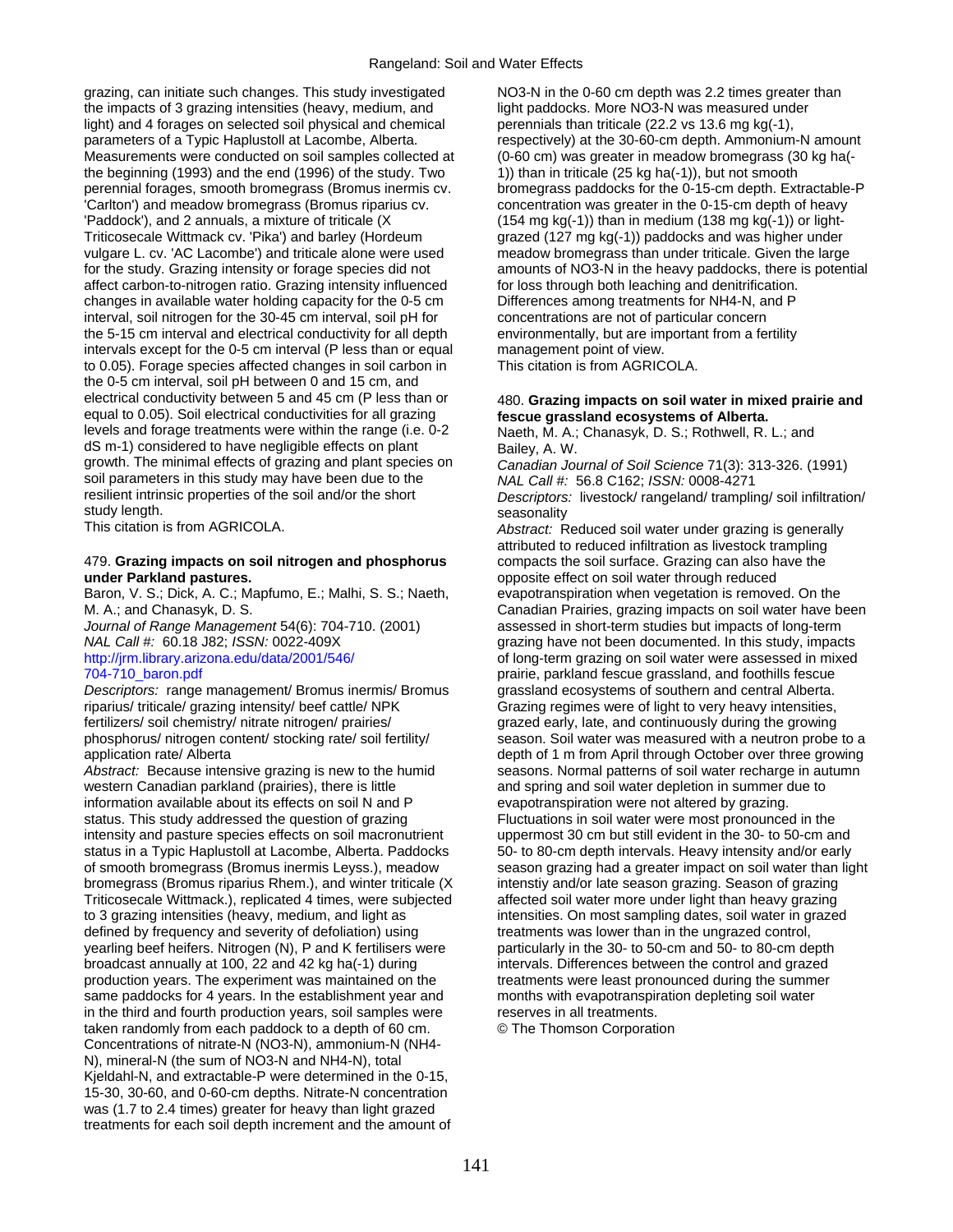## 481. **Grazing impacts on the spatial distribution of soil** 484. **Guidelines for managing cattle grazing in riparian microbial biomass around tussock grasses in a tropical areas to protect water quality: Review of research and**

Northup, B. K.; Brown, J. R.; and Holt, J. A. **Mosley, Jeffrey C.** Mosley, Jeffrey C. *Applied Soil Ecology* 13(3): 259-270. (1999) Moscow, ID: Idaho Forest, Wildlife and Range Policy *NAL Call #:* QH541.5.S6A67; *ISSN:* 0929-1393 Analysis Group, University of Idaho; 67 p. (1997) microorganisms/ biomass/ carbon/ grazing/ grazing references (p. 51-63). intensity/ Bothriochloa/ Heteropogon contortus/ slope/ *NAL Call #:* SF85.35.I2G95--1997 nitrogen/ phosphorus/ soil organic matter/ soil water/ - - Idaho/ riparian areas---Idaho---management/ stream Queensland conservation---Idaho

# **Pampean Natraqualfs. affected by livestock grazing systems, Edwards**

Lavado, R. S.; Rubio, G.; and Alconada, M. **Plateau, Texas.**  *Turrialba* 42(4): 500-508. (1992) Thurow, T. L.; Blackburn, W. H.; and Taylor, C. A.<br>19 *NAL Call #:* 8 T86; *ISSN:* 0041-4360 *Thurow, T. L.; Blackburn, W. H.; and Taylor, C. A. Descriptors:* grazing/ salinization/ Alfisols/ pampas *NAL Call #:* 60.18 J82; *ISSN:* 0022-409X *Abstract:* The effect of grazing management (continuous <http://jrm.library.arizona.edu/data/1986/396/6thur.pdf> grazing, rotational grazing and no grazing) on soil *Descriptors:* soil/ drainage/ erosion/ grazing systems/ soil salinization was studied in two Natraqualfs of the Flooding water movement/ infiltration/ pastures/ soil organic matter/ Pampa of Argentina. Under continuous grazing the A1 soil density/ grasslands horizon showed episodical increases in salt content due to *Abstract:* Infiltration rate and sediment production were © CAB International/CABI Publishing example and international grazing systems, and in a livestock exclosure (LEX).

aggregate stability/ organic matter/ mulch/ bulk density/

*Abstract:* Water infiltration rates into soils after 30 min in areas, and was greater in the MCG pastures.<br>
SDG and HCG pastures. shrub canopy areas and in shortgrass interspaces on the SDG and HCG pastures.<br>Rolling Plains were similar across grazing treatments of CAB International/CABI Publishing Rolling Plains were similar across grazing treatments of heavy and moderate stocking, continuous grazing; rested<br>and grazed deferred-rotation; rested and grazed high intensity, low frequency (HILF); and 2 livestock exclosures **slopes in semiarid rangelands.**  grazed for 20 yr. The mid-grass interspace infiltration rates Wilcox, B. P. and Wood, M. K. for the deferred-rotation treatments approached rates in the *Journal of Range Management* 41(4): 303-306. (1988) exclosures and exceeded rates in the heavily stocked, *NAL Call #:* 60.18 J82; *ISSN:* 0022-409X continuously grazed, and grazed HILF pastures. Infiltration <http://jrm.library.arizona.edu/data/1988/414/7wilc.pdf> rates in the HILF grazing treatments were similar to those *Descriptors:* soil water movement/ infiltration/ grazing/ of the heavily stocked, continuously and moderately rangelands/ steepland soils/ semiarid zones/ animal stocked continuously grazed pastures. Infiltration rates in husbandry/ land types/ soil types physiographic/ erosion/ the rested HILF pasture were similar to those of the sediment yield<br>deferred-rotation pastures; however, the grazed HILF Abstract: Infiltr pasture had rates lower than the deferred-rotation pasture sediment production from lightly grazed and ungrazed<br>
rates or rates of the exclosures. Aggregate stability, organic semiarid slopes in the Guadelupe Mountains of rates or rates of the exclosures. Aggregate stability, organic matter content, mulch, standing crop, bulk density, and southeastern New Mexico were compared using a handground cover significantly influenced infiltration rates. portable rainfall simulator. Average slope steepness was © The Thomson Corporation 60% infiltrability on the grazed slopes was 12-17% lower

# **grassland. best management practices policy.**

*Descriptors:* grassland soils/ tropical grasslands/ soil *Notes:* "December 1997"--Cover. Includes bibliographical stocking rate/ range management/ pastures/ soil fertility/ *Descriptors:* grazing---Idaho---management/ water quality-- This citation is from AGRICOLA. This citation is from AGRICOLA.

# 482. **Grazing management and soil salinization in two** 485. **Hydrologic characteristics of vegetation types as**

*Journal of Range Management* 39(6): 505-509. (1986)

the reduction of the soil cover and increased assessed in sites dominated by either Quercus virginiana or evaporation, resulting in salinization of the topsoil. This Bouteloua curtipendula, Stipa leucotricha and Aristida spp. occurred to a much lesser degree under rotational grazing (bunchgrasses) or Hilaria belangeri in moderate continuous and was not observed under the no-grazing treatment. (MCG), heavy continuous (HCG) and short duration (SDG) Infiltration rate was related to the total organic cover and 483. **Grazing systems their influence on infiltration** bulk density characteristics of the site. SDG and HCG **rates in the Rolling Plains of Texas. pastures had lower total organic cover with correspondingly** Wood, M. K. and Blackburn, W. H. lower infiltration rates compared to MCG and LEX pastures. *Journal of Range Management* 34(4): 331-335. (1981) Bulk density was lower in Q. virginiana mottes than in the *NAL Call #:* 60.18 J82; *ISSN:* 0022-409X grass areas between Q. virginiana plants, but there was no<br>http://irm.library.arizona.edu/data/1981/344/18wood.pdf difference between pastures. Sediment production was <http://jrm.library.arizona.edu/data/1981/344/18wood.pdf>difference between pastures. Sediment production was<br>Descriptors: grass pastures/ rotation/ water movement/ related to total aboveground biomass and the bunchgrass *Descriptors:* grass pastures/ rotation/ water movement/ related to total aboveground biomass and the bunchgrass<br>
aggregate stability/ organic matter/ mulch/ bulk density/ cover of the site. Total aboveground biomass was g ground cover<br>
Abstract: Water infiltration rates into soils after 30 min in areas, and was greater in the MCG and LEX than in the

# 486. Hydrologic impacts of sheep grazing on steep

Abstract: Infiltration, sediment concentration of runoff, and than on the ungrazed slopes. These results are comparable to those reported from moderate slope gradients. Sediment concentration of runoff from the lightly grazed slopes was significantly higher than from the ungrazed slopes only at the end of the dry run (45 min.) Sediment production was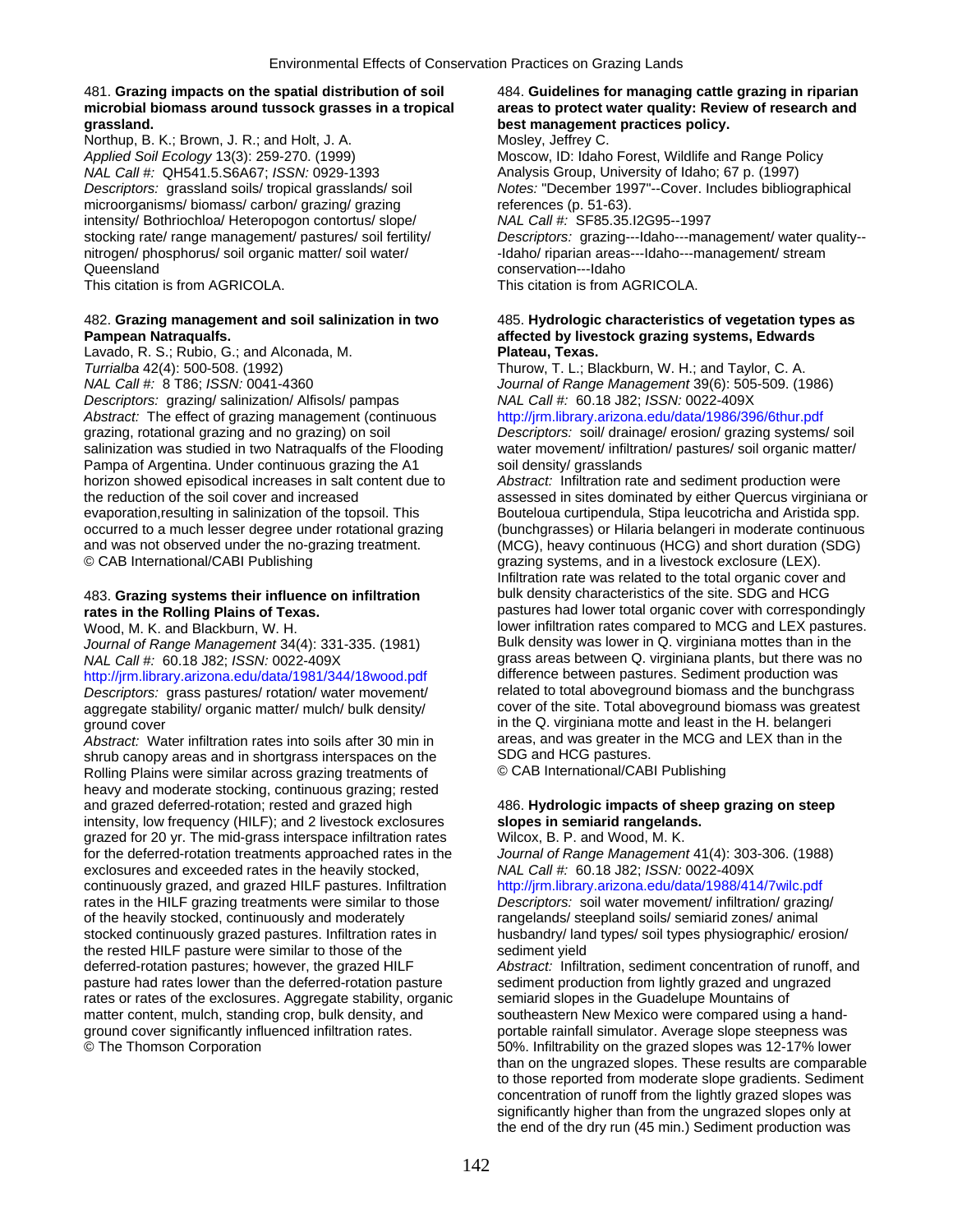significantly greater from the grazed slopes for the dry run, crossings. The streams had gravel substrates, and their but not the wet run. Percentage difference of sediment entrenchments, width: depth ratios, sinuosities and production between the grazed and ungrazed slopes was gradients were moderate. Based on statistical analysis of<br>well within the range published for moderate slope 1980 stream survey results, geologic basin features, and conditions. These data give no indication that steep slopes the occurrence of similar flooding, we concluded that the (30-70%) in semiarid regions are any more hydrologically three streams had similar conditions at the start of the sensitive to light grazing than are moderate slopes (<10%). grazing treatment. Since 1980, deferred rotation grazing © CAB International/CABI Publishing allowed much improvement of aquatic and riparian habitats

Mwendera, E. J. and Mohamed Saleem, M. A.

*NAL Call #:* S601 .A34; *ISSN:* 0167-8809 three streams. The best values for channel and water<br>Descriptors: hydrology/livestock/grazing/infiltration/ width: depth ratios, channel entrenchment, bank angle, *Descriptors:* hydrology/ livestock/ grazing/ infiltration/ runoff/ soil erosion/ cattle/ pastures/ Ethiopia bank undercut, and bank depth were measured on the depth were measured on the depth were measured on the depth were measured on the depth of grazing pressure on infiltration *Abstract:* The effect of grazing pressure on infiltration, stream managed with complete rest. Deferred rotation<br>Funoff and soil loss was studied on a natural pasture during or a grazing in the absence of roads produced th runoff, and soil loss was studied on a natural pasture during grazing in the absence of roads produced the second best<br>the 1995 rainy season in the Ethiopian highlands. The studies. The ratio of channel width to base flow the 1995 rainy season in the Ethiopian highlands. The values. The ratio of channel width to base flow water wid<br>study was conducted on 0.01 ha plots established on sites was significantly higher on bare ground transects. S study was conducted on 0.01 ha plots established on sites was significantly higher on bare ground transects. Shrub<br>with 0-4% and 4-8% slopes at the International Livestock and tree cover increased significantly more on the with 0-4% and 4-8% slopes at the International Livestock and tree cover increased significantly more on the rested<br>Research Institute (II RI) Debre Zeit research station, 50 km than on the grazed watersheds. These results Research Institute (ILRI) Debre Zeit research station, 50 km than on the grazed watersheds. These results should hel<br>south of Addis Ababa. The grazing regimes were: light managers select aquatic habitat and stream morpholo south of Addis Ababa. The grazing regimes were: light managers select aquatic habitat and strazing stocked at 0.6 animal-unit-months (AUM) ha grazing stocked at 0.6 animal-unit-months (AUM) ha **objectively** objective objectives for grazing stocked at 1.8 AUM has super( $\cdot$   $\circ$  CSA super(-1); moderate grazing stocked at 1.8 AUM ha super(-1); heavy grazing stocked at 3.0 AUM ha super(-1); very heavy grazing stocked at 4.2 AUM ha super(-1); very heavy 489. **Impact of grazing and tillage on water erosion in**  grazing on ploughed soil stocked at 4.2 AUM ha super(-1); **northeastern Syria.**  and a control with no grazing. Heavy to very heavy grazing Shinjo, Hitoshi; Fujita, Haruhiro; Gintzbuger, Gus; and pressure significantly increased surface runoff and soil loss Kosaki, Takashi and reduced infiltrability of the soil. It was observed that fine *Soil Science and Plant Nutrition* 46(1): 151-162. (2000) textured soils were more susceptible to trampling effects *NAL Call #:* 56.8 SO38; *ISSN:* 0038-0768 rates was greater on soils which had been tilled and conditions/ tillage impact/ water erosion exposed to very heavy trampling. The problems of high *Abstract:* Impact of grazing and tillage on water erosion runoff and erosion rates on the upper slopes is likely to be under natural rainfall conditions was investigated during the exacerbated by the fact that during the rainy season higher 1994/95 and 1995/96 rainy seasons in the Abd Al-Aziz grazing pressure is exerted on the upper than lower slopes. mountain region, northeastern Syria. The grazing impact Sediments produced from the highlands, which form was not significant (0.4 Mg ha-1 y-1 at most) because the headwaters of major rivers in the region, are likely to pollute vegetation coverage was relatively abundant. Tillage streams and lakes and pile up on bottom-lands, in stream enhanced soil loss (1.4 Mg ha-1 y-1) presumably due to the channels, and in reservoirs. With some modifications, the mechanical disturbance and the removal of shrub species. plot design presented here can be used for assessing The ratio of the total nitrogen content in the sediments to livestock impacts on natural resources on different that in the bulk soils (enrichment ratio) in the cropland landforms at large scales such as watersheds. How the exceeded unity, suggesting the selective removal of the same amount of livestock mass dispersed by different organic matter by water erosion. Measures to reduce water livestock species impacts on the grazing lands needs to be erosion and to replenish organic matter should be taken. studied further. © The Thomson Corporation

© CSA

*North American Journal of Fisheries Management* 15(2): *Mountain Research and Development* 25(3): 428-439. (1995) 244-251. (2005)

*NAL Call #:* SH219.N66; *ISSN:* 0275-5947 *NAL Call #:* GB500.M68; *ISSN:* 0276-4741 *Descriptors:* land use/ ranching/ watersheds/ fluvial *Descriptors:* soil fertility/ habitat degradation/ grazing morphology/ habitat improvement/ grazing/ range impact/ plant community composition/ pastoral land/ dung management/ USA, Nevada/ range management/ ranching/ unit density fluvial morphology/ habitat improvement *Abstract:* The impact of livestock grazing on soil nutrients *Abstract:* Three central Nevada streams were selected to and vegetation parameters was studied in dry montane study the watershed-scale effects on stream morphology steppes of southern Mongolia in order to assess the risk of and bank stability of deferred rotation cattle grazing, habitat degradation. Data were collected along transects complete rest from grazing, and the presence of road radiating away from permanent water sources. Dung unit

1980 stream survey results, geologic basin features, and but the improvement was limited by the presence of roads, 487. **Hydrologic response to cattle grazing in the** which apparently added sediment to the streams. Complete **Ethiopian highlands.**<br>
Mwendera, F. J. and Mohamed Saleem, M. A. **rest from grazing without the presence of roads allowed the 1980** *Agriculture, Ecosystems & Environment* 64(1): survey, streambank soil stability, type and amount of 33-41. (1997) 33-41. (1997) vegetation cover, and quality of pools improved most in all

Descriptors: aggregate stability/ grazing impact/ semiarid

### 490. **Impact of grazing livestock and distance from**  488. **Impact of deferred rotation grazing on stream water sources on soil fertility in southern Mongolia. characteristics in central Nevada: A case study.** Stumpp, Markus; Wesche, Karsten; Retzer, Vroni; and

Myers, T. J. and Swanson, S.<br>
North American Journal of Fisheries Management 15(2): Mountain Research and Development 25(3):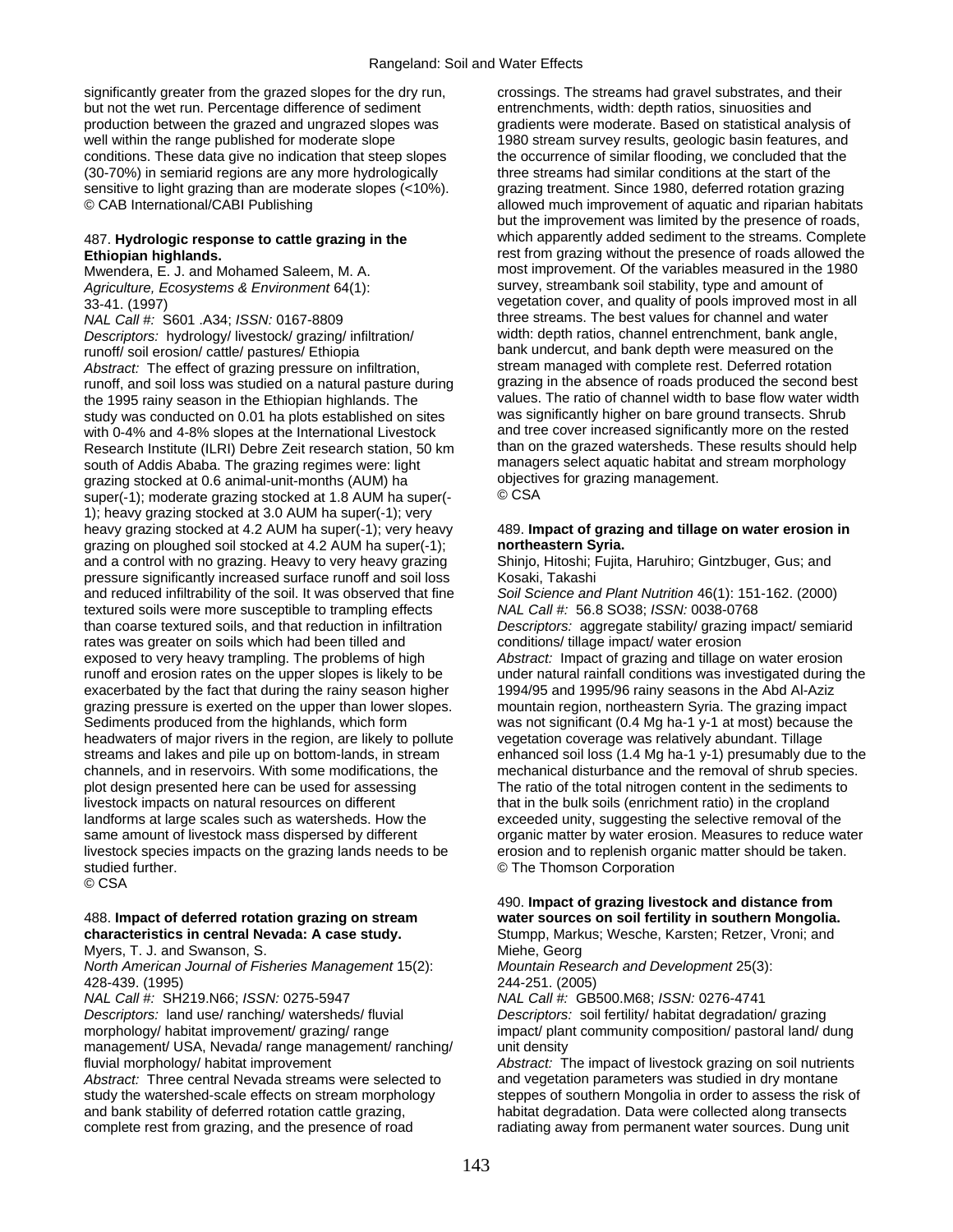density counts revealed gradients of livestock activity, but laboratory conditions/ litter accumulation/ microclimates/ utilization belts around water sources overlapped, indicating nitrogen cycling/ plant animal interactions/ soil parameters/ that pastoral land use affects the entire landscape. Dung vegetation unit counts corresponded to gradients in soil nutrient *Abstract:* Herbivores are reported to slow down as well as parameters (C, N, P), which significantly decreased with enhance nutrient cycling in grasslands. These conflicting distance from the wells. However, no significant correlation results may be explained by differences in herbivore type. was observed for plant species richness and vegetation In this study we focus on herbivore body size as a factor composition with distance from water source. This indicates that causes differences in herbivore effects on N cycling. that soil parameters and livestock grazing exert a relatively We used an exclosure set-up in a floodplain grassland smaller influence on the vegetation than the high inter- grazed by cattle, rabbits and common voles, where we annual variability in precipitation. Therefore, the ecosystem subsequently excluded cattle and rabbits. Exclusion of at the study site was found to react in a non-equilibrium cattle lead to an increase in vole numbers and a 1.5-fold<br>way, which suggests that the risk of degradation is low, at increase in net annual N mineralization at sim way, which suggests that the risk of degradation is low, at least insofar as plant community composition is concerned. densities (corrected to metabolic weight). Timing and height © The Thomson Corporation of the mineralization peak in spring was the same in all

Lavado, R. S.; Sierra, J. O.; and Hashimoto, P. N. autumn coincides with a peak in vole density and higher and<br>Lournal of Range Management 49(5): 452-457 (1996) levels of N input through vole faeces at a fine-scale *Journal of Range Management* 49(5): 452-457. (1996) [http://jrm.library.arizona.edu/data/1996/495/452-](http://jrm.library.arizona.edu/data/1996/495/452-457_lavado.pdf)

*Descriptors:* grasslands/ nitrogen/ phosphorus/ soil fertility/ include potential N mineralization rates measured under soil organic matter/ nitrate nitrogen/ ammonium nitrogen/ standardized laboratory conditions and soil parameters,<br>spatial variation/ statistical analysis/ geostatistics/ Argentina plant biomass and plant nutrient content m spatial variation/ statistical analysis/ geostatistics/ Argentina plant biomass and plant nutrient content measured in the<br>Abstract: Cattle exclusion induced dramatic changes in the field, were the same for all three grazi *Abstract:* Cattle exclusion induced dramatic changes in the field, were the same for all three grazing treatments and<br>nlant community and modifications in putrient cycling in a could therefore not cause the observed diffe plant community and modifications in nutrient cycling in could therefore not cause the observed difference. When  $\alpha$  cause the observed difference. When  $\alpha$  could the could the council at the council at the council at th grazed native grasslands of the Flooding Pampa<br>(Argentina) The study was carried out to analyze the effect vegetation. The formation of this litter layer may have (Argentina). The study was carried out to analyze the effect vegetation. The formation of this litter layer may have<br>of grazing on the status and spatial variability of soil organic added to the higher mineralization rates of grazing on the status and spatial variability of soil organic added to the higher mineralization rates under vole grazing,<br>matter, nitrogen and phosphorus. Sampling was performed through enhanced nutrient return through matter, nitrogen and phosphorus. Sampling was performed through enhanced nutrient return through litter or through<br>in the late summer and early spring. Geostatistical methods modification of microclimate. We conclude that in the late summer and early spring. Geostatistical methods modification of microclimate. We conclude that different-<br>were used to study the spatial dependence of these soil sized herbivores have different effects on N cyc were used to study the spatial dependence of these soil sized herbivores have different effects on N cycling within<br>properties Organic carbon (OC) and total nitrogen (TN) the same habitat. Exclusion of large herbivores res properties. Organic carbon (OC) and total nitrogen (TN) the same habitat. Exclusion of large herbivores resulted in<br>showed spatial structure only in the ungrazed area with a sincreased N annual mineralization under small h showed spatial structure only in the ungrazed area with a increase<br>similar range of dependence (39 m and 36 m respectively). grazing. similar range of dependence (39 m and 36 m respectively). grazing.<br>The occurrence of litter in this area lead to a large and **C** The Thomson Corporation The occurrence of litter in this area lead to a large and spatially homogeneous C input to the soil, which would be the key factor of the spatial structure of organic carbon and 493. **Impacts of cattle on streambanks in north-eastern**  total nitrogen. Mineral nitrogen content 1(NO3(-1)-N + **Oregon.**  (NH4+)-N] was higher in the ungrazed area on both Kauffman, J. B.; Krueger, W. C.; and Vavra, M. sampling dates. The mineral N content showed a large *Journal of Range Management* 36(6): 683-684. (1983)<br>short-range variability (nugget variation) independent of MAL Call #: 60.18 J82; ISSN: 0022-409X short-range variability (nugget variation) independent of *NAL Call #:* 60.18 J82; *ISSN:* 0022-409X grazing history. A significant decrease in the extractable P (Bray & Kurtz #1) in the grazed area was found. The *Descriptors:* livestock/ environmental impact/ streams/ extractable P exhibited spatial structure only in the erosion/ river banks/ cattle/ USA, Oregon, Catherine Creek/ ungrazed area. However, its spatial pattern was different livestock/ streams from those of organic carbon and total nitrogen: the range *Abstract:* Impacts of a late season livestock grazing of dependence was higher (57 m) and the spatial structure strategy on streambank erosion, morphology, and exhibited a great irregularity. The differences between C, N, undercutting were studied for 2 years along Catherine and P variability were possibly related to their dynamics in Creek in northeastern Oregon. Streambank loss, the soil. No evidence of effects of animal excrete on disturbance, and undercutting were compared between nutrient content or spatial variability was found. grazing treatments, vegetation type, and stream-meander This citation is from AGRICOLA. position. No significant differences were found among

Bakker, E. S.; Olff, H.; Boekhoff, M.; Gleichman, J. M.; and Berendse, F. Significantly different among treatments. However, erosion

*Descriptors:* biomass/ body size/ exclosure experiments/ compared areas.<br>
floodplain grasslands: habitat/ grazing behavior/ herbivory/ CCSA floodplain grasslands: habitat/ grazing behavior/ herbivory/

treatments, but mineralization in the vole-grazed treatment 491. **Impact of grazing on soil nutrients in a Pampean** showed a peak in autumn, when mineralization had already **grassland. grassland. declined under cattle grazing. This mineralization peak in**  $\alpha$  is not the seak in  $\alpha$  is not the seak in  $\alpha$  is not the seak in  $\alpha$  is not the seak in  $\alpha$  is not the seak in  $\alpha$  is not the *NAL Call #:* 60.18 J82; *ISSN:* 0022-409X<br>http://irm.library.arizona.edu/data/1996/495/452-<br>patches receive all N and most experience net nutrient [457\\_lavado.pdf](http://jrm.library.arizona.edu/data/1996/495/452-457_lavado.pdf)<br>
Descriptors: grasslands/nitrogen/phosphorus/soil fertility/ removal. The other parameters that we measured under<br>
Descriptors: grasslands/nitrogen/phosphorus/soil fertility/ include potential N mineralizati

vegetation type or stream-meander location. Significantly 492. **Impact of herbivores on nitrogen cycling:** greater streambank erosion and disturbance occurred in **Contrasting effects of small and large species.** grazed areas than in exclosed areas during the 1978 and Bakker, F. S.: Olff. H.: Boekhoff. M.: Gleichman, J. M.: and 1979 grazing periods. Over-winter erosion was not *Oecologia (Berlin)* 138(1): 91-101. (2004) related to livestock grazing and trampling was enough to *NAL Call #:* QL750.O3; *ISSN:* 0029-8549 create significantly greater annual streambank losses when<br> *Descriptors:* biomass/ body size/ exclosure experiments/ compared to ungrazed areas.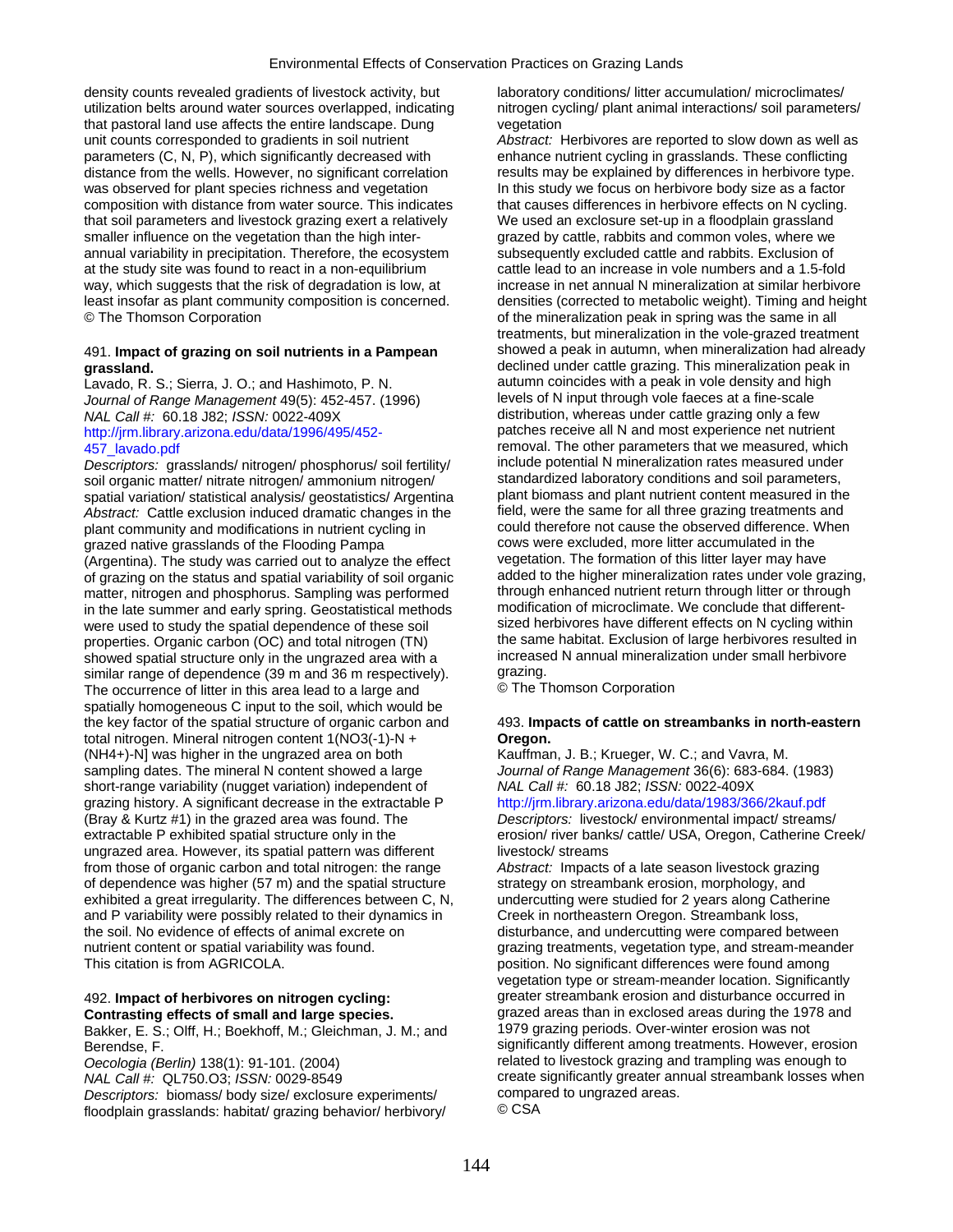## 494. **Impacts of rest-rotation grazing on stream banks** other treatments. Infiltration rates on the hillside site were

547-556. (1985) duration grazing treatment, but not from a rest rotation

Descriptors: grazing/ watersheds/ environmental treatment on a grassland had the highest sediment protection/ agriculture/ water quality/ fluvial morphology/ concentration. river banks © 2006 Elsevier B.V. All rights reserved.

*Abstract:* Rest-rotation grazing in Idaho allowed forage in the stream-side zone to be used at a higher rate than on 498. **Infiltration rates and sediment production as**<br>
either immediately adjacent range or the overall grazing **influenced by grazing systems in the Texas Rollin** allotment. Stream-sides received unauthorized grazing **Plains.**  during the scheduled rest periods, however, and complete Pluhar, J. J.; Knight, R. W.; and Heitschmidt, R. K.<br>
rest was difficult to achieve. Cattle appeared to graze Journal of Range Management 40(3): 240-243. stream-side meadows at high elevations with less intensity *NAL Call #:* 60.18 J82; *ISSN:* 0022-409X<br>during the early grazing period when vegetation was lush http://irm.library.arizona.edu/data/1987/40 than during the late grazing period. Stream-bank alteration *Descriptors:* watershed condition/ stocking/ summer occurred soon after cattle were turned into ungrazed vegetation/ standing crop/ organic matter/ aggregate<br>
stability/ soil meadows. stability/ soil

# **management of riparian areas and adjacent vegetation:** scale grazing treatments were sampled on 4 dates over a

Experiment Station, United States, Forest Service; standing crop and cover increased, soil bulk density<br>pp. 206-210; 1985. decreased, and soil organic matter and aggregate st

# selected livestock grazing strategies, Edwards Plateau,

*Journal of Range Management* 41(4): 296-302. (1988)<br>NAL Call #: 60.18 J82: ISSN: 0022-409X

<http://jrm.library.arizona.edu/data/1988/414/6thur.pdf>generally greater and sediment production less in the<br>Descriptors: livestock/ grazing/ grasslands/ interrill erosion/ midgrass communities as compared to the shortgras runoff/ water conservation/ range management/ sediments/

This citation is from AGRICOLA.

### 497. **Infiltration and water quality on range sites at Fort Stanton, New Mexico.** 499. **Infiltration rates, surface runoff, and soil loss as**

Wood, James C. and Wood, M. Karl **influenced by grazing pressure in the Ethiopian**<br>Water Resources Bulletin 24(2): 317-323. (1988) **influenced by grazing pressure in the Ethiopian** *Water Resources Bulletin* 24(2): 317-323. (1988) **highlands.**  *NAL Call #:* 292.9 Am34; *ISSN:* 0043-1370 Mwendera, E. J. and Saleem, M. A. Mohamed *Abstract:* The hydrologic impacts of livestock grazing *Soil Use and Management* 13(1): 29-35. (1997) schemes on selected plant communities and soils at Fort *NAL Call #:* S590.S68; *ISSN:* 0266-0032 Stanton, New Mexico, were evaluated. Simulated rainfall *Descriptors:* conservation/ Ethiopian highlands/ was applied to 1 m\*\*2 plots. On a mesa-top, infiltration government agency/ grazing pressure influence/ infiltrati<br>rates for a grassland livestock exclosure and a pinyon pine-<br>rates/ international livestock research instit rates for a grassland livestock exclosure and a pinyon pine- rates/ international livestock research institute/<br>iuniper community closely approximated each other and use planning/ soil loss/ soil science/ surface runoff/ juniper community closely approximated each other and planning/ soil loss<br>were significantly greater (P equals 0, 10) than either a strampling effects were significantly greater (P equals 0. 10) than either a trampling effects<br>moderate continuous or a heavy continuous treatment in a *Abstract:* The effect of grazing pressure on infiltration, grassland community. Sediment concentration from the runoff, and soil loss was studied on a natural pasture duri<br>heavy continuous treatment was more than twice that of the the rainy season of 1995 in the Ethiopian highland heavy continuous treatment was more than twice that of the

**in forested watersheds in Idaho.** highest in a pinyon pine-juniper community receiving short Platts, W. S. and Loren Nelson, R. duration grazing. Infiltration for this treatment was found to *North American Journal of Fisheries Management* 5(4): be significantly higher (P equals 0. 10) than that of a short *NAL Call #:* SH219.N66; *ISSN:* 0275-5947 grazing treatment on grassland. The short duration grazing

# influenced by grazing systems in the Texas Rolling

Journal of Range Management 40(3): 240-243. (1987)

http://jrm.library.arizona.edu/data/1987/403/11pluh.pdf

Abstract: Research was initiated in August 1982 at the Texas Experimental Ranch to evaluate effect of selected 495. **Increasing summer flow in small streams through** grazing treatments on watershed condition. Two production **A synthesis.** period of 15 months. Treatments were yearlong continuous Stabler, D. F. grazing stocked at a moderate rate (MC) and a 16-paddock In: Riparian ecosystems and their management: rotational grazing treatment stocked at a heavy rate (RG). Reconciling conflicting uses. (Held 16 Apr 1985-18 Apr In addition, hydrologic conditions in an ungrazed exclosure 1985 at Tuscon, Ariz.) Johnson, R. Roy; Ziebell, Charles (EX) and a moderately stocked 4-pasture, 3-herd deferred D.; Patton, David R.; Ffolliott, Peter F.; and rotation treatment (DR) were examined during the summer Hamre, R. H. (eds.) of 1982. Regression analyses indicated infiltration rates Fort Collins, Colo.: Rocky Mountain Forest and Range increased and sediment production declined as vegetation decreased, and soil organic matter and aggregate stability *NAL Call #:* aSD11.A42 *NAL Call #:* aSD11.A42 increased. Averaged across the 4 sample dates, sediment production was least (33 kg/ha) and infiltration rate greates production was least (33 kg/ha) and infiltration rate greatest This citation is from AGRICOLA. (89 mm/hr) in the MC treatment as compared to the RG treatment (63 kg/ha and 82 mm/hr). Infiltration rates and 496. **Infiltration and interrill erosion responses to** sediment production in the RG and DR treatments before **Texas.** Texas. The state of the state of the state of the state of the state of the state of the state of the state of the state of the state of the state of the state of the state of the state of the state of the state o Thurow, T. L.; Blackburn, W. H.; and Taylor, C. A. infiltration rates and a significant increase in sediment<br>Journal of Range Management 41(4): 296-302, (1988) [production in both treatments. Sediment production was *NAL Fearries in the exclosure (23 kg/ha)* while infiltration rates were generally greater and sediment production less in the *Descriptors:* livestock/ grazing/ grasslands/ interrill erosion/ midgrass communities as compared to the shortgrass Texas<br>This citation is from AGBICOLA<br>This citation is from AGBICOLA<br>Cover.

© The Thomson Corporation

moderate continuous or a heavy continuous treatment in a *Abstract:* The effect of grazing pressure on infiltration,<br>
grassland community, Sediment concentration from the **runoff**, and soil loss was studied on a natural pa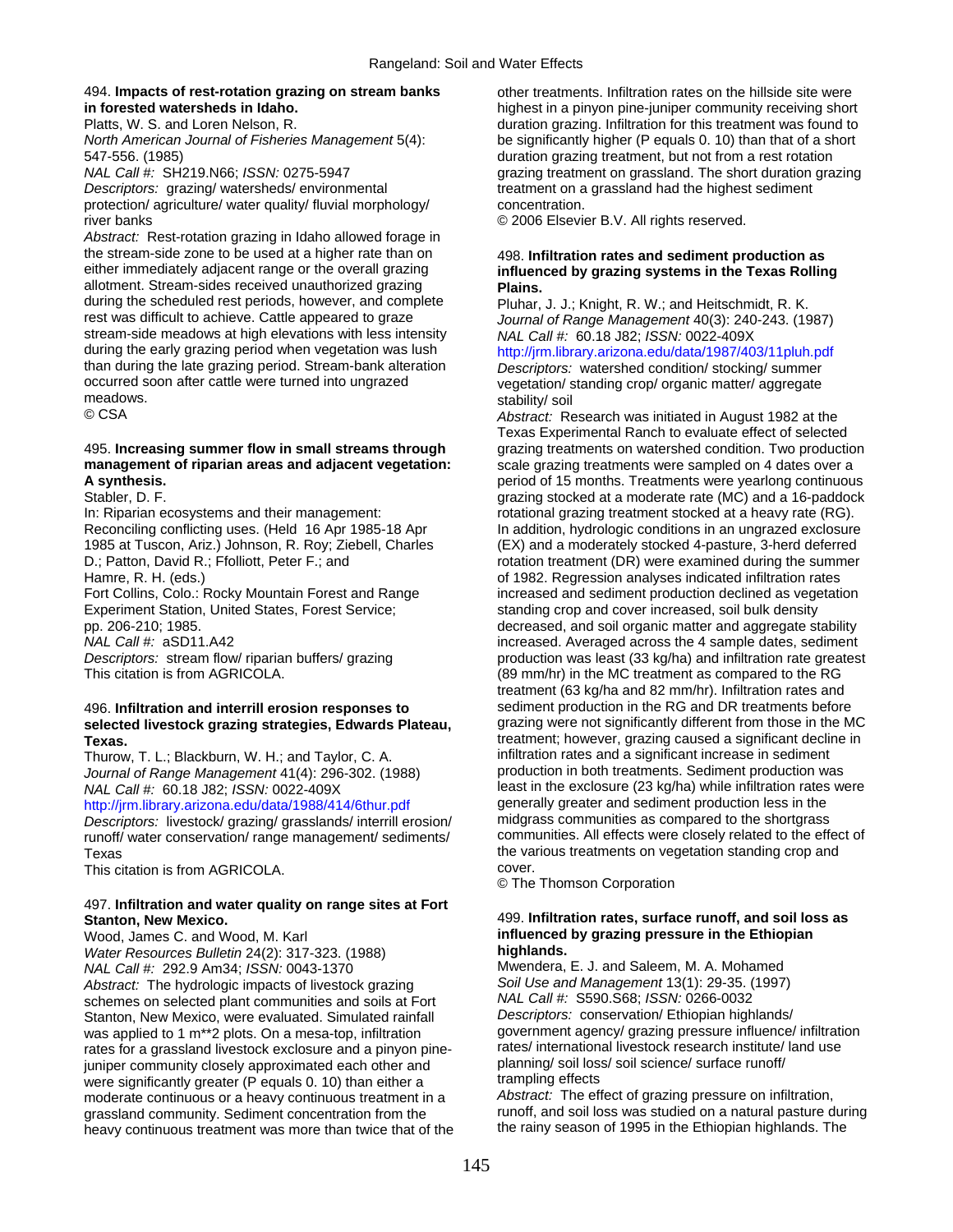study was conducted at two sites with 0-4% and 4-8% *Abstract:* Alteration of stream channel morphology by cattle slopes at the International Livestock Research Institute and associated streambank erosion is a concern on (ILRI) Debre Zeit research station, 50 km south of Addis rangeland watersheds. The objective of this study was to Ababa. The grazing regimes were: light grazing stocked at determine changes in stream channel morphology in 0.6 animal-unit-months (AUM)/ha; moderate grazing response to 5 grazing treatments applied to 0.4 ha pastures stocked at 1.8 AUM/ha; heavy grazing stocked at 3.0 and replicated on 3 intermittent streams at the San Joaquin AUM/ha; very heavy grazing stocked at 4.2 AUM/ha; very Experimental Range in the central Sierra Nevada foothills heavy grazing on ploughed soil stocked at 4.2 AUM/ha; and of California. Baseline stream channel morphology a control with no grazing. Heavy to very heavy grazing parameters were determined along 10 transects in each pressure significantly reduced biomass amounts, ground pasture in June 1994. Seasonal grazing treatments (no vegetative cover, increased surface runoff and soil loss, grazing, wet season moderate, wet season concentrated, and reduced infiltrability of the soil. Reduction in infiltration dry season moderate, and dry season concentrated) were rates was greater on soils which had been ploughed and repeated annually over 4 years beginning in Ju rates was greater on soils which had been ploughed and exposed to very heavy trampling. It was observed that, for Stream channel morphology parameters were measured<br>
the same % vegetative cover, more soil loss occurred from annually from 1995-1998. When stream morphological the same % vegetative cover, more soil loss occurred from plots on steep than gentle slopes, and that gentle slopes responses were averaged across years, there were no<br>could withstand more grazing pressure without seriously detectable effects of grazing on the parameters measur affecting the ground biomass regeneration compared to Year effects and their interaction with grazing were steeper slopes. Thus, there is a need for developing 'slope- significant, primarily for stream morphological parameters specific' grazing management schedules particularly in the that included channel depth in their measurement or highland ecozones rather than making blanket calculation. Channel depth increased significantly in the recommendations for all slopes. More research is needed ungrazed controls, but did not change due to any grazing to quantify annual biophysical changes in order to assess treatment. These results indicate that grazing had little cumulative long-term effects of grazing and trampling on effect on the morphology of these bedrock limited, vegetation, soil, and hydrology of grazing lands. Modelling intermittent stream channels. vegetation, soil, and hydrology of grazing lands. Modelling such effects is essential for land use planning in this fragile  $\heartsuit$  2006 Elsevier B.V. All rights reserved. highland environment.

## 500. **Influence of grazing management on vegetation Somalion rangeland.**<br> **soil structure and nutrient distribution and the Takar, A. A.; Dobrowoll** infiltration of applied rainfall in a semi-arid chenopod<br>shrubland. **shrubland.** *NAL Call #:* 60.18 J82; *ISSN:* 0022-409X

chemistry/ Landsat imagery plant litter/ Somalia

*Abstract:* The experiment utilized a fenceline contrast in This citation is from AGRICOLA. vegetation and soil condition that was clearly visible on Landsat imagery. Measurements of vegetation cover, soil 503. **The influence of livestock trampling under**  structure and chemistry, and infiltration were made. The **intensive rotation grazing on soil hydrologic**  greatest vegetation change was at the soil surface where **characteristics.**  the loss of litter and lichen crust cover under heavy grazing Warren, S. D.; Thurow, T. L.; Blackburn, W. H.; and accompanied the loss of perennial shrubs. Although Garza, N. E. grazing caused changes in soil structure and chemistry to *Journal of Range Management* 39(6): 491-495. (1986) less than 10 cm in depth, these changes are quite *significant* for plant growth. Consistent differences in the significant for plant growth. Consistent differences in the http://jrm.library.arizona.edu/data/1986/396/3warr.pdf<br>infiltration of applied rainfall at two intensities were **http://jrm.library.arizona.edu/data/1986/396/3war** infiltration of applied rainfall at two intensities were *Abstract:* Infiltration rate decreased significantly and measured between the grazed and ungrazed sites. At both sediment production increased significantly on a site with a<br>intensities of application the absence of a lichen crust sitty clay surface soil devoid of vegetation fol compared with the ungrazed site. The implications of these deleterious impact of livestock trampling generally<br>observations on the long-term functioning of this landscape increased as stocking rate increased. Damage was observations on the long-term functioning of this landscape increased as stocking rate increased. Damage was are discussed.

### 501. **Influence of grazing on channel morphology of** aggregate size distribution and surface microrelief were **intermittent streams.** *related* **to the soil hydrologic response of the trampling**

George, M. R.; Larsen, R. E.; McDougald, N. K.; Tate, K. treatments. W.; Gerlach, J. D.; and Fulgham, K. O. **Example 20 Server Constants Corporation** *Journal of Range Management* 55(6): 551-557. (2002) *NAL Call #:* 60.18 J82; *ISSN:* 0022-409X *Descriptors:* annual rangelands/ California/ grazing effects/ sediment/ streambank erosion

detectable effects of grazing on the parameters measured.

## © The Thomson Corporation 502. **Influence of grazing, vegetation life-form, and soil type on infiltration rates and interrill erosion on a**

Takar, A. A.; Dobrowolski, J. P.; and Thurow, T. L.<br>Journal of Range Management 43(6): 486-490. (1990)

Graetz, R. D. and Tongway, D. J. http://jrm.library.arizona.edu/data/1990/436/3taka.pdf<br>Australian Journal of Ecology 11(4): 347-360. (1986) Descriptors: livestock/ rangelands/ pastures/ sandy s *Australian Journal of Ecology* 11(4): 347-360. (1986) *Descriptors:* livestock/ rangelands/ pastures/ sandy soils/ clay soils/ watersheds/ watershed management/ grazing *Descriptors:* lichen/ vegetation cover/ plant growth/ soil intensity/ interrill erosion/ shrubs/ hydrology/ grazing/

intensities of application the absence of a lichen crust silty clay surface soil devoid of vegetation following periodic<br>increased infiltration three-fold on the heavily grazed site trampling typical of intensive rotation trampling typical of intensive rotation grazing systems. The are discussed.<br> **Communisty Communisty Communisty Communisty Communisty Communisty Communisty Communisty Communisty Communisty**<br> **Communisty Communisty Communisty Communisty Communisty Communisty Communisty Communisty Comm** trampling. Thirty days of rest were insufficient to allow hydrologic recovery. Soil bulk density, aggregate stability,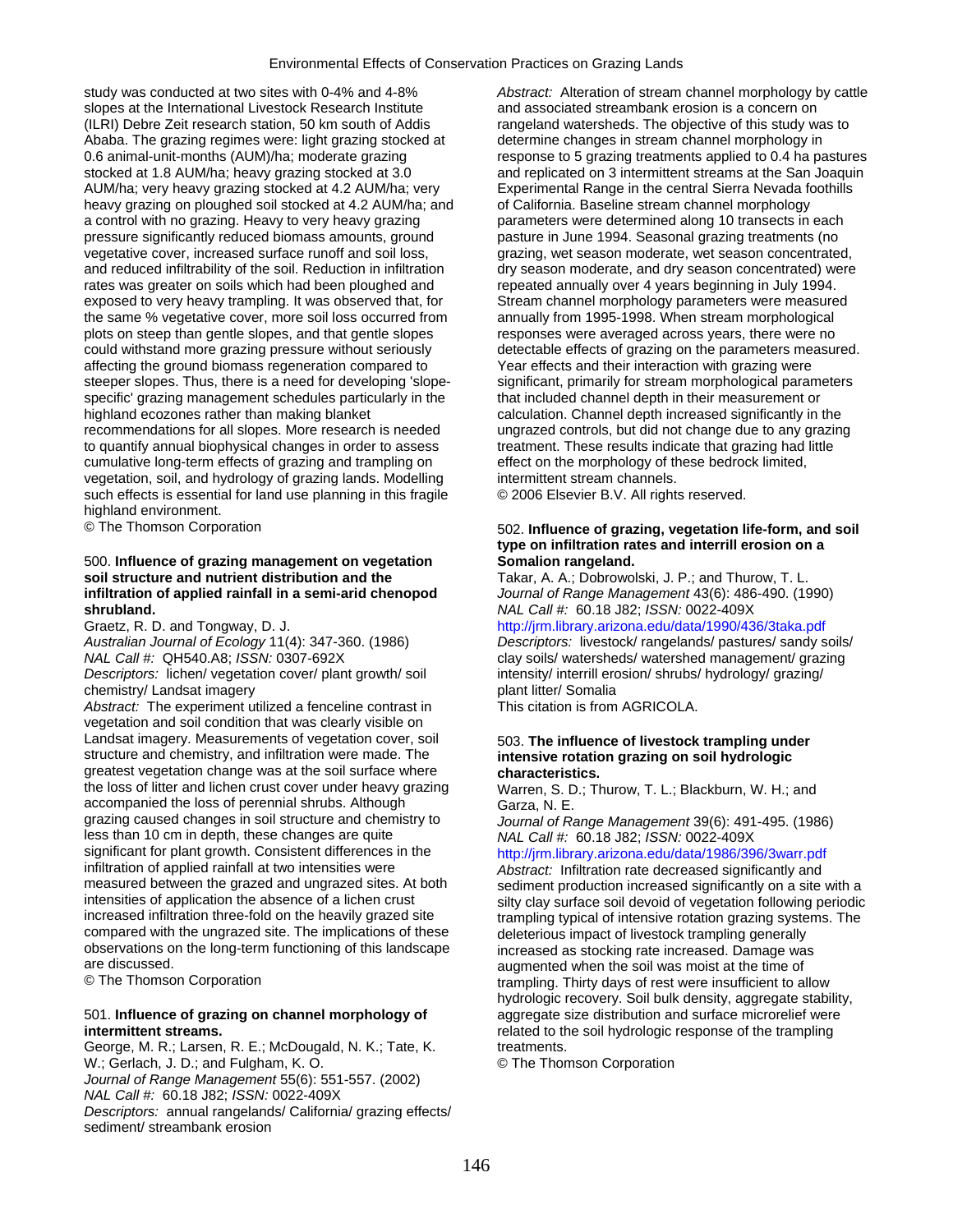### 504. **Influence of stream characteristics and grazing** prone Horqin region has a great potential to restore soil intensity on stream temperatures in eastern Oregon.

General Technical Report. System in the initial stage of grassland degradation.

*Descriptors:* forested watersheds/ grazing management © The Thomson Corporation strategies/ grazing intensity/ fisheries/ fish habitat/ chinook salmon/ steelhead trout/ cutthroat trout/ Dolly Varden trout 506. **Lag in stream channel adjustment to livestock**  *Abstract:* Stream temperatures were measured during **exclosure, White Mountains, California.**  summer months, 1978 to 1984, at 12 forested watersheds Kondolf, G. M. near John Day, Oregon, to determine temperature *Restoration Ecology* 1(4): 226-230. (1993)<br>
characteristics and assess effects of three range *NAI Call # OH541 15 R45R515: ISSN: 1* management strategies of increasing intensity. Maximum *Descriptors:* riparian environments/ environmental<br>
restoration/ livestock/ grazing/ streams/ channels/ temperatures in streams of the 12 watersheds ranged from restoration/ livestock/ grazing/ streams/ channels/<br>12.5 to 27.8 oC. Maximum stream temperatures on four<br>sediments/ erosion/ sedimentation/ vegetation/ cha 12.5 to 27.8 oC. Maximum stream temperatures on four sediments/ erosion/ sedimentation/ vegetation/ channel<br>watersheds exceeded 24 oC, the recommended short-term morphology/ cross-sections/ habitat improvement/ watersheds exceeded 24 oC, the recommended short-term emorphology/ cross-sections/ habitat improvement/<br>maximum for rainbow trout (Oncorhynchus mykiss) and executation cover/ USA California/ exclosure/ chan maximum for rainbow trout (Oncorhynchus mykiss) and vegetation cover/ USA, California/ exclosure/ channel<br>
chinook salmon (O. tshawytscha). Streams with greater morphology/ cross-sections/ habitat improvement/ chinook salmon (O. tshawytscha). Streams with greater morphology/ cross-sections/ habitat improvement/<br>than 75 percent stream shade maintained acceptable vegetation cover/ riparian environments/ environme stream temperatures for rainbow trout and chinook salmon.<br>
Lowest temperatures were observed in streams from *Abstract:* Livestock have been excluded f Lowest temperatures were observed in streams from *Abstract:* Livestock have been excluded from riparian observed in the most intensively managed watersheds (2.8 effort to restore aquatic and riparian habitat degraded by hectares per animal unit month), the effect of range management strategy was not definitive. It was confounded adjustment to elimination of grazing pressure may lag<br>by watershed characteristics and about 100 years of behind plant recovery because of the time required to by watershed characteristics and about 100 years of behind plant recovery because of the time required to<br>deposit sediment along the vegetated banks of the structure of the structure of the structure of the structure grazing use prior to initiation of this study.<br>This citation is from Treesearch. deproduced banks of the stream channel. Moreover unless grazing is eliminated from the

*NAL Call #:* GB400.C3; *ISSN:* 0341-8162 **b** a lush growth of stream bank vegetation that gives the *Descriptors:* desertification/ livestock exclusion/ interestion of a narrower channel within the exclosure. overgrazing/ respiration/ soil erosion © CSA *Abstract:* Overgrazing is one of the main causes of desertification in the semiarid Horqin sandy grassland of 507. **Livestock grazing impacts on infiltration rates in a**  northern China. Excluding grazing livestock is considered **temperate range of Pakistan.**<br>
as an alternative to restore vegetation in degraded sandy **Bari, F.; Wood, M. K.; and Murray, L.** as an alternative to restore vegetation in degraded sandy grassland in this region. However, few data are available concerning the impacts of continuous grazing and livestock *NAL Call #:* 60.18 J82; *ISSN:* 0022-409X exclusion on soil properties. In this paper, characteristics of http://jrm.library.arizona.edu/data/1993/464/17bari.pdf<br>vegetation and soil properties under continuous grazing propertiors: grasslands/ grazing/ plant litter vegetation and soil properties under continuous grazing *Descriptors:* grasslands/ grazing/ plant litter/ Pakistan Continuous grazing resulted in a considerable decrease in of the experiment was to determine a suitable residual ground cover, which accelerates soil erosion by wind, ground cover, which accelerates soil erosion by wind, phytomass level for the moist temperate ranges of<br>leading to a further coarseness in surface soil, loss of soil pakistan. Data were collected for 2 consecutive gro leading to a further coarseness in surface soil, loss of soil Pakistan. Data were collected for 2 consecutive growing<br>
organic C and N, and a decrease in soil biological seasons A completely randomized design with 4 organic C and N, and a decrease in soil biological seasons. A completely randomized design, with 4<br>properties. The grassland under continuous grazing is in the treatments and 2 replications, was used. The treat properties. The grassland under continuous grazing is in treatments and 2 replications, was used. The treatments the stage of very strong degradation. Excluding livestock were 4 different residual phytomass levels. A rainf the stage of very strong degradation. Excluding livestock were 4 different residual phytomass levels. A rainfall<br>grazing enhances vegetation recovery, litter accumulation, simulator applied rainfall to 48 flexible circular and development of annual and perennial grasses. Soil Analysis of variance and the LSD multiple mean<br>
organic C and total N concentrations, soil biological comparisons determined treatment differences. properties including some enzyme activities and basal soil stepwise multiple regression identified the important<br>
respiration improved following 10-year exclusion of vegetation and soil variables affecting infiltration. Th respiration improved following 10-year exclusion of vegetation and soil variables affecting infiltration. The<br>Investock, suggesting that degradation of the grassland is control (no grazing) resulted in the highest infiltra

Maloney, S. B.; Tiedemann, A. R.; Higgins, D. A.; Quigley, biological activity. Soil restoration is a slow process T. M.; and Marx, D. B. **although the vegetation can recover rapidly after removal of** although the vegetation can recover rapidly after removal of Portland, OR: U.S. Department of Agriculture, Forest livestock. A viable option for sandy grassland management Service, Pacific Northwest Research Station, 1999. 19 p. should be to adopt proper exclosure in a rotation grazing [http://www.fs.fed.us/pnw/pubs/gtr\\_459.pdf](http://www.fs.fed.us/pnw/pubs/gtr_459.pdf) Copyright 2004 Elsevier B.V. All rights reserved.

characteristics and assess effects of three range *NAL Call #:* QH541.15.R45R515; *ISSN:* 1061-2971 vegetation cover/ riparian environments/ environmental zones along many streams in western North America in an livestock grazing. Within these exclosures, channel channel. Moreover, unless grazing is eliminated from the watershed, the channel within the exclosure must still 505. **Influences of continuous grazing and livestock** accommodate increased runoff and sediment loads from **exclusion on soil properties in a degraded sandy** explored upstream. This hydrologic regime may prevent a return to **grassland, inner Mongolia, northern China.** predisturbance channel morphology. Cross sections of the predisturbance channel morphology. Cross sections of the Su, Yong Zhong; Li, Yu Lin; Cui, Jian Yuan; and North Fork Cottonwood Creek in the White Mountains of Zhao, Wen Zhi California showed no significant difference in channel width *Catena* 59(3): 267-278. (2005) within and downstream of a 24-year-old exclosure, despite

Journal of Range Management 46(4): 367-372. (1993)

and exclusion of livestock for 5 and 10 years were *Abstract:* This study was conducted in a temperate range of northern Pakistan in 1987 and 1988. The main purpose simulator applied rainfall to 48 flexible circular plots (1m2). comparisons determined treatment differences, and livestock, suggesting that degradation of the grassland is control (no grazing) resulted in the highest infiltration while<br>being reversed. The results suggest that excluding grazing the treatment baying the lowest residual being reversed. The results suggest that excluding grazing the treatment having the lowest residual phytomass had the livestock on the desertified sandy grassland in the erosionlowest infiltration. Among the independent variables,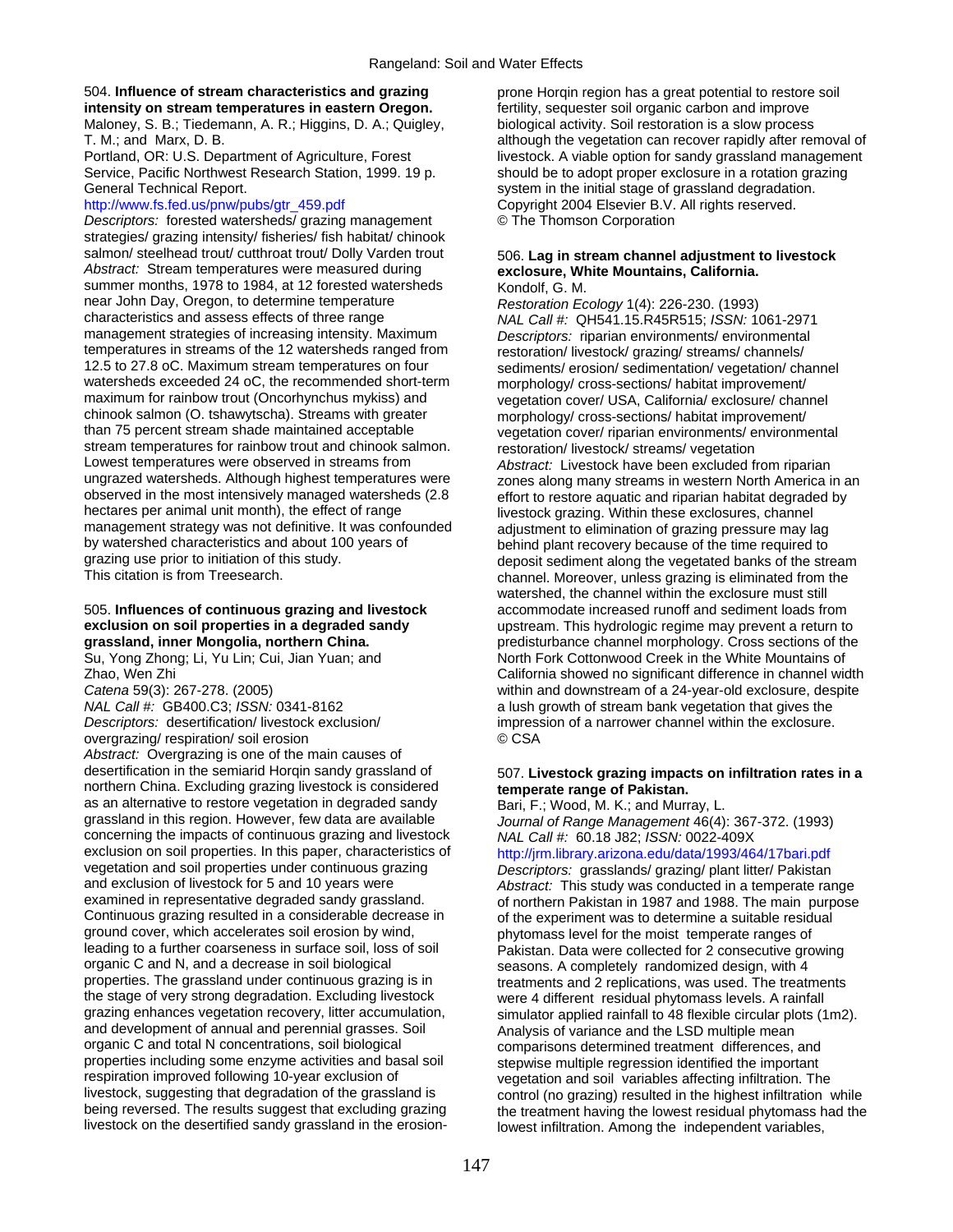standing phytomass was the most important variable 510. **Long-term stocking rate effects on soil physical**  affecting infiltration. Foliar and basal cover were also highly **properties.**  correlated to infiltration. Greenwood, K. L.; MacLeod, D. A.; and Hutchinson, K. J.

# 508. **Livestock grazing impacts on interrill erosion in** *NAL Call #:* 23 Au792; *ISSN:* 0816-1089

*Journal of Range Management* 48(3): 251-257. (1995) sheep/ stocking rate management 48(3): 251-257. (1995) sheep/ stocking rate/ rate/ range management/ Regrazing management/ Regrazing management management management man *NAL Call #:* 60.18 J82; *ISSN:* 0022-409X<br>http://irm.library.arizona.edu/data/1995/483/251-<br>This citation is from AGRICOLA. [http://jrm.library.arizona.edu/data/1995/483/251-](http://jrm.library.arizona.edu/data/1995/483/251-257_bari.pdf) [257\\_bari.pdf](http://jrm.library.arizona.edu/data/1995/483/251-257_bari.pdf) 

simulators/ soil water/ canopy/ Universal Soil Loss **and profitability.**  Equation/ sediments/ Pakistan Lynch, D. H.; Cohen, R. D. H.; Fredeen, A.; Patterson, G.; Lynch, D. H.; Cohen, R. D. H.; Fredeen, A.; Patterson, G.;

Abstract: This study was conducted for 2 consecutive and Martin, R. C. growing seasons in a temperate region of Pakistan to *Canadian Journal of Soil Science* 85(2): 183-192. (2005)<br>determine a residual phytomass level necessary to **Interact Callective ACS** C162; ISSN: 0008-4271 determine a residual phytomass level necessary to adequately protect the soil against accelerated interill *Descriptors:* GrassGro model: mathematical and computer erosion A rainfall simulator was used to apply rainfall to 48 techniques/ productivity/ farm profitability/ prairie region (1 m square) circular plots arranged in a completely grazed grassland/ soil sequestration/ complementary randomized experimental design, with 4 residual grazing/ reduced stocking density phytomass levels and 2 replications. The residual treatment *Abstract:* The GrassGro model (a computer simulation of rates, and the treatment with 624 kg ha-l phytomass and livestock productivity) was combined with spreadsheet produced the highest erosion. Standing phytomass was the analyses to estimate the influence of improved grazing most important variable affecting erosion with foliar cover practices on soil organic carbon (SOC), and farm and basal cover also highly correlated to erosion. profitability, across native rangelands and tame pastures of This citation is from AGRICOLA. This citation is from AGRICOLA. The southern Canadian Prairies. Improved practices

## **Creek, Nevada, as a case study.** (FERT), seeded grass/legumes grazed continuously

*NAL Call #:* 292.9 Am34; *ISSN:* 0043-1370 basis of similarities in climate and soil type. Averaged over<br>Descriptors: grazing intensity/ overgrazing/ range 30 yr and ecoregions, SOC rates of gain through improved *Descriptors:* grazing intensity/ overgrazing/ range 30 yr and ecoregions, SOC rates of gain through improve<br>management/ streams/ aquatic plants/ habitats/ watershed management were 5 (RSD) to 26 (CG) kg C ha(-1) yr(-1) management/ streams/ aquatic plants/ habitats/ watershed management/ sediment deposition/ Nevada *Abstract:* We compared the recovery from abusive grazing 222 (FERT) kg C ha(-1) yr(-1) for tame pastures. Gain<br>TERT were considered largely negated by associated of aquatic habitation of aquatic habitat due to different r of aquatic habitat due to different range management on FERT were considered largely negated by associated<br>two geomorphically similar rangeland streams in northwest energy (C) costs, N2O emissions, and shifts in grassland two geomorphically similar rangeland streams in northwest energy (C) costs, N2O emissions, and shifts in grassland<br>Nevada, Managers excluded livestock from the Mahogany species. The CG system alone improved net returns to Nevada. Managers excluded livestock from the Mahogany species. The CG system alone improved net returns to the<br>Creek watershed from 1976 to 1990 while allowing rotation producer. The estimated potential combined SOC gain o Creek watershed from 1976 to 1990 while allowing rotation producer. The estimated potential combined SOC gain on<br>
of rest grazing on its tributary Summer Camp Creek. Bank prairie grazinglands (11.5 Mha) was 1.63 MMT CO2 yr of rest grazing on its tributary Summer Camp Creek. Bank prairie grazinglands (11.5 Mha) was 1.63 MMT CO2 yr(-1<br>stability, defined as the lack of apparent bank erosion or (or 0.465 MMT C yr(-1)), slightly less than the 1.7 stability, defined as the lack of apparent bank erosion or (or 0.465 MMT C yr(-1)), slightly less than the 1.70 M<br>deposition, improved through the study period on both CO2 yr(-1) currently emitted from agricultural soils i deposition, improved through the study period on both CO2 yr(-<br>streams, but periodic grazing and flooding decreased Canada. streams, but periodic grazing and flooding decreased Canada.<br>
stability more on Summer Camp Creek than flooding alone 

C The Thomson Corporation stability more on Summer Camp Creek than flooding alone on Mahogany Creek. Pool quantity and quality on each stream decreased because of coarse woody debris removal 512. Microbiology and water chemistry of two natural and sediment deposition during a drought. Fine stream **springs impacted by grazing in south central Nevada.**  bottom sediments decreased five years after the removal of Hall, D. A. and Amy, P. S.<br>Iivestock, but sedimentation increased during low flows in Great Basin Naturalist 50(3): 289-294. (1990) livestock, but sedimentation increased during low flows in *Great Basin Naturalist* 50(3): 289-294. (1<br>both streams below road crossings. Tree cover increased *NAL Call #:* 410 G79; ISSN: 0017-3614 both streams below road crossings. Tree cover increased 35 percent at both streams. Thus, recovery of stability and *Descriptors:* Crenicthys baileyi baileyi/ Lepidomeda cover and decreased sedimentation are compatible with mollispinis pratensis/ Pseudomonas aeruginosa/ rotation of rest grazing on Summer Camp Creek. Aeromonas hydrophila/ cattle/ endangered fish/ population Width/depth ratio and gravel/cobble percent did not change density/ fish/ pathogens/ conductivity/ pH level/ ammonium because they are inherently stable in this stream type. <br>
Management activities such as coarse woody debris 
<br>
Content/ temperature/ climate Management activities such as coarse woody debris removal limited pool recovery, and road crossings © The Thomson Corporation increased sedimentation.

This citation is from AGRICOLA.

This citation is from AGRICOLA. *Australian Journal of Experimental Agriculture* 37(4): 413-419. (1997)

**Pakistan. Pakistan.** *Descriptors:* **soil physical properties/ unsaturated hydraulic Bari, F.; Wood, M. K.; and Murray, L. <b>***Descriptors:* soil physical properties/ unsaturated hydraulic conductivity/ soil strength/ b conductivity/ soil strength/ bulk density/ soil compaction/<br>sheep/ stocking rate/ grazing/ range management/ New

### *Descriptors:* watershed management/ grazing intensity/ rill 511. **Management of Canadian prairie region grazed**  erosion/ biomass/ water erosion/ Pinus wallichiana/ rainfall **grasslands: Soil C sequestration, livestock productivity**

with 3,024 kg ha-l phytomass resulted in the lowest erosion management-induced changes in range and pasture forage included complementary grazing (CG) and reduced 509. **Long-term aquatic habitat restoration: Mahogany** stocking density (RSD) on rangeland; and N fertilization Myers, T. J. and Swanson, S. (GLGC) or rotationally (GLGR), and RSD on tame pastures. *Water Resources Bulletin* 32(2): 241-252. (1996) The analysis was stratified into three ecoregions on the for rangelands, and 86 (RSD), 75 (GLGC), 62 (GLGR) and 222 (FERT) kg C ha(-1) yr(-1) for tame pastures. Gains with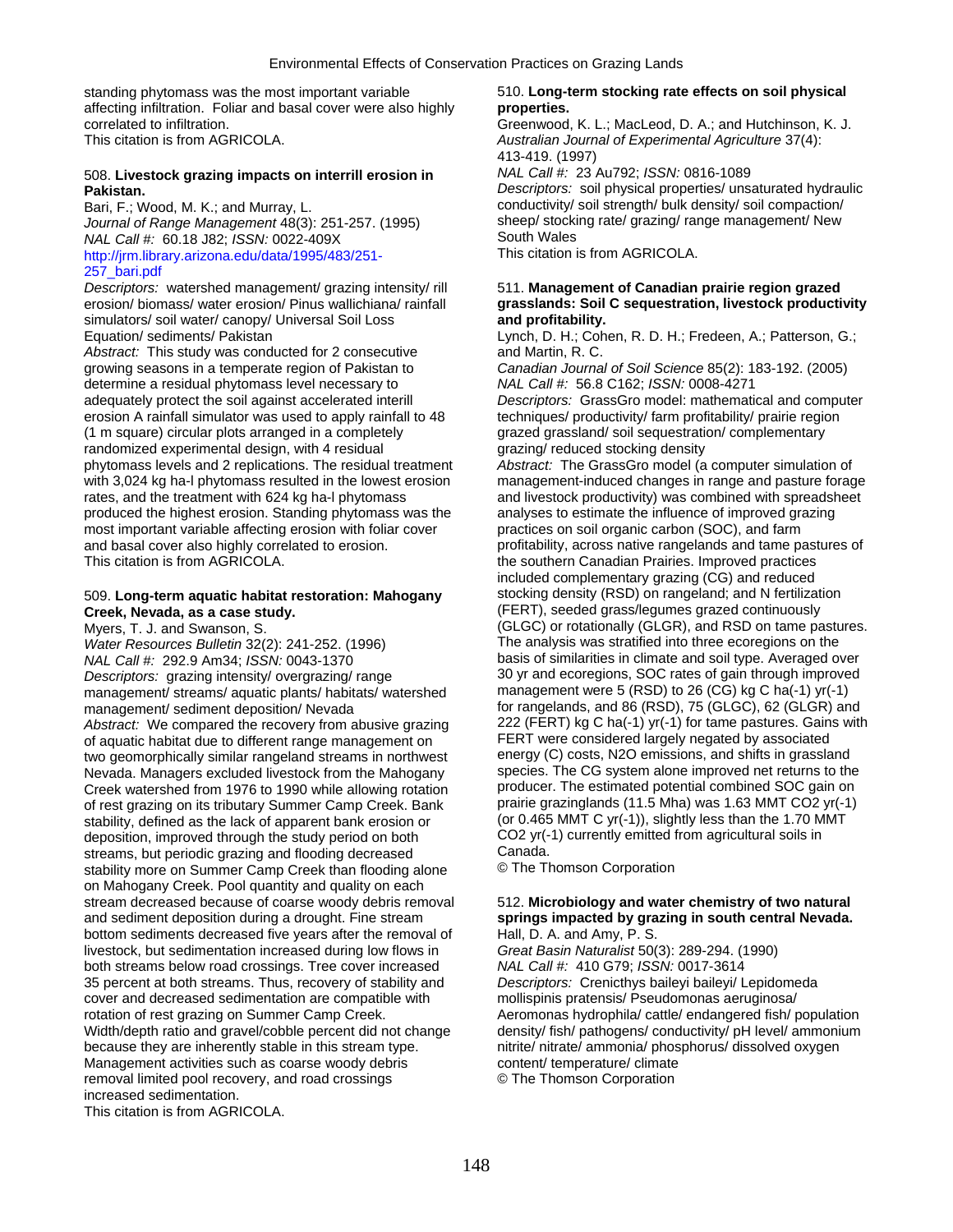### 513. **Multi-decadal impacts of grazing on soil physical** measured under plants compared to open, unvegetated **and biogeochemical properties in Southeast Utah.** areas. Respiration rates in treatment open areas were

*NAL Call #:* QH540.E23; *ISSN:* 1051-0761 rate and cumulative infiltration for treatment open soils *Descriptors:* arid zones/ carbon/ chemical composition/ compared to controls during an initial rain event of 44 mm nitrogen/ nonclay minerals/ phosphorus/ silt fraction/ for treatment compared to control soils. We conclude that sodium/ soil composition/ soil fertility/ soil organic matter/ the short-duration, low-frequency, intensive herbivory by wind erosion **a** more active microbial community, which turned over

from surface disturbance by biological soil crusts that and infiltration capacity of open, unvegetated soils. We stabilize soils and reduce erosion by wind and water. When present this as an example of conditions where herding by these crusts are disturbed by land use, soils become high densities of large herbivores can have positive impacts susceptible to erosion. In this study, we compare a never- on soil quality. grazed grassland in Canyonlands National Park with two This citation is from AGRICOLA. historically grazed sites with similar geologic, geomorphic, and geochemical characteristics that were grazed from the 515. **Nutrient loss and water quality under extensive**  years without livestock grazing, surface soils in the **Queensland.**<br>
historically grazed sites have 38-43% less silt, as well as **COL** COL Reagain. P. 14-51% less total elemental soil Mg, Na, P, and Mn content Holloway, C. H.; Faithful, J. W.; and Haynes, D. relative to soils never exposed to livestock disturbances. *Marine Pollution Bulletin* 51(1-4): 37-50. (2005) Using magnetic measurement of soil magnetite content (a *NAL Call #: GC1000.M3; ISSN: 0025-326X*<br>proxy for the stabilization of far-traveled eolian dust) we *Descriptors: nutrient loss/ catchments/ nutri* proxy for the stabilization of far-traveled eolian dust) we *Descriptors:* nutrient loss/ catchments/ nutrient loading/ suggest that the differences in Mg, Na, P, and Mn are runoff/ geology/ livestock/ marine pollution/ lagoons/ rainfall/<br>related to wind erosion of soil fine particles after the run cattle/ grazing/ nutrients/ suspended sedi related to wind erosion of soil fine particles after the cattle/ grazing/ nutrients/ suspended sediments/ catchment<br>historical disturbance by livestock grazing. Historical and areas/ water quality/ slopes/ watercourses/ la historical disturbance by livestock grazing. Historical areas/ water quality/ slopes/ watercourses/ land<br>grazing may also lead to changes in soil organic matter and areas management/ river flow/ rainfall intensity/ polluti grazing may also lead to changes in soil organic matter management/ river flow/ rainfall intensity/ pollution load/<br>content including declines of 60-70% in surface soil C and monitoring/ sediment load/ reefs/ agriculture/ content including declines of 60-70% in surface soil C and monitoring/ sediment load/ reefs/ agriculture/ catchment<br>N relative to the never-grazed sites. Collectively, the area/ topographic effects/ vegetation cover/ water N relative to the never-grazed sites. Collectively, the area/ topographic effects/ vegetation cover/ water<br>differences in soil C and N content and the evidence for management/ slopes (topography)/ sediment trans differences in soil C and N content and the evidence for management/ slopes (topography)/ sediment transport/<br>substantial rock-derived nutrient loss to wind erosion river basin management/ pollution monitoring/ barrier re substantial rock-derived nutrient loss to wind erosion river basin management/ pollution monitoring/ barrier reefs/<br>implies that livestock grazing could have long-lasting effects stormwater runoff/ nutrients (mineral)/ riv implies that livestock grazing could have long-lasting effects stormwater runoff/ nutrients (mineral)/ river water/ land use/<br>Stormwater runoff/ nutrients (mineral)/ river water/ land use/ on the soil fertility of native g southeastern Utah. This study suggests that nutrient loss Charters Towers/ Australia, Queensland, Great Barrier due to wind erosion of soils should be a consideration for Reef/ animal grazing<br>management decisions related to the long-term *Abstract:* Increased management decisions related to the long-term *Abstract:* Increased sediment and nutrient losses resulting<br>
sustainability of grazing operations in arid environments. The manusustainable grazing management in the Burdekin sustainability of grazing operations in arid environments. From unsustainable grazing management in the Burdekin<br>© CAB International/CABI Publishing under the River catchment are major threats to water quality in the

### 514. **Non-selective grazing impacts on soil-properties** management on soil and nutrient loss, five 1 ha mini**of the Nama Karoo.** catchments were established in 1999 under different

*Descriptors:* range management/ grazing intensity/ mixed across all grazing strategies due to a combination of good grazing/ cattle/ sheep/ goats/ stocking rate/ soil organic cover, low slope and low rainfall intensities. Total soil loss matter/ soil microorganisms/ cell respiration/ infiltration varied from 3 to 20 kg ha super(-1) per event while losses (hydrology)/ aggregate stability/ South Africa of N and P ranged from 10 to 1900 g ha super(-1) and from Abstract: Non-selective grazing (NSG) is a relatively novel 1 to 71 g ha super(-1) per event respectively. Water quality way of farming livestock in the Nama Karoo of South Africa. of runoff was considered moderate across all strategies Our key question was how heavy grazing under this high- with relatively low levels of total suspended sediment certain soil properties. The study was designed to compare g I super(-1)) and total P (range: 14-609 mu g I super(-1))<br>the impacts of NSG (treatment) with no grazing (control) in However, treatment differences are likely t the impacts of NSG (treatment) with no grazing (control) in terms of: (1) amount of soil organic carbon (OC); (2) soil time as the impacts of the different grazing strategies on microbial respiration rates; (3) soil stability and infiltration land condition become more apparent. Samples collected<br>properties. The treatment significantly lowered the amount opportunistically from rivers and creeks du of OC in the topsoil. Microbial respiration rates displayed significantly higher levels of total suspended corresponded with the fertile patch matrix in both treatment and control with significantly higher respiration rates

Neff, J. C.; Reynolds, R. L.; Belnap, J.; and Lamothe, P. significantly higher than in control open areas. There was a *Ecological Applications* 15(1): 87-95. (2005) trend (P < 0.1) for higher aggregate stability, final infiltration grassland soils/ grasslands/ grazing/ magnesium/ hour-1 in a rainfall simulator. During a second rain event on magnetite/ manganese/ national parks/ natural grasslands/ sealed soils only aggregate stability was significantly higher soil physical properties/ soil texture/ sustainability/ livestock under the non-selective grazing system resulted in Abstract: Many soils in southeastern Utah are protected organic matter more rapidly and led to higher soil stability

# grazing in the upper Burdekin River catchment, North

O'Reagain, P. J.; Brodie, J.; Fraser, G.; Bushell, J. J.; Australia, Queensland, Burdekin R./ Australia, Queensland,

River catchment are major threats to water quality in the Great Barrier Reef Lagoon. To test the effects of grazing Beukes, P. C. and Cowling, R. M. grazing strategies on a sedimentary landscape near *Journal of Range Management* 56(5): Charters Towers. Reference samples were also collected 547-552. (Sept. 2003)<br>
MAL Call #: 60.18 J82: ISSN: 0022-409X<br>
flow events. Soil and nutrient loss were relatively low flow events. Soil and nutrient loss were relatively low intensity, low-frequency grazing system would impact on (range: 8-1409 mg l super(-1)), total N (range: 101-4000 mu<br>certain soil properties. The study was designed to compare g l super(-1)) and total P (range: 14-609 mu g opportunistically from rivers and creeks during flow events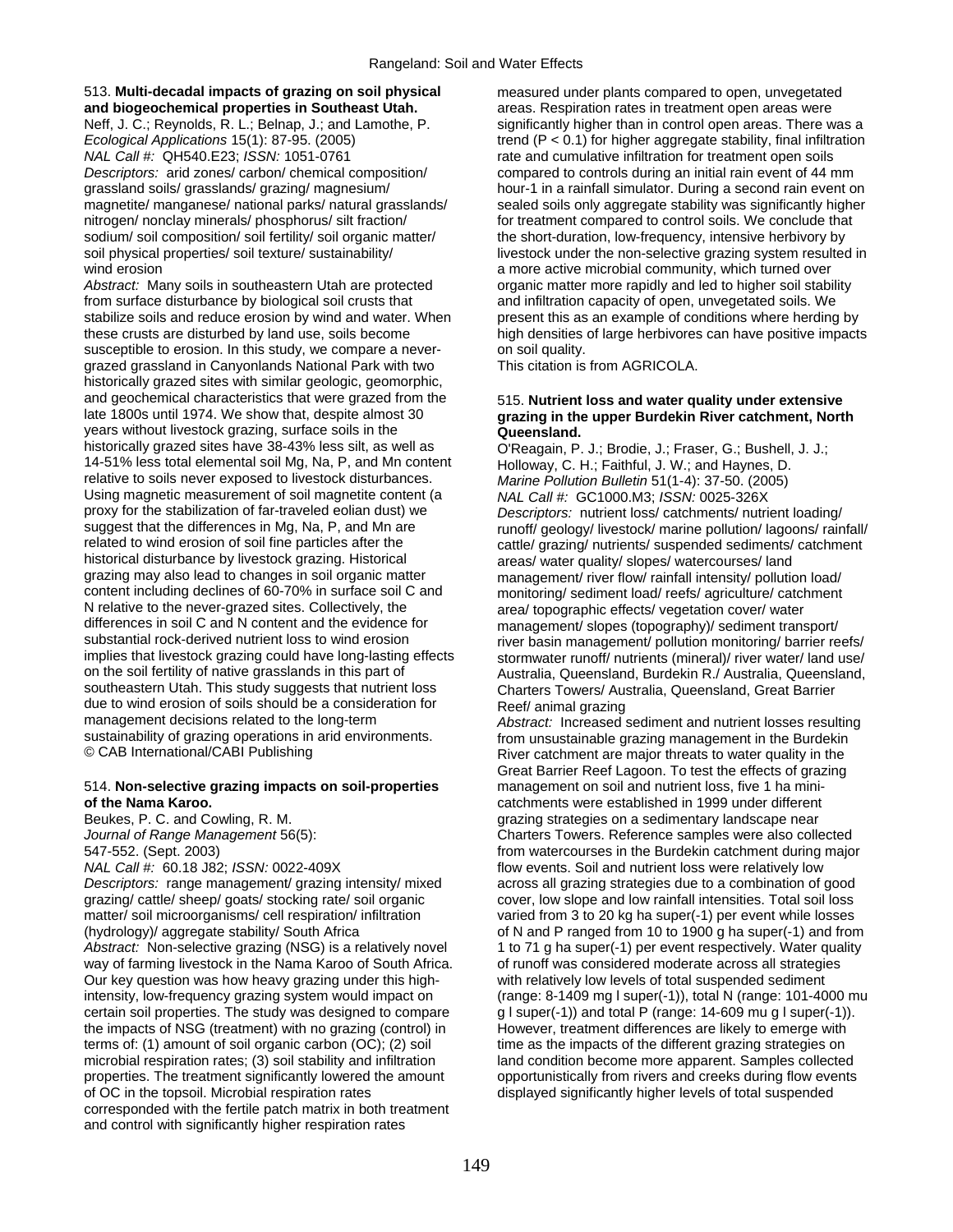sediment (range: 10-6010 mg l super(-1)), total N (range: 517. **Rangeland management impacts on soil biological 650-6350 mu g l super(-1))** and total P (range: 50-1500 mu **indicators in southern Alberta.** 650-6350 mu g l super(-1)) and total P (range: 50-1500 mu **indicators in southern Alberta.**  g l super(-1)) than those collected at the grazing trial. These Dormaar, J. F. and Willms, W. D. differences can largely be attributed to variation in slope, *Journal of Range Management* 53(2): 233-238. (2000) geology and cover between the grazing trial and different *NAL Call #:* 60.18 J82; *ISSN:* 0022-409X catchments. In particular, watercourses draining hillier, [http://jrm.library.arizona.edu/data/2000/532/233](http://jrm.library.arizona.edu/data/2000/532/233-238_dormaar.pdf) grano-diorite landscapes with low cover had markedly [238\\_dormaar.pdf](http://jrm.library.arizona.edu/data/2000/532/233-238_dormaar.pdf) higher sediment and nutrient loads compared to those *Descriptors:* abandoned land/ introduced grasses/ draining flatter, sedimentary landscapes. These preliminary monoculture/ soil transformations/ steady state data suggest that on relatively flat, sedimentary *Abstract:* Quantitative techniques are needed to determine landscapes, extensive cattle grazing is compatible with the effects of cultivation and livestock grazing on biological achieving water quality targets, provided high levels of indicators of soils of the Northern Great Plains. Our ground cover are maintained. In contrast, sediment and objective was to determine how various management nutrient loss under grazing on more erodable land types is practices, which were representative of those used since cause for serious concern. Long-term empirical research European settlement in the 1880's, affected 3 biological and monitoring will be essential to quantify the impacts of indicators of soil quality. The study was conducted at 3 changed land management on water quality in the spatially sites that are representative of the major grassland and temporally variable Burdekin River catchment. ecosystems in Canada: a Mixed Prairie site with Stipa © CSA comata Trin. and Rupr. dominant in the Brown (Aridic

Caroline M.; Schuman, Gerald E.; Ingram, Lachlan J.;

*Descriptors:* nuclear magnetic resonance: laboratory 2 grass species; 2) alfalfa (Medicago sativa L. 'Beaver'); 3) techniques, spectrum analysis techniques/ carbon sink/ grazing management/ mixed grass prairie 40 minutes and 4) spring wheat and fallow rotation; and 5) abandoned *Abstract: Growing interest in the potential for soils to* cultivated land. Our hypothesis that mineralizable-N, and<br>provide a sink for atmospheric C has prompted studies of phosphatase and dehydrogenase activities would b provide a sink for atmospheric C has prompted studies of phosphatase and dehydrogenase activities would be<br>effects of management on the amount and nature of soil influenced by cultivation was confirmed by significant effects of management on the amount and nature of soil influenced by cultivation was confirmed by significant<br>
organic C (SOC) In this study, we evaluated effects of changes in these indicators that were detected after onl organic C (SOC). In this study, we evaluated effects of changes in these indicators that were detected after only<br>different grazing management regimes (light grazing II G) 180 days after treatment establishment. The pool o different grazing management regimes (light grazing [LG],  $\qquad 180$  days after treatment establishment. The pool of readily<br>heavy grazing [HG], and non-grazed exclosures [FX]) on decomposable organic matter was reduced wit heavy grazing [HG], and non-grazed exclosures [EX]) on decomposable organic matter was reduced with cultivat<br>3 amount and composition of SOC at the USDA-ARS High and not replenished over the period of the study. The 3 amount and composition of SOC at the USDA-ARS High and not replenished over the period of the study. The 3D and not replenished over the period of the study. The 3D and not only time  $\frac{1}{2}$  biological indicators were se Plains Grasslands Research Station (HPGRS), Cheyenne, biological indicators were sensitive to not only time<br>WY, Soils (0-5 cm) from each treatment were analyzed for following external management changes, but also to WY. Soils (0-5 cm) from each treatment were analyzed for following external management changes, but also to<br>total C and N contents and lignin composition. Soil organic seasonal fluctuations. We conclude that soil biologica total C and N contents and lignin composition. Soil organic C and N contents were significantly greater in LG (SOC- indicators can be used to quantify temporal and botanical<br>13.8 Mg ha(-1): total N-1.22 Mg ha(-1)) than HG (SOC-10.9 changes in diverse ecotypes within the Northern Gr 13.8 Mg ha(-1); total N-1.22 Mg ha(-1)) than HG (SOC-10.9 change<br>Mg ha(-1): total N-0.94 Mg ha(-1)) or EX (SOC-10.8 Mg Plains Mg ha(-1); total N-0.94 Mg ha(-1)) or EX (SOC-10.8 Mg Plains.<br>ha(-1): total N4.94 Mg ha(-1)) From CuO oxidation studies © 2006 Elsevier B.V. All rights reserved. ha(-1); total N4.94 Mg ha(-1)). From CuO oxidation studies, significantly greater (P < 0.05) total lignin (Vanillyl [V] + Syringyl [S] + Cinnamyl [C] compounds) contents were 518. **Recovery of cryptogamic soil crusts from grazing**  noted in EX (21 g kg(-1) SOC) than LG (12 g kg(-1) SOC) **on Utah winter ranges.**  and HG (15 g kg(-1) SOC) soils. The lignin composition of Anderson, D. C.; Harper, K. T.; and Rushforth, S. R. humic (HA) and fulvic (FA) acids indicated that HA under *Journal of Range Management* 35(3): 355-359. (1982) LG contained significantly greater V and S than HG or EX. *NAL Call #:* 60.18 J82; *ISSN:* 0022-409X Fulvic acids contained S-depleted lignin compared with <http://jrm.library.arizona.edu/data/1982/353/17ande.pdf> HAs and FAs from HG, which contained significantly *Descriptors:* Utah greater V and C than FAs extracted from LG and EX. This citation is from AGRICOLA. Nuclear magnetic resonance (NMR) spectra of HA and FA, however, did not vary significantly among the three grazing 519. **Runoff and sediment yield under grazing in**<br> **Foothills fescue grassland of Alberta** spectroscopy emphasized the familiar problem that Naeth, M. A. and Chanasyk, D. S. determining the nature of soil organic matter (SOM) is a *Water Resources Bulletin* 32(1): 89-95. (1996) difficult task and sometimes different analytical techniques *NAL Call #:* 292.9 Am34; *ISSN:* 0043-1370 provide different information about the nature of SOM. *Descriptors:* snow/ erosion/ sediment yield/ grazing/ Nonetheless, results of this study indicate that LG is the grasslands/ soil water balance/ runoff/ grazing systems/<br>most sustainable grazing management system for northern grazing intensity/ continuous grazing/ short-durat

Haploboroll) Soil Zone, a Mixed Prairie site with S. comata 516. **Organic carbon composition in a northern mixed-** Trin. and Rupr. and S. viridula Trin. dominant in the Dark **grass prairie: Effects of grazing. Brown (Typic Haploboroll) Soil Zone, and a Fescue Prairie** Ganjegunte, Girisha K.; Vance, George F.; Preston, site with Festuca campestris Rydb. dominant in the Black<br>Caroline M.: Schuman, Gerald E.: Ingram, Lachlan J.: (Udic Haploboron) Soil Zone, At each site, 6 treatments Stahl, Peter D.; and Welker, Jeffrey M. The Common production production practices were imposed *Soil Science Society of America Journal* 69(6): and compared with the native community in a randomized 1746-1756. (2005) complete block design with 4 replicates and a plot size of 3 *NAL Call #*:  $56.9$  So3; *ISSN:* 0361-5995 x 10 m. The treatments included: 1) monoculture seeding of<br>Descriptors: nuclear magnetic resonance: laboratory 2 grass species: 2) alfalfa (Medicago sativa L. 'Beaver'); 3)

# foothills fescue grassland of Alberta.

most sustainable grazing management system for northern grazing intensity/ continuous grazing/ short-duration grazing<br>Abstract: The effects of select grazing systems on rainfall mixed-grass prairies.<br>
© The Thomson Corporation **Abstract:** The effects of select grazing systems on rainfall<br>
and snowmelt induced runoff and sediment vield from and snowmelt induced runoff and sediment yield from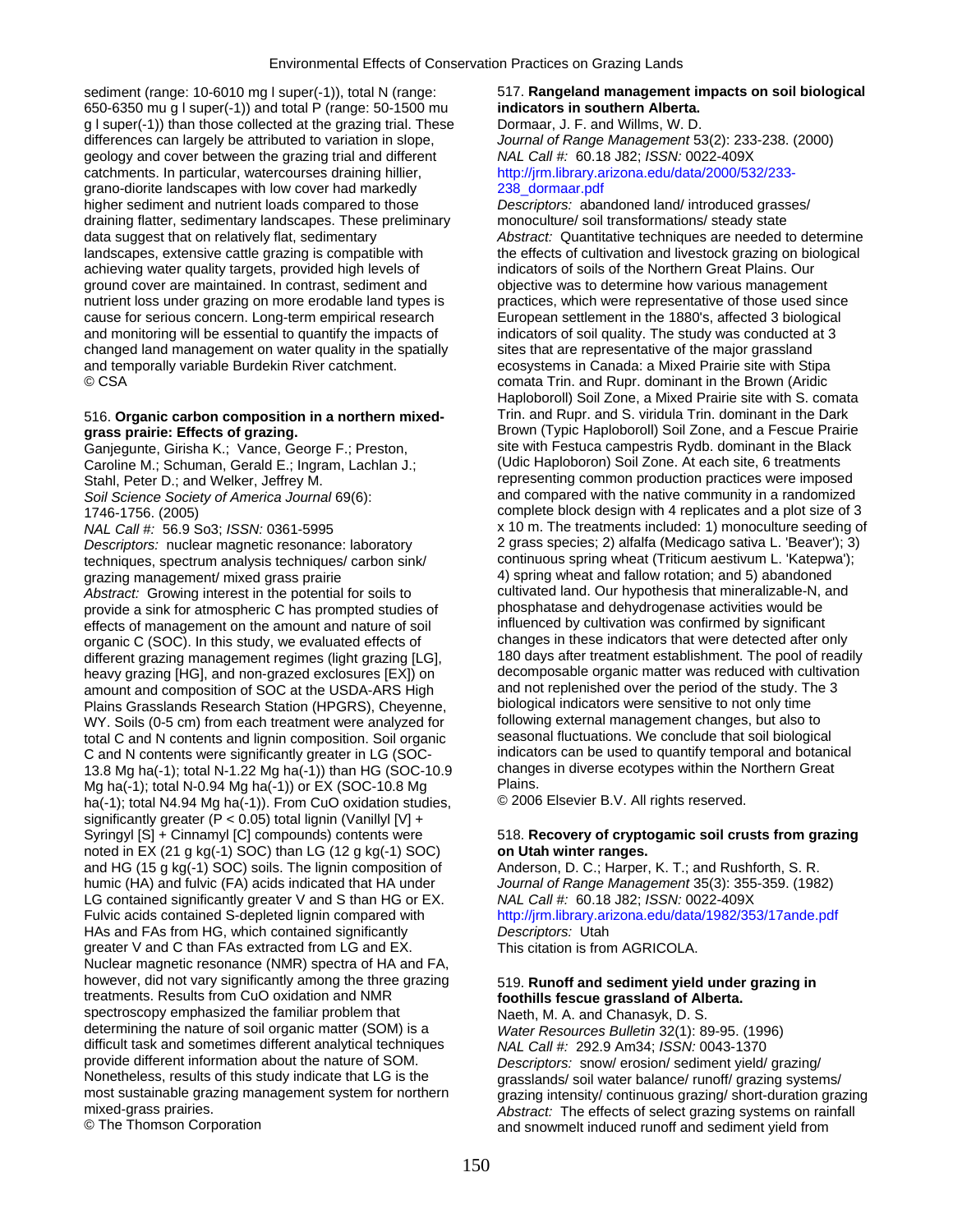sloped areas of the foothills fescue grasslands (Festuca 521. **Sediment from a small summer grazed watershed.** campestris) of Alberta, Canada were quantified. The effects Fortier, D. H.; Molnau, M.; and Saxton, K. E. of two grazing intensities (heavy and very heavy) for two In: Symposium on watershed management. (Held 21 Jul durations (short duration and continuous throughout the 1980 at Boise, Idaho.); Vol. 2. growing season) were compared to an ungrazed control New York: American Society of Civil Engineers; pp. 790 between June 1988 and April 1991. Runoff was measured 801; 1980. using 1-msuperscript 2 runoff frames and collection bucket *NAL Call #:* TC409.W3 1980 systems. Sediment yields were determined on samples *Descriptors:* erosion/ water/ animal husbandry/ grazing from the collected runoff. Snowmelt was the dominant © CAB International/CABI Publishing source of runoff. Snowmelt runoff was higher from the heavily grazed areas than from the very heavily grazed 522. **Sediment movement and filtration in a riparian**  areas, due to the higher standing vegetation which **meadow following cattle use.**<br>
accumulated snow in the former areas. Sediment yields as **Mceldowney, R. R.: Flenniken**. a result of snowmelt were generally low in all areas. Only a  $J$ : and Leininger, W. C. few summer storms caused runoff. Runoff volumes and  $J$ sediment yields from summer rainstorms were low, due to **NAL Call #: 60.18 J82;** *ISSN:* **0022-409X**<br>low rainfall and to generally dry antecedent soil moisture *Descriptors:* beef cattle/ grazing/ mowing low rainfall and to generally dry antecedent soil moisture *Descriptors:* beef cattle/ grazing/ mowing/ rainfall conditions. The greatest risk of summer runoff, and thus simulators/ sediment deposition/ surface roughness/<br>sediment yield, occurred in August. sediment yield, occurred in August. over a comparison overland flow/ plant density/ particle size/ water erosion/<br>© CAB International/CABI Publishing over the comparison overland flow/ plant litter/ filter strips/ Colorado

### 520. **Seasonal grazing affects soil physical properties** U.S. riparian areas may reduce the nutrient and pollutant **of a montane riparian community. removal function of riparian communities, resulting in**

Abstract: The effects of seasonal grazing treatments (early stubble height, 3) trampled by cattle, and 4) cattle grazed spring and late summer) on soil physical properties were plus trampled (grazed) were evaluated. Sixty kg of studied in a montane riparian ecosystem in northern sediment was introduced to overland flow in each plot. Colorado. Infiltration rates and bulk density were used as Sediment movement was evaluated using sediment traps primary indicators of responses to a 1-time heavy grazing positioned in microchannels and on vegetation islands at 5 porosity, gravimetric water content, organic carbon sediment front advancement. Most sediment deposition concentration and texture were measured at 0-5 cm, 5-10 occurred within the first meter downslope from application. parameters affected infiltration rates. Assessment of initial within 10 m in the control and mowed treatments, while changes and subsequent recovery of the soil properties in approximately 84 and 77% of the applied sediment was response to the grazing treatments was conducted by trapped in the trampled and grazed treatment plots, measuring these parameters before each grazing event respectively. The primary variables that influenced and at 4 time periods following the grazing event. Few sediment filtration were stem density and surface random differences between spring or late summer grazing periods roughness. Stem density was the most influential variable properties yielded a low R2 (0.31), which indicated much land managers in regulating cattle use of riparian unexplained variability in infiltration. However, infiltration communities and facilitate the protection of surface water rates declined significantly and bulk density increased at quality from sediment in overland flow. the 5-10 cm depth and 10-15 cm depth in grazed plots This citation is from AGRICOLA. immediately following grazing, but the highly organic surface layer (0-5 cm) had no significant compaction. 523. **Sediment production as influenced by livestock** Infiltration rates and soil bulk densities returned to pre- **grazing in the Texas Rolling Plains.** disturbed values within 1 year after grazing events,  $W$  Wood, M. K. and Blackburn, W. H. suggesting full hydrologic recovery. This recovery may be *Journal of Range Management* 34(3): 228-231. (1981) related to frequent freeze-thaw events and high organic *NAL Call #:* 60.18 J82; *ISSN:* 0022-409X

Mceldowney, R. R.; Flenniken, M.; Frasier, G. W.; Trlica, M. Journal of Range Management 55(4): 367-373. (2002) sediments/ plant litter/ filter strips/ Colorado *Abstract:* Improper livestock grazing practices in western Wheeler, M. A.; Trlica, M. J.; Frasier, G. W.; and degradation of surface water quality. Short duration-high Reeder, J. D. intensity cattle use in 3 x 10 m plots was evaluated in a *Journal of Range Management* 55(1): 49-56. (2002) montane riparian meadow in northern Colorado to quantify *NAL Call #:* 60.18 J82; *ISSN:* 0022-409X livestock effects on sediment movement and filtration under *Descriptors:* grazing/ soil water content/ bulk density/ soil simulated rainfall (approximately equal to 100 mm hour(-1)) pore system/ soil density/ spring/ summer/ hydrology/ plus overland flow (approximately equal to 25 mm hour(-1)) porosity/ Colorado conditions. Four treatments: 1) control, 2) mowed to 10 cm event on previously protected paddocks. Soil bulk density, distances downslope from the upper end of the plots and by cm, and 10-15 cm depths to determine how these About 90% of the applied sediment was filtered from runoff on soil physical properties were found. A stepwise multiple that affected sediment filtration. Cattle grazing reduced the regression model for infiltration rate based on soil physical stem density by 40%. Monitoring of stem density should aid

matter in soils.<br>This citation is from AGRICOLA. This citation is from AGRICOLA. Descriptors: mid grass/ short grass/ shrubs/ cow/ calf/ ground cover/ aggregate stability/ organic matter/ mulch/ bulk density/ deferred rotation

*Abstract:* The influence of livestock [cow, calf] on sediment production was evaluated on a Clay Flat range site with shrub canopy areas and midgrass and shortgrass interspace areas in the Rolling Plains near Throckmorton,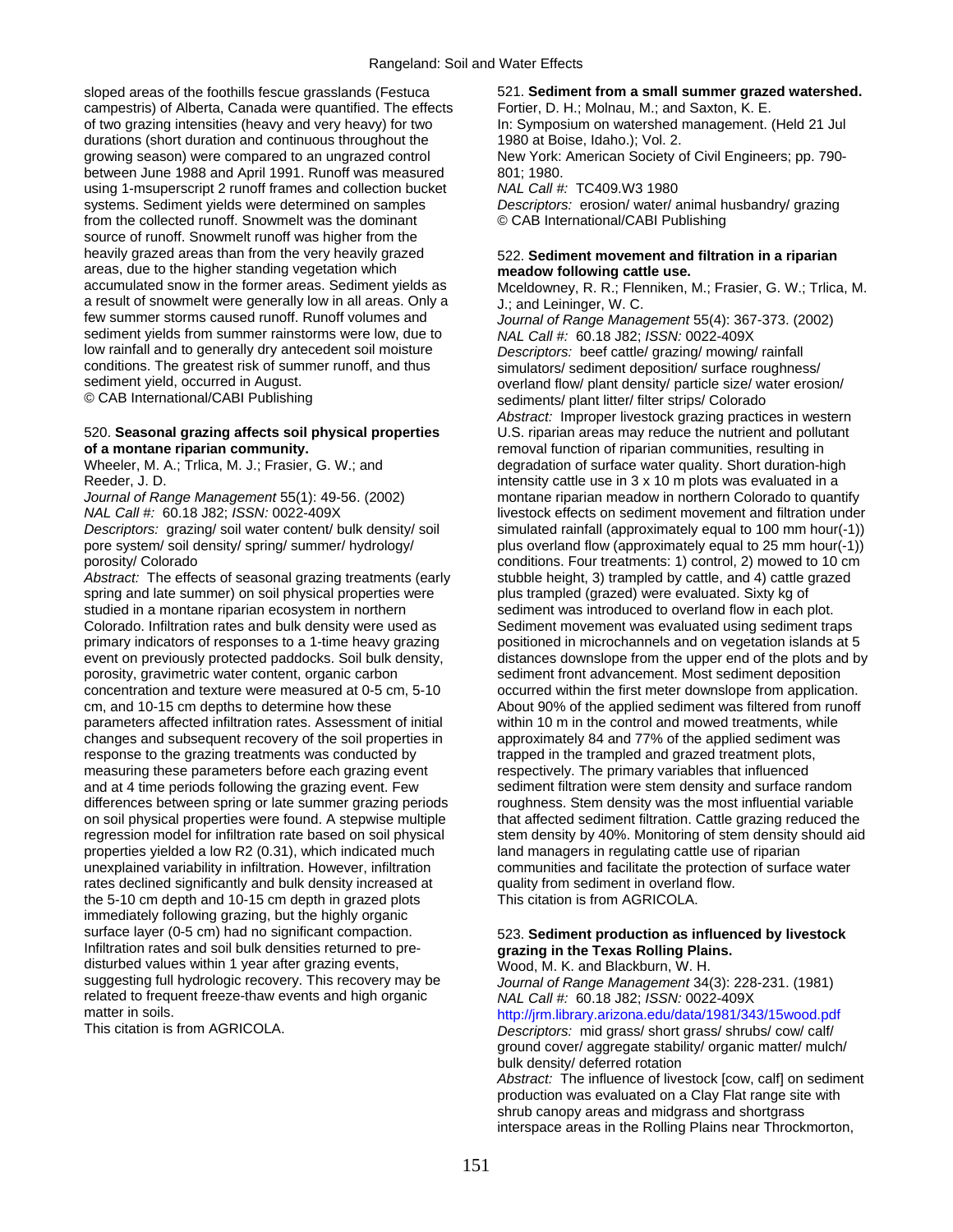Texas. Sediment production in the shrub canopy areas was 528. **Soil carbon and nitrogen of Northern Great Plains**  similar across grazing treatments of heavy and moderate **grasslands as influenced by long-term grazing.**  stocking, continuous grazing; rested and grazed deferred- Frank, A. B.; Tanaka, D. L.; Hofmann, L.; and Follett, R. F. rotation; rested and grazed high intensity, low frequency *Journal of Range Management* 48(5): 470-474. (1995) (HILF); and 2 livestock exclosures which had not been *NAL Call #:* 60.18 J82; *ISSN:* 0022-409X grazed for 20 yr. Sediment production from the shortgrass http://jrm.library.arizona.edu/data/1995/485/ interspace area was similar for all grazing treatments 470-474 frank.pdf except from the heavily stocked, continuously grazed *Descriptors:* Bouteloua gracilis/ botanical composition/ pasture, where sediment production exceeded that of the range management/ stocking rate/ prairie soils/ organic rested HILF treatment. The midgrass interspace sediment matter/ nitrogen content/ carbon/ grazing/ North Dakota production for the heavily stocked, continuously grazed *Abstract:* Three mixed prairie sites at Mandan, N.D. were treatment exceeded that of the deferred-rotation treatments grazed heavily (0.9 ha steer-1), moderately (2.6 ha steer-1), and the exclosures. Sediment production for the grazed or left ungrazed (exclosure) since 1916. These sites HILF treatment was greater than that for for the rested provided treatments to study the effects of long-term deferred-rotation treatment and exclosure. Soil and grazing on soil organic carbon and nitrogen content and to vegetation variables which significantly influenced sediment relate changes in soil carbon and nitrogen to grazing<br>
production included aggregate stability, organic matter induced changes in species composition. Blue grama production included aggregate stability, organic matter content, mulch, standing crop, bulk density and ground [Bouteloua gracilis (H.B.K) Lag. ex Griffiths] accounted for cover. the greatest change in species composition for both grazing

## **Effects on infiltration rates. pasture. Total soil nitrogen content was higher in the** pasture. Total soil nitrogen content was higher in the

*Journal of Range Management* 39(4): 365-368. (1986) <http://jrm.library.arizona.edu/data/1986/394/19welt.pdf> content avg 72, 6.4, and 7A kg m-2 to 30.4 cm soil depth<br>Descriptors: grazing/ hydrology/ rangelands/ New Mexico and 14.1,11.7, and 14.0 kg m-2 to 106.7 cm soil depth *Descriptors: grazing/ hydrology/ rangelands/ New Mexico* This citation is from AGRICOLA. This citation is from AGRICOLA.

http://jrm.library.arizona.edu/data/1987/404/5abde.pdf<br>
Descriptors: rangelands/ grazing/ soil compaction/ bulk 529. **Soil compacting impacts of grazing in mixed**<br>
density/ sandy loam soils/ soil water movement/ Wyoming **a** density/ sandy loam soils/ soil water movement/ Wyoming<br>This citation is from AGRICOLA.

© The Thomson Corporation treatment. Relative foliar cover of blue grama was 25% in 1916 and 86% in 1994 in the heavily grazed pasture and 524. **Short duration grazing in central New Mexico:** 15% in 1916 to 16% in 1994 in the moderately grazed Weltz, M. and Wood, M. K.<br>
Weltz, M. and Wood, M. K.<br>
Journal of Range Management 39(4): 365-368. (1986) (0.92 and 1.07 kg N ha-1 for moderately and heavily *NAL Call #:* 60.18 J82; *ISSN:* 0022-409X grazed, respectively) to 107-cm depth. Soil organic carbon treatments, respectively. Compared to the exclosure the 525. **Short-duration grazing in central New Mexico:** *moderately grazed pasture contained 17% less soil carbon*<br>**Effects on sediment production. to the 106.7 cm depth. Heavy grazing did not reduce soil** Weltz, M. and Wood, M. K. carbon when compared to the exclosure. Based on 13C<br>
lournal of Soil and Water Conservation 11(1). analysis and soil organic carbon data to 15.2 cm depth, Journal of Soil and Water Conservation 41(4):<br>
262-266. (1986)<br>
262-266. (1986)<br>
262-266. (1986)<br>
262-266. (1986)<br>
262-266. (1986)<br>
262-266. (1986)<br>
262-266. (1986)<br>
262-266. (1986)<br>
263-266. (1986)<br>
263-266. (1986)<br>
264 m Descriptors: cattle/soil erosion/stocking rate/ grazing/<br>
environmental assessment/ range management/ arid<br>
zones/ semiarid zones/ rangelands/ New Mexico<br>
This citation is from AGRICOLA.<br>
This citation is from AGRICOLA. maintenance of soil carbon at levels equal to the exclosure.<br>These results suggest that changes in species composition 526. Soil bulk density and water infiltration as affected<br>by grazing systems.<br>Abdel-Magid, A. H.; Schuman, G. E.; and Hart, R. H.<br>Journal of Range Management 40(4): 307-309. (1987)<br>NAL Call #: 60.18 J82; ISSN: 0022-409X<br>NA

Naeth, M. A.; Pluth, D. J.; Chanasyk, D. S.; Bailey, A. W.; and Fedkenheuer, A. W.

S27. Soil bulk density as influenced by grazing<br>
intensity and soil type on a shortgrass prairie site.<br>
Van Haveren, B. P.<br>
Van Haveren, B. P.<br>
Journal of Range Management 36(5): 586-588. (1983)<br>
MAL Call #: 56.8 C162; ISS measured with a surface moisture/density gauge and a combination moisture/density probe to 65 cm. Penetration resistance to 30 cm was measured with a cone penetrometer. Solonetzic soils were less sensitive to compaction under grazing than Chernozemic soils. Heavy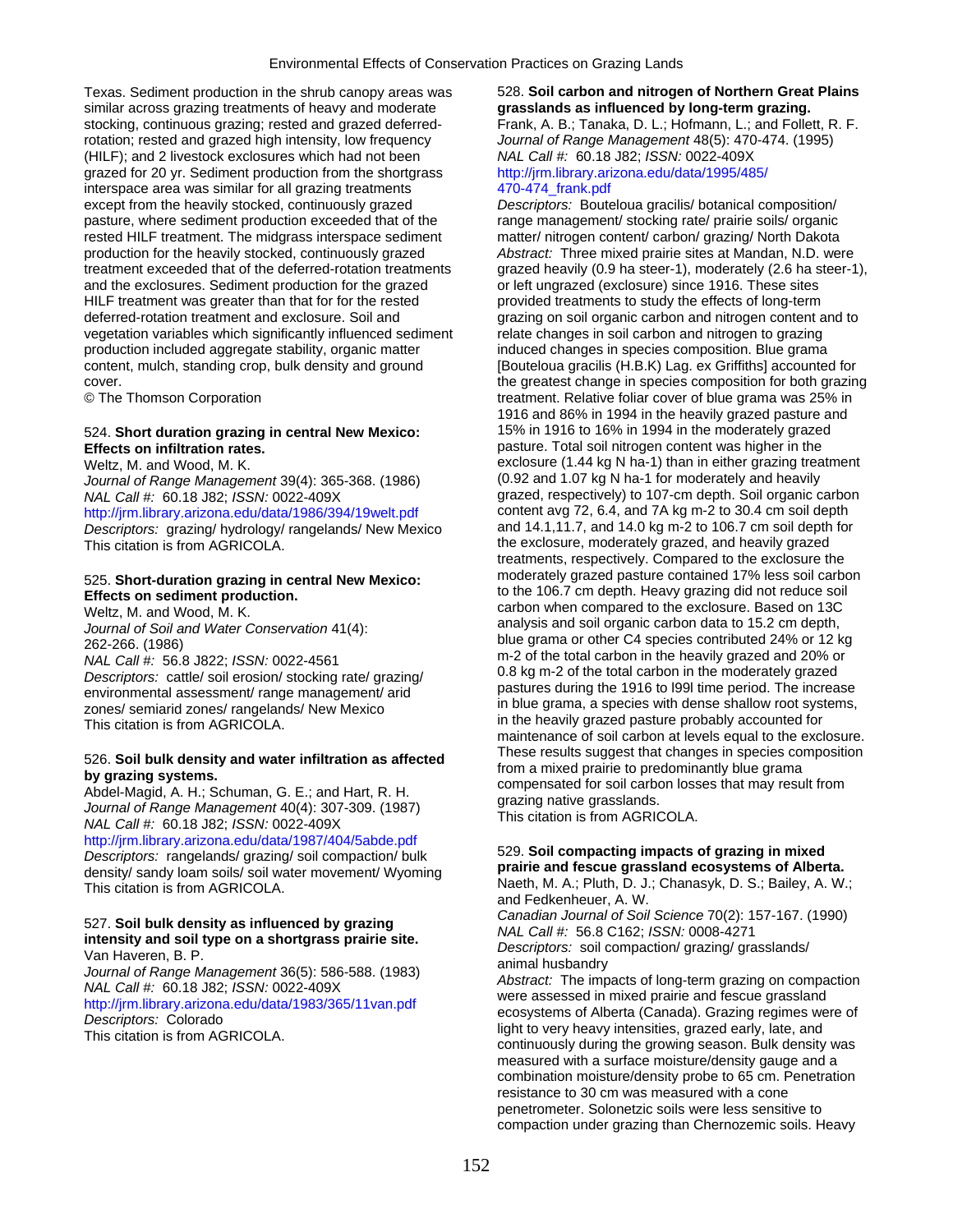intensity and/or early season grazing had greater impacts *Abstract:* The significant impacts of livestock in the creation on compaction than light intensity and/or late season of piospheres centred on water points is the loss of soil grazing. Under the former grazing regimes, bulk density microtopography across a 'landscape' that has been<br>influenced by many years of livestock grazing. The single influenced by many years of livestock grazing. The s penetration resistance increased to depths of 2.5 cm at height, and spatial distribution of micromounds and Brooks, 15 cm at Kinsella, and 30 cm at Stavely. Heavy surrounding depressions were measured by a modified trampling versus regular grazing increased penetration erosion bridge at three distances (50, 450, and 1050 m) resistance to depths of 30 and 10 cm under heavy intensity from water points in desert grassland pastures in the and/or early season and light intensity and/or late season Jornada Basin, New Mexico, USA. Plots at 50 m had fewer grazing, resp. Late season grazing at Brooks and light to micromounds and the mounds were smaller than those moderate grazing at Stavely can be used as management recorded on the more distant plots. Microtopography of models to reduce compaction under grazing. Trends were plots at 450 m from water was not significantly different not as clear at Kinsella, but light June and autumn grazing from that recorded at 50 m. Microtopography of plots that<br>had the least compacting effect. were 1050 m from water points was significantly different

# related to grazing pressure in alpine meadows of

*Journal of Environmental Biology* 25(1): 103-107. (2004) piospheres exace<br> *NAL Call #: QH540.J65: ISSN: 0254-8704* to desertification. *NAL Call #:* QH540.J65; *ISSN:* 0254-8704 to desertification.<br>Descriptors: soil microbial analysis: laboratory techniques/ CAB International/CABI Publishing *Descriptors:* soil microbial analysis: laboratory techniques/ alpine meadows/ animal biodiversity/ grazing pressure/ moderately grazed meadow/ physicochemical **exclusion in a Flooding Pampa grassland.**  characteristics: cation exchange capacity, electrical Chaneton, E. J. and Lavado, R. S.

conductivity, moisture/ plant biodiversity/ soil environment: *Journal of Range Management* 49(2): 182-187. (1996) biotic pressure/ soil fertility management/ soil fertility status/ *NAL Call #:* 60.18 J82; *ISSN:* 0022-409X soil respiration/ total viable count [TVC] [http://jrm.library.arizona.edu/data/1996/492/182-](http://jrm.library.arizona.edu/data/1996/492/182-187_chaneton.pdf)

Abstract: The present study aims to analyze the interaction 187 chaneton.pdf of prevailing biotic pressure on soil environment with *Descriptors:* soil organic matter/ topography/ soil emphasis on its physicochemical and microbiological chemistry/ grasslands/ grazing/ botanical composition/<br>characteristics determining soil fertility status and thus salinity/ cycling/ nitrogen/ carbon/ population dynamics characteristics determining soil fertility status and thus supporting plant and animal biodiversity in Nanda Devi pampas<br>Biosphere Reserve (NDBR) which is located in northern *Abstract:* Soil organic C, total No, extractable P, and Biosphere Reserve (NDBR) which is located in northern part of Uttaranchal hills between 79degree40'E to salinity were evaluated after 12-16 years of protection from 80degree05'E longitude and 30degree17'N to grazing in 2 native grassland sites which differed in 30degree41'E latitude. The experimental results revealed frequency of soil waterlogging in the Flooding Pampa of that the physico-chemical characteristics (viz., moisture,  $\blacksquare$  Argentina. The hypothesis that flooding affects the impact pH, EC, C, N, P, K, CEC) of soil were maximum in of grazing on soil chemical properties was tested. Soil was moderately grazed meadow and minimum in intensively sampled to 10-cm depth in adjacent grazed and ungrazed grazed meadow. Soil microbial analysis measured in terms plots in each site, and the percentage dissimilarity (PD) was of total viable count (TVC) exhibited grazing sensitivity assessed in vegetation composition among pastures. trend being maximum population of bacteria > fungi > Grazing condition significantly interacted with site (P < actinomycetes. The soil microbial population was positively 0.001) in affecting topsoil C, N, and salinity. Soil C and N correlated with soil respiration, dehydrogenase activity, acid were higher in grazed grassland ( $C = 4.8\%$ ;  $N = 0.42\%$ ) phosphatase and microbial biomass, which exhibited than in long-term exclosure (C = 3.7%; N = 0.35%) for the uneven trend with grazing pressure. Soil from moderately more frequently flooded, lowland site, but did not vary grazed meadow showed highest microbial count and between grassland plots in the upland site (C = 3.1%; N = enzyme activities, whilst intensively grazed meadow 0.29%) Soil electrical conductivity (E.C.) was low in both showed lowest microbial count and enzyme activities. This ungrazed plots (< 2 dS/m), yet with grazing, salinization depicts the beneficial role of prescribed grazing upto limited was higher in the upland (E.C. = 6.85 dS/m) than in the extent in management of soil fertility, which might have lowland site (3.88 dS/m). Soil extractable P did not change supported luxuriant growth of a variety of grasses. in any consistent way with grazing treatment. Grazing © The Thomson Corporation apparently amplified differences in soil chemistry between

*Journal of Arid Environments* 55(1): 181-192. (2003) *NAL Call #:* QH541.5.D4J6; *ISSN:* 0140-1963 differences between grazed and ungrazed plots were *Descriptors:* desertification/ erosion/ grasslands/ grazing/ height/ livestock/ mounds/ size/ spatial distribution/ topography

influenced by many years of livestock grazing. The size, were 1050 m from water points was significantly different © CAB International/CABI Publishing from that of plots nearer water points. Strong correlation between microtopography and the cover of long-lived<br>perennial grasses (R2=91%) was found, such dependence 530. **Soil microbial population and enzyme activity** entity perennial grasses (R2=91%) was found, such dependence<br> **prelated to grazing pressure in alpine meadows of** could be used for assessing the trend in organic matter **Nanda Devi Biosphere Reserve. content that is in concordance with that of microtopography.** Singh, Sanjeeva K. and Rai, J. P. N. Loss of microtopography from the impact of livestock in<br>Journal of Environmental Biology 25(1): 103-107 (2004) piospheres exacerbates erosion processes and contributes

# intensively grazed meadow/ microbiological characteristics/ 532. **Soil nutrients and salinity after long-term grazing**

lowland and upland sites, while differences in botanical 531. **Soil microtopography on grazing gradients in** composition between topographical positions were smaller **Chihuahuan desert grasslands.** for grazed (PD = 44%) than for ungrazed (64%) grassland. Nash, M. S.; Jackson, E.; and Whitford, W. G. Moreover, contrasting responses between sites occurred<br>Journal of Arid Environments 55(1): 181-192 (2003) for various soil parameters, whereas compositional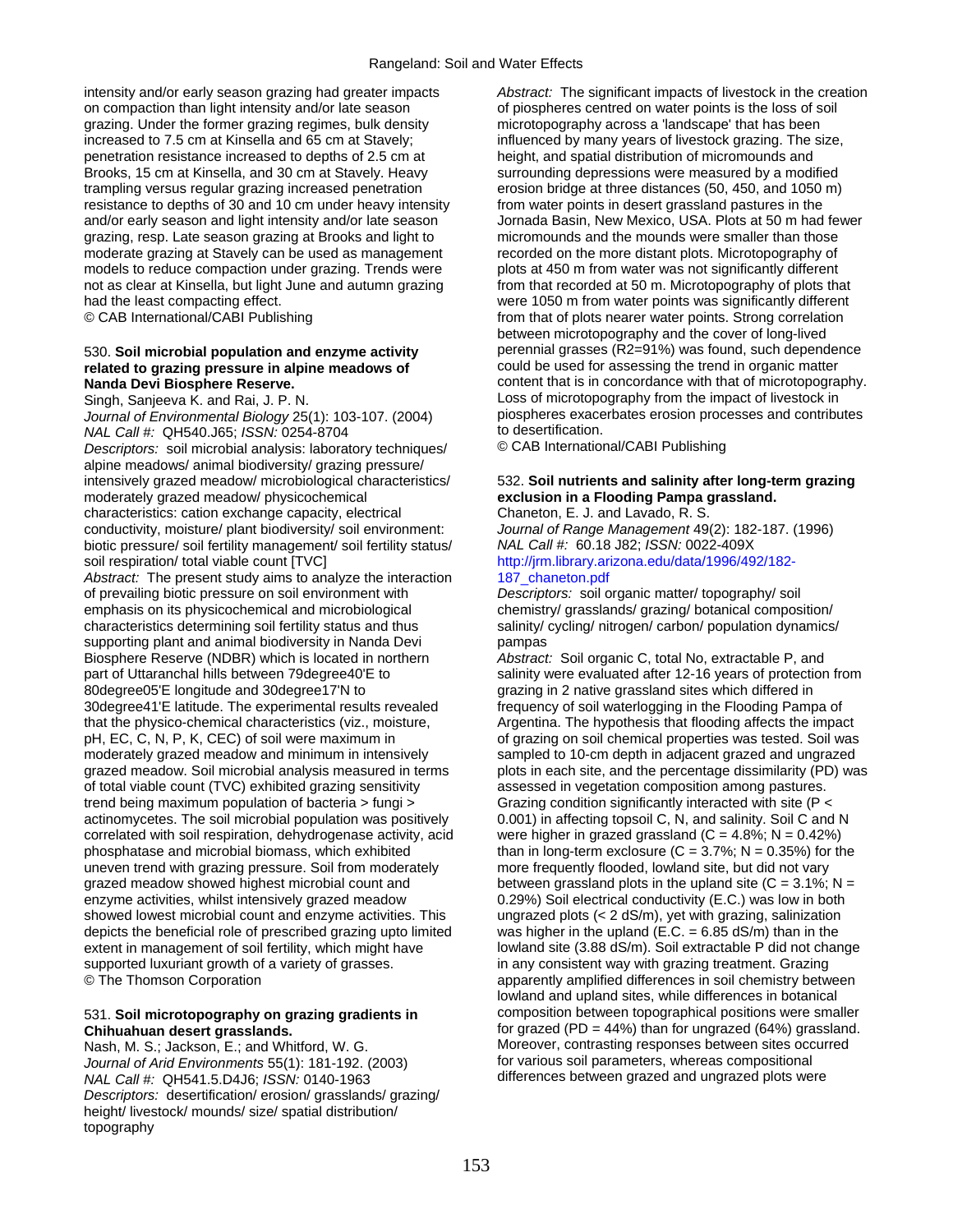similar in each site (PD ~ 65%). Thus, soil-vegetation environmental conservation/ grassland soils/ grassland changes in response to grazing appeared to be loosely vegetation recovery/ overgrazing/ plow layer/ sandy

Ganjegunte, G. K.; Vance, G. F.; Preston, C. M.; Schuman, *Abstract:* Cultivation and overgrazing are widely G. E.; Ingram, L. J.; Stahl, P. D.; and Welker, J. M. *Soil Science Society of America Journal* 69(6): sandy grassland in the semi-arid region of northern China.

*Descriptors:* atmosphere/ forbs/ fulvic acids/ grasslands/ properties in this region. The objective of this study was to reazing or azzing intensity/ grazing systems/ humic acids/ quantitatively evaluate the magnitude of grazing/ grazing intensity/ grazing systems/ humic acids/ quantitatively evaluate the magnitude of changes in soil<br>lignin/ Mollisols/ nuclear magnetic resonance spectroscopy/ properties due to 3 years of cultivation (3CGS) lignin/ Mollisols/ nuclear magnetic resonance spectroscopy/ properties due to 3 years of cultivation (3CGS) and 5 years<br>organic carbon/ organic pitrogen/ oxidation/ prairie soils/ of ungrazed exclosure (5RGS) in a degraded organic carbon/ organic nitrogen/ oxidation/ prairie soils/ of ungrazed exclosure (5RGS) in a degraded grassland<br>Trairies/ sandy loam soils/ soil proanic matter/ soil types/ on the cosystem of the semi-arid Horgin sandy st prairies/ sandy loam soils/ soil organic matter/ soil types/

*Abstract:* Growing interest in the potential for soils to concentration of soil organic C, and total N and P in the 0 effects of management on the amount and nature of soil N and P availability and soil biological properties, with lower<br>The N and P availability and soil respiration (BSR) and enzyme activities than the organic C (SOC). We evaluated effects of different grazing basal soil respiration (BSR) and enzyme activities than the<br>management regimes, such as light grazing (LG), heavy grassland soils. This was mostly due to strong wi management regimes, such as light grazing (LG), heavy grassland soils. This was mostly due to strong wind ero<br>grazing (HG), and non-grazed exclosures (EX), on amount when sandy grassland was cultivated. Data indicated a grazing (HG), and non-grazed exclosures (EX), on amount when sandy grassland was cultivated. Data indicated a<br>and composition of SOC at the USDA-ARS High Plains considerable difference in soil particle size distribution and composition of SOC at the USDA-ARS High Plains Wyoming, USA. Vegetation in the area is dominated by grasses, forbs and sedges. Ascalon and Altvan sandy grassland soils. Moreover, grassland vegetation recovery in<br>Ioams (mixed mesic, aridic Arguistoll) are the dominant soil the 5RGS resulted in significant improvement in s loams (mixed, mesic, aridic Argiustoll) are the dominant soil the 5RGS resulted in significant improvement in soil series on the landscape. Soils (0-5 cm) from each properties measured at the 0-7.5 cm depth. From the treatment were analysed for total C and N contents and perspective of soil resource management and treatment were analysed for total C and N contents and perspective of soil resource management and<br>
lignin composition, Soil organic C and N contents were environmental conservation, a viable option for these sandy lignin composition. Soil organic C and N contents were environmental conservation, a viable option for these sa<br>significantly greater in LG (SOC-13.8 t ha-1: total N-1.22 t grasslands would be to stop conversion of grassla significantly greater in LG (SOC-13.8 t ha-1; total N-1.22 t grasslands would be to stop conversion of grassland<br>ha-1) than HG (SOC-10.9 t ha-1; total N-0.94 t ha-1) or EX cropland and adopt proper fencing practices to lim ha-1) than HG (SOC-10.9 t ha-1; total N-0.94 t ha-1) or  $EX$  cropland and cropland and cropland property fencing property in the croper feature feature in the croper feature over factor to limit and the croper feature to l  $(SOC-10.8 t \text{ ha-1}; \text{total N-0.94 t \text{ ha-1}})$ . From CuO oxidation overgrazing.<br>studies significantly greater (P<0.05) total lignin (vanillyl  $\bullet$  The Thomson Corporation studies, significantly greater (P<0.05) total lignin (vanillyl [V]+syringyl [S]+cinnamyl [C] compounds) contents were noted in EX (21 g kg-1 SOC) than LG (12 g kg-1 SOC) and 535. **Soil properties on grazed and ungrazed plots of a**  HG (15 g kg-1 SOC) soils. The lignin composition of humic **grassland sodic soil.**  (HA) and fulvic (FA) acids indicated that HA under LG Lavado, R. S. and Alconada, M. contained significantly greater V and S than HG or EX. *Soil Technology* 7(1): 75-81. (1994) Fulvic acids contained S-depleted lignin compared with *NAL Call #:* S590.S65; *ISSN:* 0933-3630 HAs and FAs from HG, which contained significantly *Descriptors:* soil physics/ soil chemistry/ reclamation/ greater V and C than FAs extracted from LG and EX. controlled grazing/ soil types chemical/ sodic soils/ soil Nuclear magnetic resonance (NMR) spectra of HA and FA, properties/ Pampas spectroscopy emphasized the familiar problem that was investigated. A Typic Natraqualf near Veronica that determining the nature of soil organic matter (SOM) is a had been kept free of grazing for three and twelve years difficult task and sometimes different analytical techniques was compared with adjacent plots. Total and water soluble provide different information about the nature of SOM. organic matter, structural stability, bulk density, hydraulic Nonetheless, results indicate that LG is the most conductivity, infiltration rate and the water easily dispersed sustainable grazing management system for northern fraction were not significantly different among treatments. mixed-grass prairies. The ungrazed soil did not accumulate soil organic matter

Su, Yong Zhong; Zhao, Ha Lin; Zhang, Tong Hui; and Zhao, Xue Yong

*Soil and Tillage Research* 75(1): 27-36. (2004)

*NAL Call #:* S590.S48; *ISSN:* 0167-1987

*Descriptors:* basal soil respiration [bsr]/ cultivated soils/ degraded grassland ecosystem/ desertification/

coupled in this rangeland ecosystem.<br>
© CAB International/CABI Publishing example and the semi arid sandy grassland/ short term cultivation/ soil semi arid sandy grassland/ short term cultivation/ soil biological properties/ soil chemical properties/ soil particle 533. **Soil organic carbon composition in a northern** size distribution/ soil physical properties/ soil resource mixed-grass prairie: Effects of grazing.<br>Ganiegunte, G. K.: Vance, G. F.: Preston, C. M.: Schuman. *Abstract:* Cultivation and overgrazing are widely 1746-1756. (2005)<br>
MAL Call #: 56.9 So3; ISSN: 0361-5995<br>
Wery little is known about the effect of cultivation and<br>
overgrazing on soil physical, chemical and biological overgrazing on soil physical, chemical and biological sustainability/ humicsubstances<br>Abstract: Growing interest in the potential for soils to concentration of soil organic C, and total N and P in the 0provide a sink for atmospheric C has prompted studies of 15 cm plow layer. Cultivation had a significant influence on<br>effects of management on the amount and nature of soil N and P availability and soil biological properti Grasslands Research Station (HPGRS), Cheyenne, between the cultivated and grassland soils, and fine fraction<br>Wyoming, USA, Vegetation in the area is dominated by (<0.1 mm) in the cultivated soil was lower than that in the

however, did not vary significantly among the three grazing *Abstract:* Soil structural improvement of the alkaline soils of treatments. Results from CuO oxidation and NMR the flooding Pampas of Argentina through grazing exclusion © CAB International/CABI Publishing and an important proportion of it was still water soluble. The absence of trampling, even after cattle exclusion for 12 yrs, 534. **Soil properties following cultivation and non-** did not improve the structural stability, clay dispersion and **grazing of a semi-arid sandy grassland in northern** other properties. Sodium removal and flocculation would be **China.**<br> **a** prerequisite for improvement of these sodic soils.<br>
Su. Yong Zhong: Zhao. Ha Lin: Zhang. Tong Hui: and © CAB International/CABI Publishing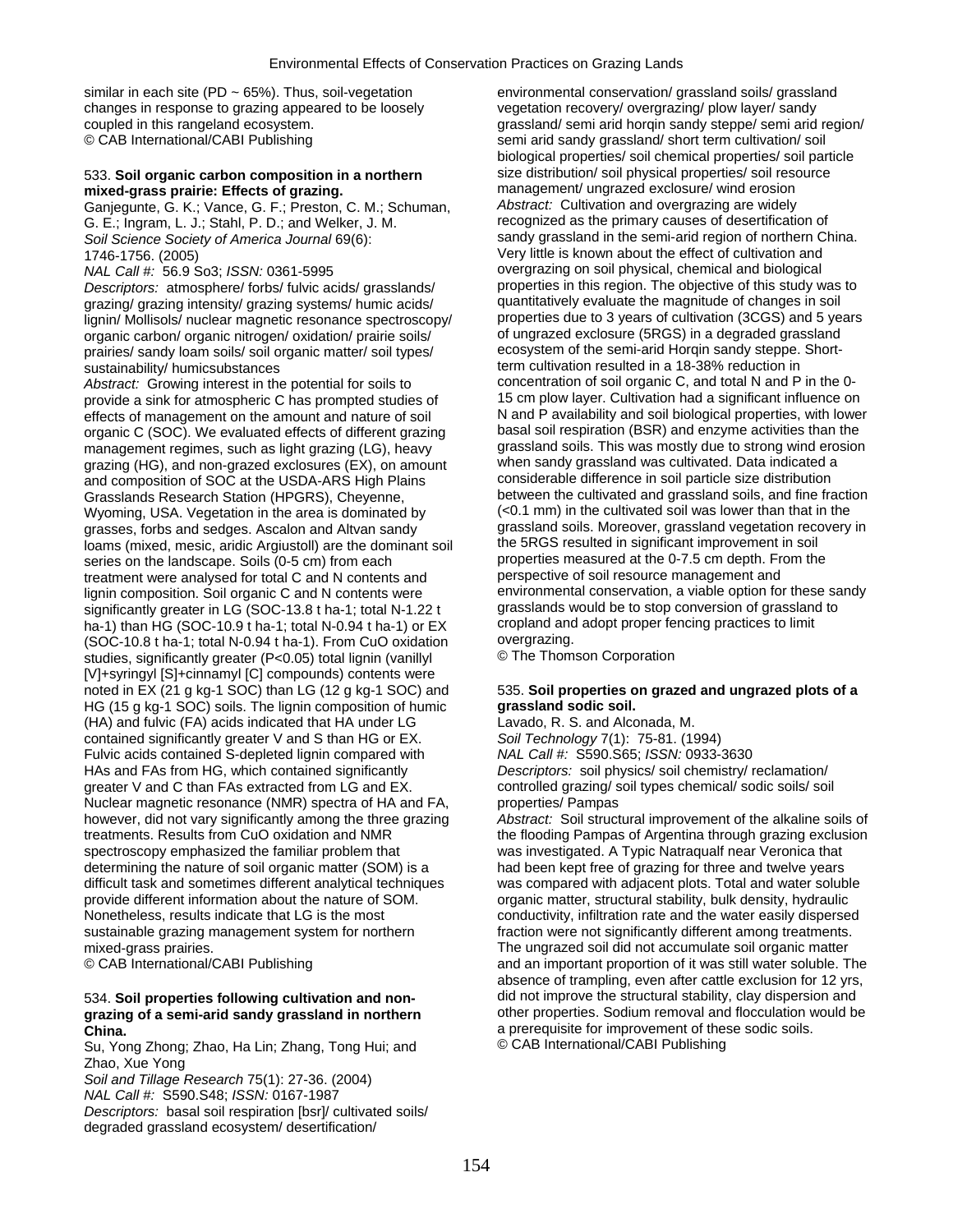**Soil Science Society of America Journal 51(1):** 176-182. (1987)

*Descriptors:* carbon/ nitrogen/ phosphorus/ nutrient cycling/ **management in northeastern Oregon.** 

modeling/ bulk density<br>Abstract: Soil organic C and total N contents of grazed Bohn, C. C. and Buckhouse, J. C.<br>Journal of Range Management 38 virgin grasslands have been used as the comparison *NAL Call #:* 60.18 J82; *ISSN:* 0022-409X standard to assess the change in soil organci matter (OM) http://jrm.library.arizona.edu/data/1985/384/23bohn.pdf<br>generated by cultivation in the Northern Great Plains. The Descriptors: range management/ riparian forests/ assumption has been that grassland soil properties were properties/ grazing/ Oregon not altered by livestock grazing and therefore reflect the This citation is from AGRICOLA. native grassland condition at the time man began cultivating for crop production. In this study, soil properties 539. **Steambank stability and cattle grazing in**<br>
of grazed and nongrazed (relict) virgin grasslands are **southwestern Montana.**<br> **Southwestern Montana. Sou** compared to assess the effect of grazing. Four sites each of moderately coarse-, medium-, and fine-textured soils of moderately coarse-, medium-, and fine-textured soils under grazed and under relict management were sample at 0- to 0.076, 0.076- to 0.152-, 0.152- to 0.305-, and 0.305-<br>to 0.457-m depths. Analyses were made to compare *Descriptors: bioturbation/ river banks/ erosion/ land use/*<br>organic C, total N, total P, organic P, and inorg organic C, total N, total P, organic P, and inorganic P<br>contents, and bulk density between the management<br>systems. Nutrient contents differed between the two<br>management systems. The largest content was not<br>exclusively asso organic C and total P contents showed opposite trends<br>from total N. Organic C and total P contents to 0.45 m were<br>larger in relict grasslands by about 1.27 and 0.029 kg m-2,<br>respectively, while the total N content was larg grasslands by about 0.163 kg m-2. Since the fencing of<br>grasslands for livestock control about 75-yr ago, differences<br>between the two systems have developed at an average<br>annual rate of about 165 kg C, 20 kg N, and 4 kg P contents in relict grasslands, reported losses of OM resulting from cultivation have been either over- or under-<br>estimated, depending on whether organic C or total N<br>content in grazed grasslands has been used as the<br>comparison standard.<br>
The Thomson Corporation<br>
C The Thomso

1336-1341. (1986)

NAL Call #: 56.9 So3; ISSN: 0361-5995<br>
Descriptors: livestock/ rangeland/ aggregate stability/<br>
impermenble/stocking rate/bulk density/ Texas/ USA<br>
Abstract: The impact of short-term, high intensity livestock<br>
trampling on

536. **Soil property comparisons in virgin grasslands** layer. Trampling on moist soil deformed existing aggregates **between grazed and nongrazed management systems.** and led to the creation of a flat, comparatively impermeable Bauer, A.; Cole, C. V.; and Black, A. L. surface layer composed of dense, unstable clods.<br>Soil Science Society of America Journal 51(1): <br>© The Thomson Corporation

# *NAL Call #:* 56.9 So3; *ISSN:* 0361-5995 **120 Some responses of riparian soils to grazing**

*Journal of Range Management 38(4): 378-381. (1985)* Descriptors: range management/ riparian forests/ soil

*NAL Call #:* 56.8 J822; *ISSN:* 0022-4561 537. Soil response to trampling under intensive<br>
rotation grazing.<br>
rotation grazing.<br>
Warren, S. D.; Nevill, M. B.; Blackburn, W. H.; and<br>
Garza, N. E.<br>
Soil Science Society of America Journal 50(5):<br>
Soil Science Society

riparian areas on both public and private lands have been